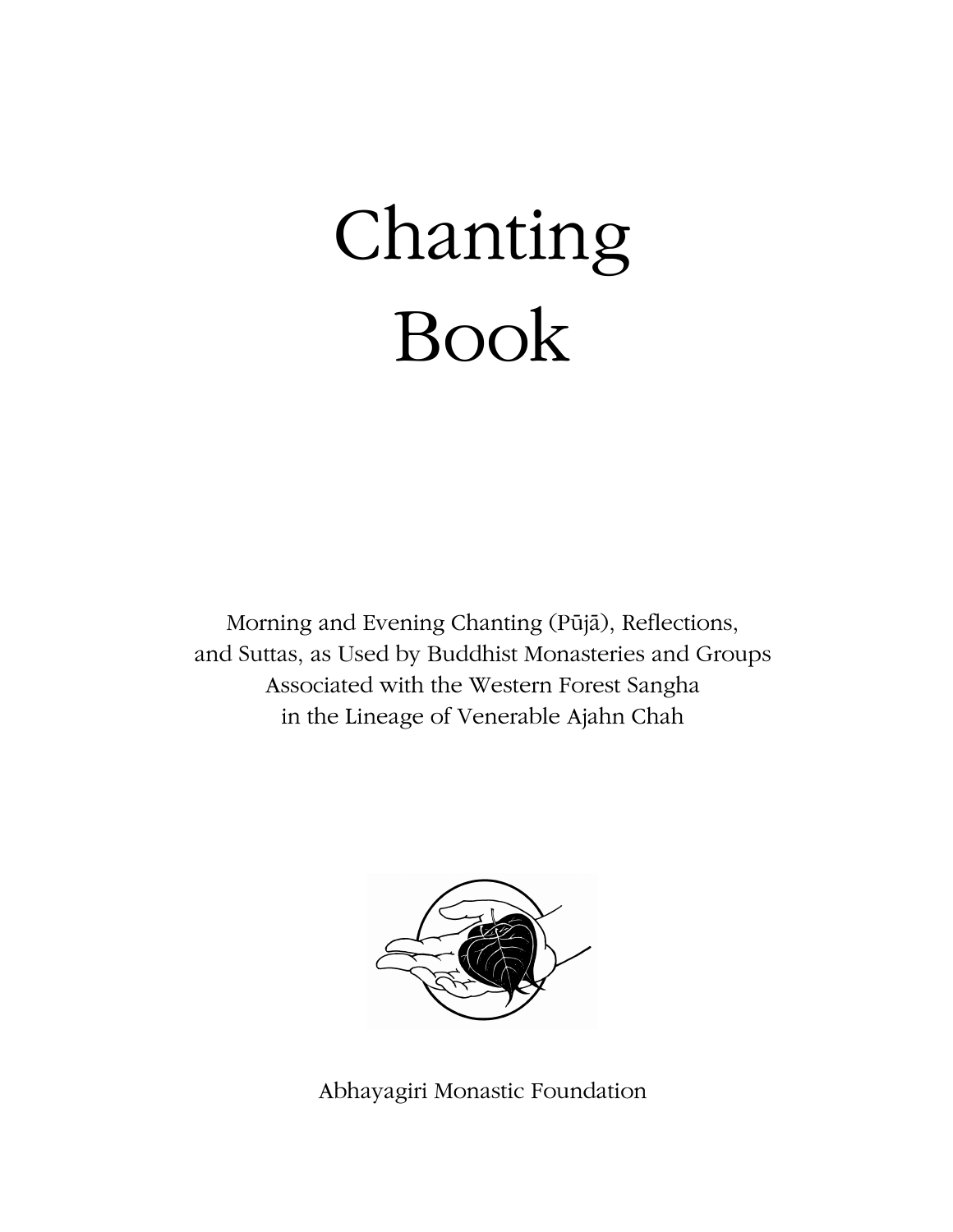WE WISH GRATEFULLY TO ACKNOWLEDGE THE FOLLOWING:

The late Venerable Dr. Saddhātissa and Mr. Maurice Walshe for assistance with the English translation,

Melanie Abhassarā Davies for establishing the tonal system for much of the English version,

the monastic and lay members of the Sangha, many of whom have given generously of their time and resources to produce this book,

and Mary Orr and Russell Atkinson for their support of this second edition, and the PARC division of Xerox Corporation for their generous contribution of materials.

If you would like to retain a copy of this book for your personal use, you can find a complete downloadable version at www.abhayagiri.org.

Abhayagiri Buddhist Monastery Redwood Valley, CA 95470 USA

First edition © 1994 by Amaravati Publications Second edition © 2004 by Abhayagiri Monastic Foundation Minor revision 2010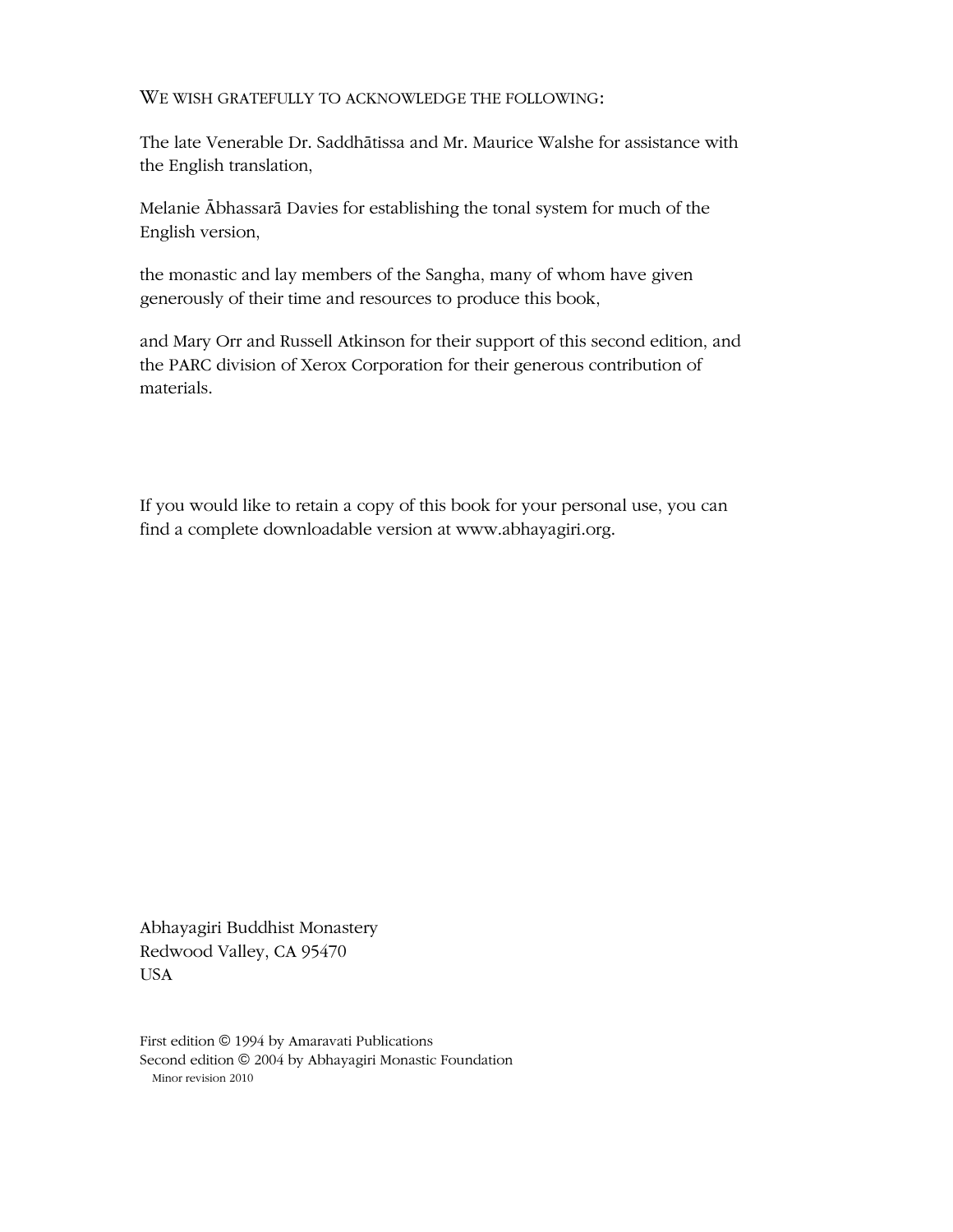# **TABLE OF CONTENTS**

# **PART ONE: DAILY CHANTING**

| <b>EVENING CHANTING</b>      |    |
|------------------------------|----|
| Dedication of Offerings      | 8  |
| Preliminary Homage           | 8  |
| Recollection of the Buddha   | 8  |
| Supreme Praise of the Buddha | 10 |
| Recollection of the Dhamma   | 10 |
| Supreme Praise of the Dhamma | 10 |
| Recollection of the Sangha   | 12 |
| Supreme Praise of the Sangha | 12 |
| Closing Homage               | 14 |

### MORNING CHANTING

| Dedication of Offerings      | 18 |
|------------------------------|----|
| Preliminary Homage           | 18 |
| Homage to the Buddha         | 19 |
| Homage to the Dhamma         | 19 |
| Homage to the Sangha         | 20 |
| Salutation to the Triple Gem | 21 |
| Closing Homage               | 24 |
|                              |    |

# **PART TWO: REFLECTIONS AND RECOLLECTIONS**

| Reflections on Sharing Blessings        | 26 |
|-----------------------------------------|----|
| The Buddha's Words on Loving-Kindness   | 28 |
| Suffusion with the Divine Abidings      | 30 |
| The Highest Blessings                   | 32 |
| Reflections on Universal Well-Being     | 34 |
| Reflections on the Four Requisites      | 36 |
| Reflections on the Thirty-Two Parts     | 37 |
| Five Subjects for Frequent Recollection | 39 |
| Ten Subjects for Frequent Recollection  |    |
| by One Who Has Gone Forth               |    |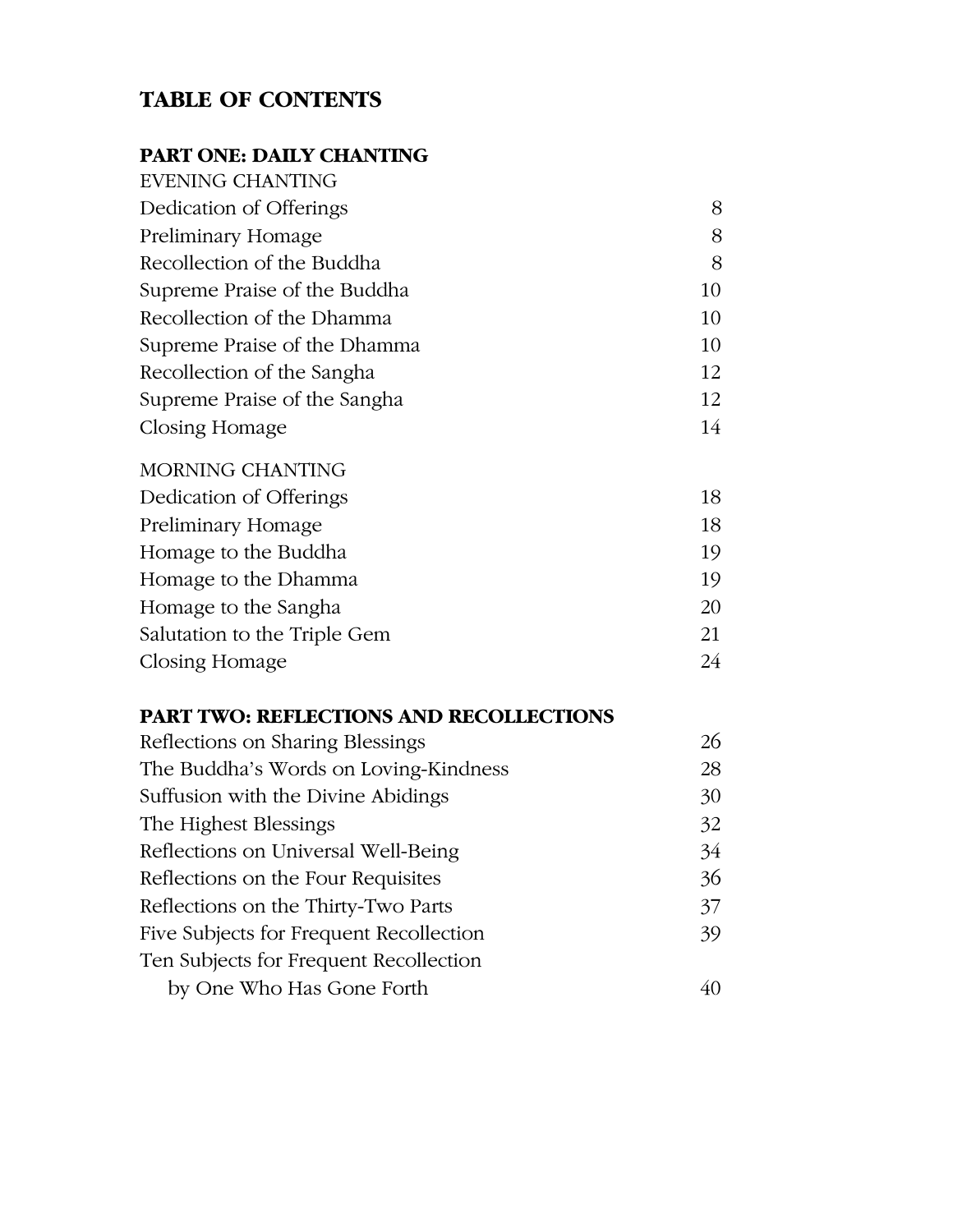# **PART THREE: SUTTAS**

| The Discourse on Setting in Motion the Wheel of Dhamma/ |    |
|---------------------------------------------------------|----|
| Dhammacakkappavattana Sutta                             | 44 |
| The Discourse on the Characteristic of Not-Self/        |    |
| Anattalakkhana Sutta                                    | 52 |
| The Fire Sermon/Adittapariyaya Sutta                    | 58 |
| The Twenty-Eight Buddhas' Protection/Āṭānāṭiya Paritta  | 62 |
|                                                         |    |

# **PART FOUR: FORMAL REQUESTS**

| Requesting a Dhamma Talk                            | 70 |
|-----------------------------------------------------|----|
| Acknowledging the Teaching                          | 70 |
| Requesting Paritta Chanting                         | 71 |
| Requesting the Three Refuges and the Five Precepts  | 72 |
| Requesting the Three Refuges and the Eight Precepts | 74 |

# **APPENDIX**

| Pali Phonetics and Pronunciation | 78 |
|----------------------------------|----|
| Chanting Technique               | 79 |
| Glossary of Pali Terms           | 80 |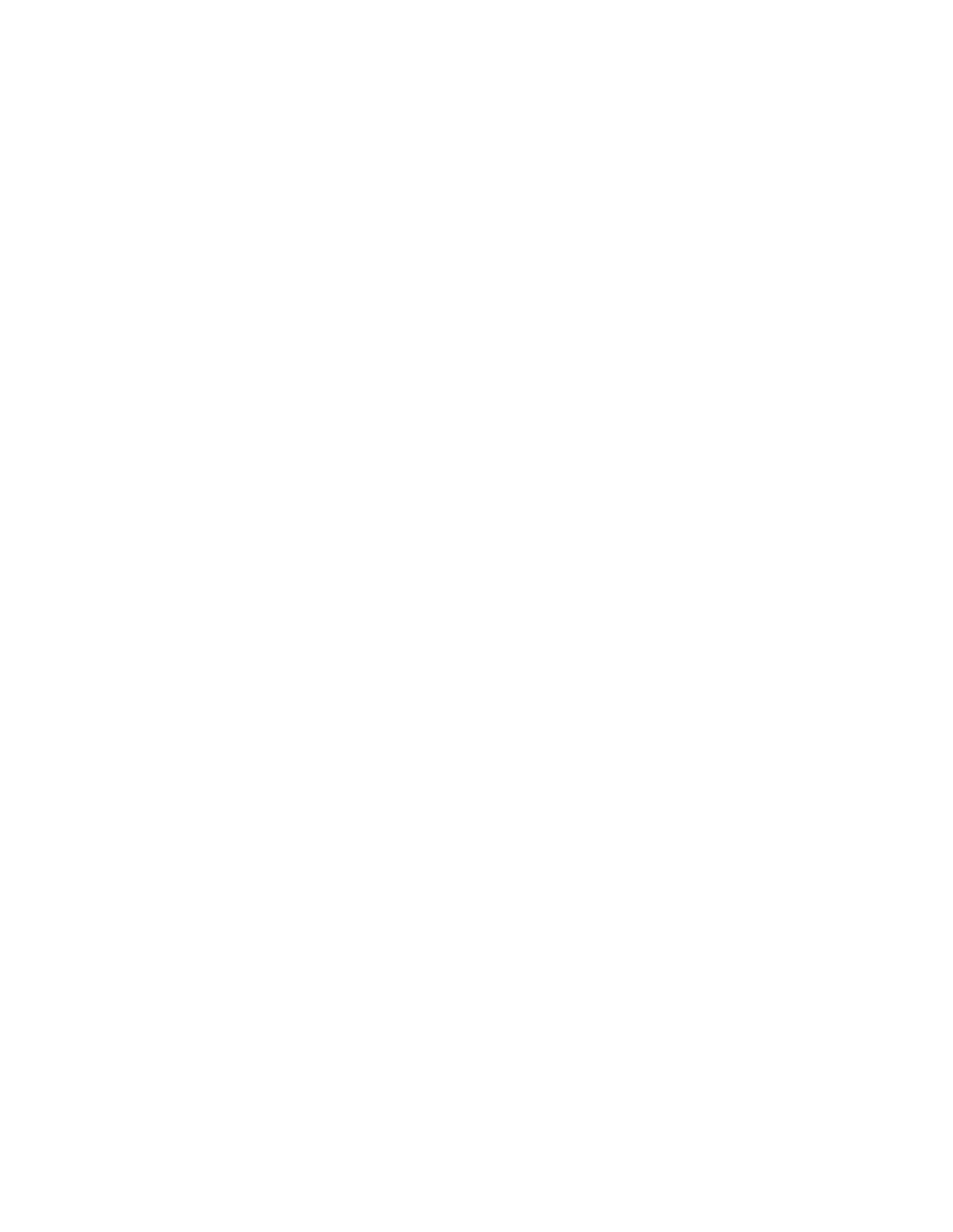# **PART ONE: DAILY CHANTING**

| <b>EVENING CHANTING</b>      |    |
|------------------------------|----|
| Dedication of Offerings      | 8  |
| Preliminary Homage           | 8  |
| Recollection of the Buddha   | 8  |
| Supreme Praise of the Buddha | 10 |
| Recollection of the Dhamma   | 10 |
| Supreme Praise of the Dhamma | 10 |
| Recollection of the Sangha   | 12 |
| Supreme Praise of the Sangha | 12 |
| Closing Homage               | 14 |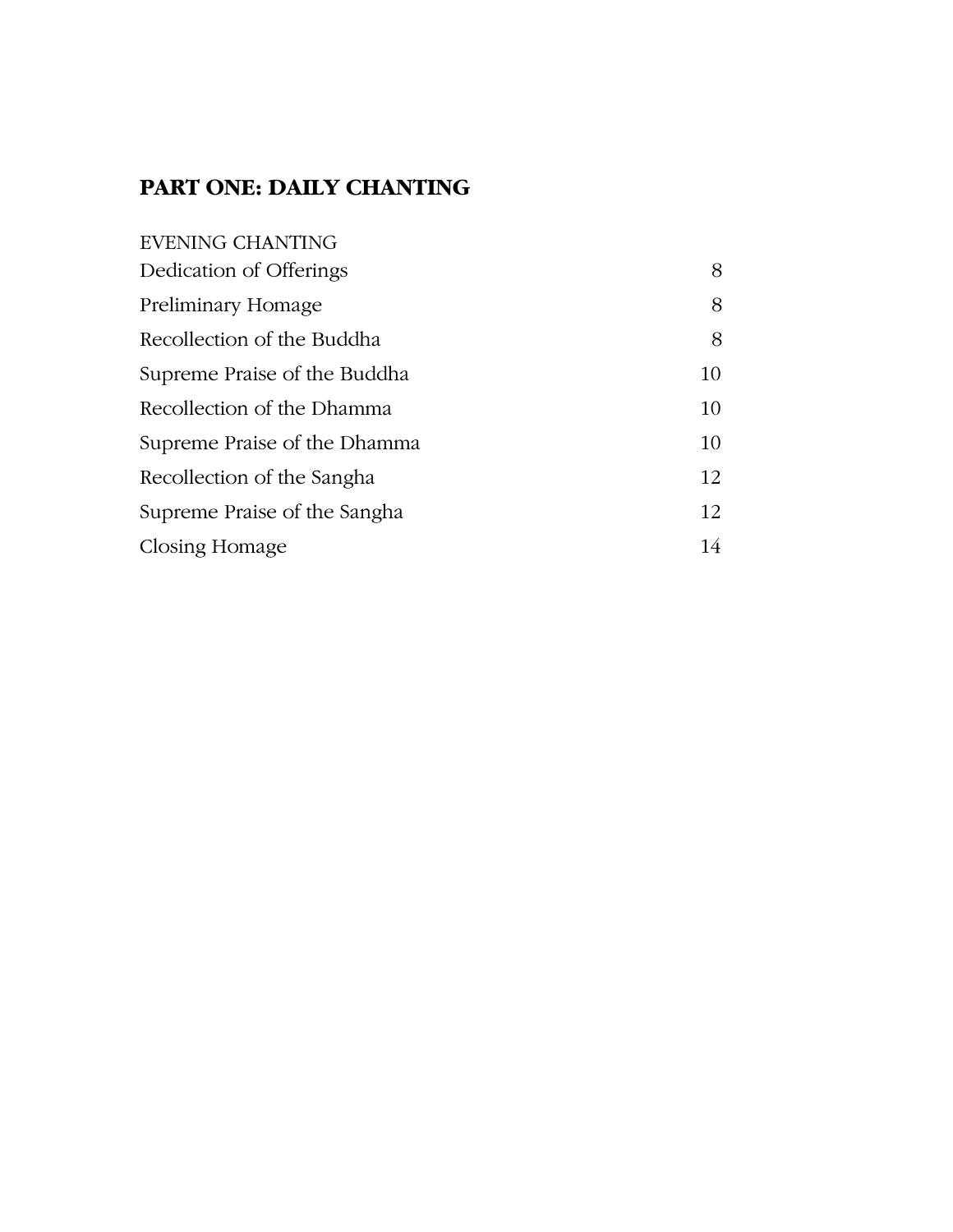# **DEDICATION OF OFFERINGS**

(Yo so) bhagavā arahaṃ sammāsambuddho Svākkhāto yena bhagavatā dhammo Supatipanno yassa bhagavato sāvakasangho Tammayam bhagavantam sadhammam sasangham Imehi sakkārehi yathāraham āropitehi abhipūjayāma Sādhu no bhante bhagavā sucira-parinibbutopi Pacchimā-janatānukampa-mānasā Ime sakkāre duggata-paņņākāra-bhūte paṭiggaṇhātu Amhā̄kaṃ dīgharattaṃ hitāya sukhāya Araham sammāsambuddho bhagavā Buddham bhagavantam abhivademi

*(Bow.)*

(Svākkhāto) bhagavatā dhammo Dhammam namassāmi

*(Bow.)*

(Supaṭipanno) bha̯gavato sāvakḁsaṅgho Sangham namāmi

*(Bow.)*

#### **PRELIMINARY HOMAGE**

(Handa mayaṃ buddhassa bhagavato pubbabhāga-namakāraṃ karomase) [Namo tassa] bh÷agavato arah÷ato s×ammæs×ambuddh÷assa *(Three times.)*

#### **RECOLLECTION OF THE BUDDHA**

(Handa mayam buddhānussatinayam karomase) [Tam kho] pana bhagavantam evam kalyano kittisaddo abbhuggato Itipi so bhagavā araham sammāsambuddho Vijjācaraņa-sampanno sugato lokavidū Anuttaro purisadamma-sārathi satthā deva-manussānam buddho bhagavā ti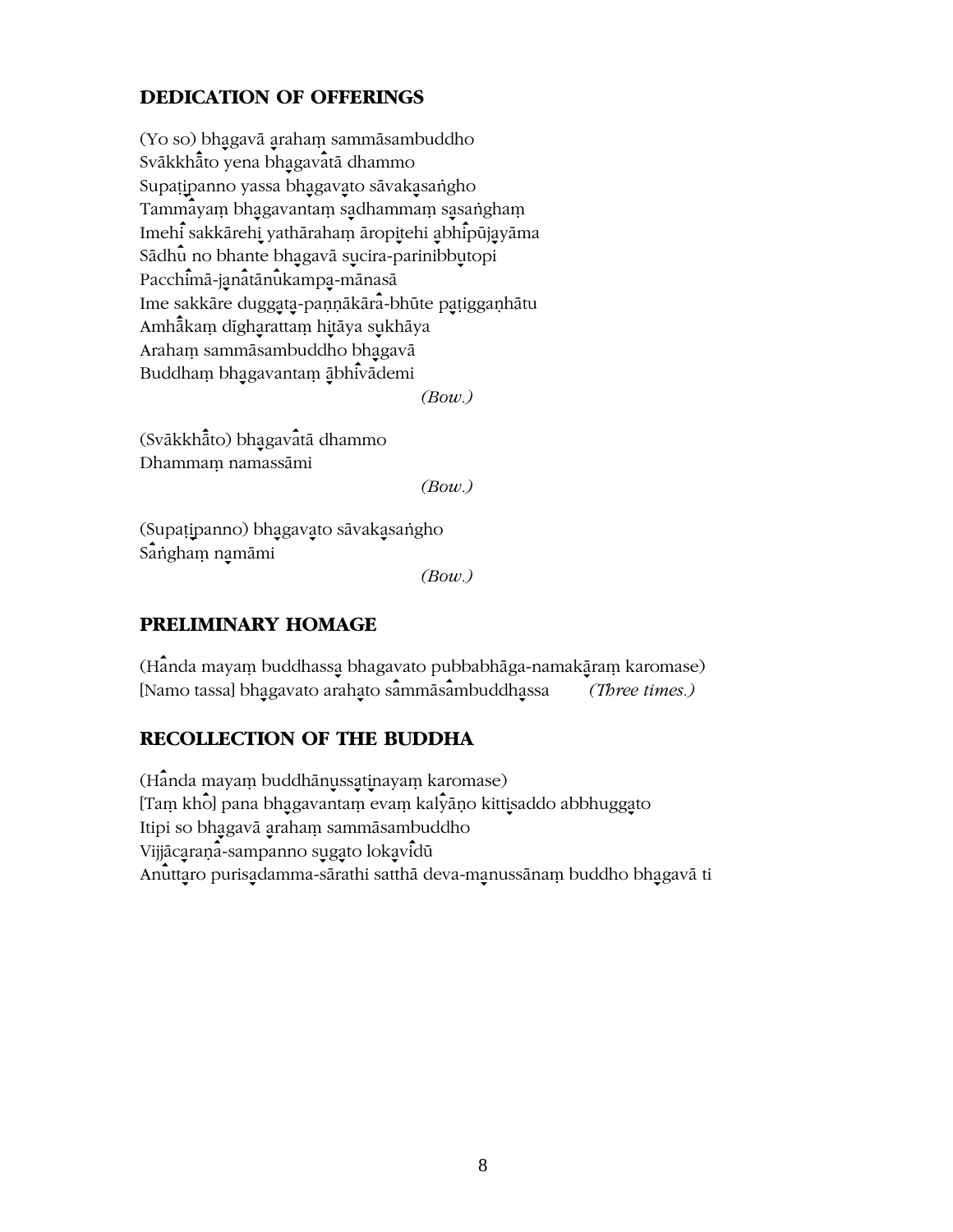# **DEDICATION OF OFFERINGS**

(To the Blessed One,) the Lord, who fully attained perfect enlightenment, To the Teaching, which he expounded so well, And to the Blessed One's disciples who have practiced well, To these—the Buddha, the Dhamma, and the Sangha— We render with offerings our rightful homage. It is well for us that the Blessed One, having attained liberation, Still had compassion for later generations. May these simple offerings be accepted For our long-lasting benefit and for the happiness it gives us. The Lord, the Perfectly Enlightened and Blessed One-I render homage to the Buddha, the Blessed One.  $(Bow.)$ 

(The Teaching,) so completely explained by him-I bow to the Dhamma.

 $(Bow.)$ 

(The Blessed One's disciples,) who have practiced well-I bow to the Sangha.

 $(Bow.)$ 

#### PRELIMINARY HOMAGE

(Now let us pay preliminary homage to the Buddha.) [Homage to the Blessed], Noble, and Perfectly Enlightened One. (Three times.)

#### **RECOLLECTION OF THE BUDDHA**

(Now let us chant the recollection of the Buddha.) [A good word] of the Blessed One's reputation has spread as follows: He, the Blessed One, is indeed the Pure One, the Perfectly Enlightened One; He is impeccable in conduct and understanding, the Accomplished One, the Knower of the Worlds; He trains perfectly those who wish to be trained; he is Teacher of gods and humans; he is Awake and Holy.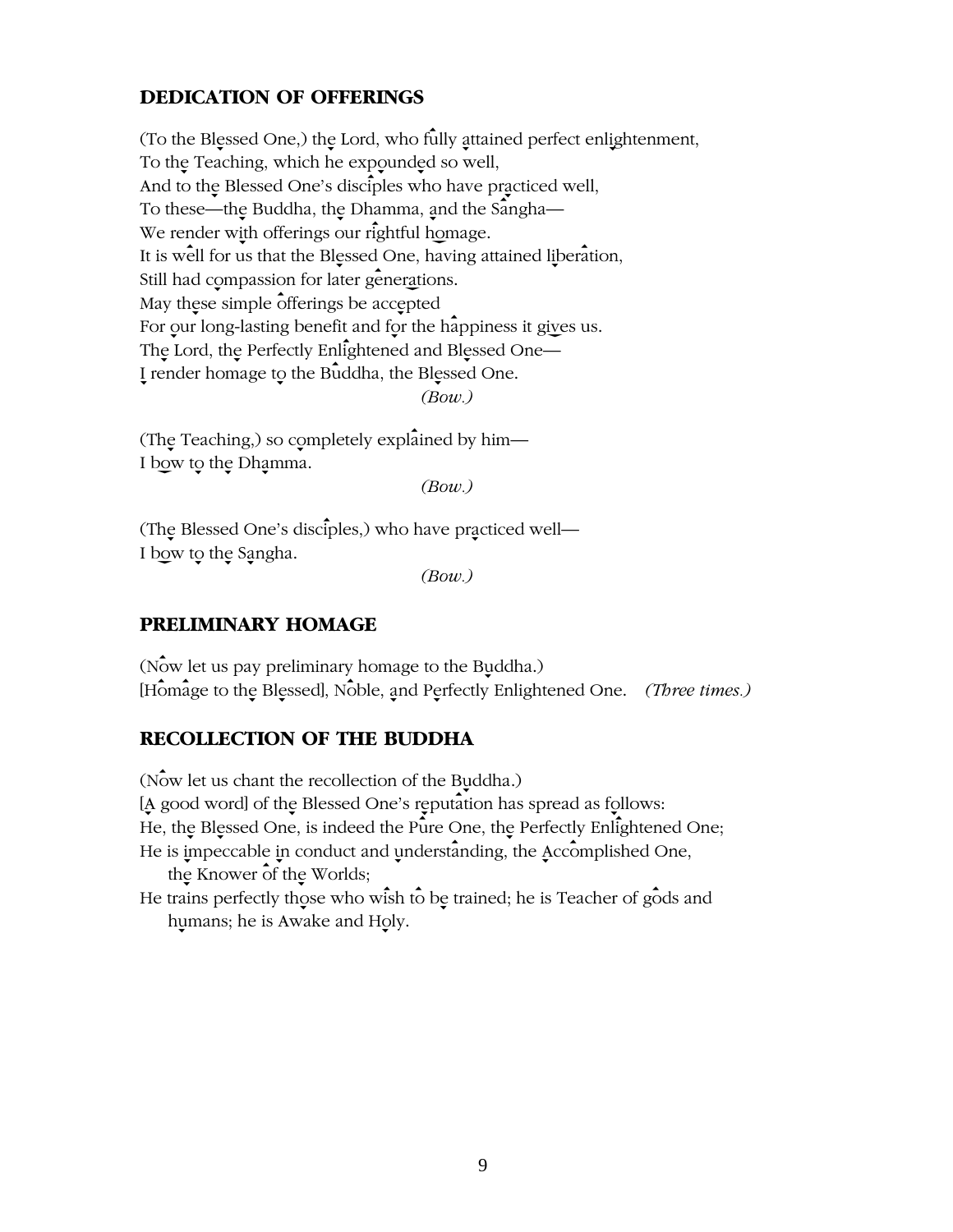# **SUPREME PRAISE OF THE BUDDHA**

(Handa mayam buddhābhigitim karomase) [Buddhavārahanta] varatādiguņābhiyutto Suddhābhiñāņa-karuņāhi samāgatatto Bodhesi yo sujanatam kamalam va sūro Vandāmaham tamaraņam sirasā jinendam Buddho yo sabbapāṇīnaṃ saraṇaṃ khemamuttamaṃ Pąthamānussątitthānam vandāmi tam sirenaham Buddhassā̄hasmi dāso $^1$  va buddho me sā̯mik $\mathbf{\hat{i}}$ ssaro Buddho dukkhassa ghātā ca vidhātā ca hitassa me Buddhassāham niyyādemi sarīrañjīvitañcidam Vandantoh $\hat{\text{a}}$ m $^2$  carissāmi buddhasseva subodhitam Natthi me saranam aññam buddho me saranam varam Etena saccavajjena vaddheyyam satthu-sāsane Buddhaṃ me vandaౖmānena $^3$  yaṃ puññaṃ paേs ${\bf \hat{u}}$ taṃ  ${\bf \hat{i}}$ dha Sabbepi antarāyā me māhesum tassa tejasā

#### *(Bowing:)*

Kāyena vācāya va cet<u>a</u>sā vā Buddhe kukammam pakatam maya yam Buddho patigganhātu accayantam Kālantare samvaritum va buddhe

#### **RECOLLECTION OF THE DHAMMA**

(Handa mayam dhammanussatinayam karomase) [Svākkhāto] bhagavatā dhammo Sanditthiko akāliko ehipassiko Opanayiko paccattam veditabbo viññūhī ti

#### **SUPREME PRAISE OF THE DHAMMA**

(Handa mayam dhammabhigitim karomase) [Svākkhātatā] diguņa-yoga-vasena seyyo Yo maggapāka-pariyatti-vimokkha-bhedo Dhammo kuloka-patanā tada-dhāri-dhārī Vandāmahām tamaharam varadhammametam Dhammo yo sabbapāṇīnaṃ saraṇaṃ khemamuttamaṃ Dutiyānussatiṭṭhānaṃ vandāmi taṃ sirenahaṃ

 $\overline{a}$ 

<sup>&</sup>lt;sup>1</sup> Women chant dāsī.

 $2$  *Women chant* vandantiham.

<sup>&</sup>lt;sup>3</sup> Women chant vandamānāya.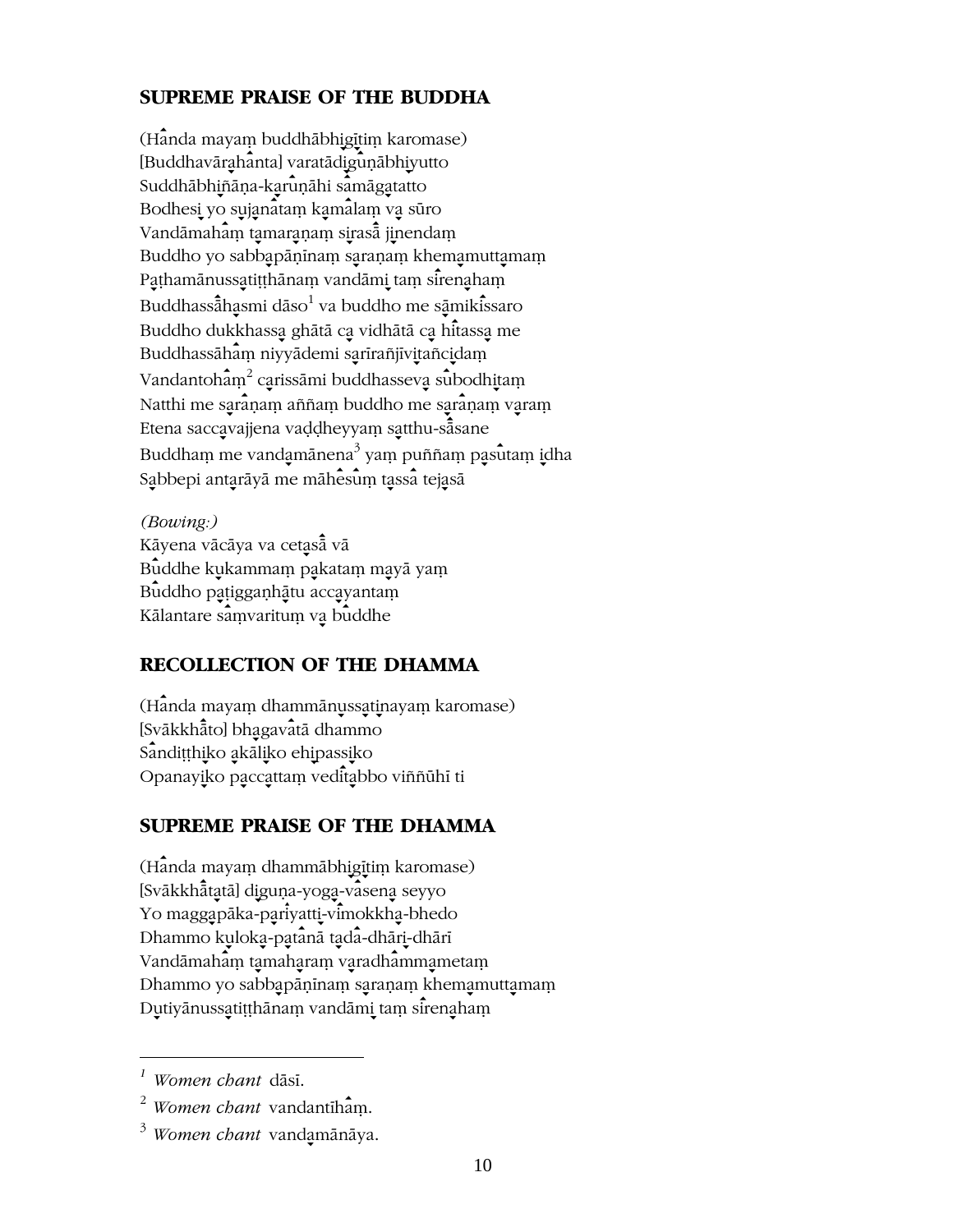# **SUPREME PRAISE OF THE BUDDHA**

(Now let us chant the supreme praise of the Buddha.) [The Buddha,] the truly worthy one, endowed with such excellent qualities, Whose being is composed of purity, transcendental wisdom, and compassion, Who has enlightened the wise like the sun awakening the lotus— I bow my head to that peaceful chief of conquerors. The Buddha, who is the safe, secure refuge of all beings— As the First Object of Recollection, I venerate him with bowed head. I am indeed the Buddha's servant, the Buddha is my Lord and Guide. The Buddha is sorrow's destroyer, who bestows blessings on me. To the Buddha I dedicate this body and life, And in devotion I will walk the Buddha's path of awakening. For me there is no other refuge, the Buddha is my excellent refuge. By the utterance of this truth, may I grow in the Master's Way. By my devotion to the Buddha, and the blessing of this practice— By its power, may all obstacles be overcome.

#### (Bowing:)

By body, speech, or mind, For whatever wrong action I have committed towards the Buddha, May my acknowledgement of fault be accepted, That in the future there may be restraint regarding the Buddha.

# **RECOLLECTION OF THE DHAMMA**

(Now let us chant the recollection of the Dhamma.) [The Dhamma] is well expounded by the Blessed One, Apparent here and now, timeless, encouraging investigation, Leading inwards, to be experienced individually by the wise.

#### **SUPREME PRAISE OF THE DHAMMA**

(Now let us chant the supreme praise of the Dhamma.) [It is excellent] because it is "well expounded," And it can be divided into Path and Fruit, Practice and Liberation. The Dhamma holds those who uphold it from falling into delusion. I revere the excellent teaching, that which removes darkness-The Dhamma, which is the supreme, secure refuge of all beings— As the Second Object of Recollection, I venerate it with bowed head.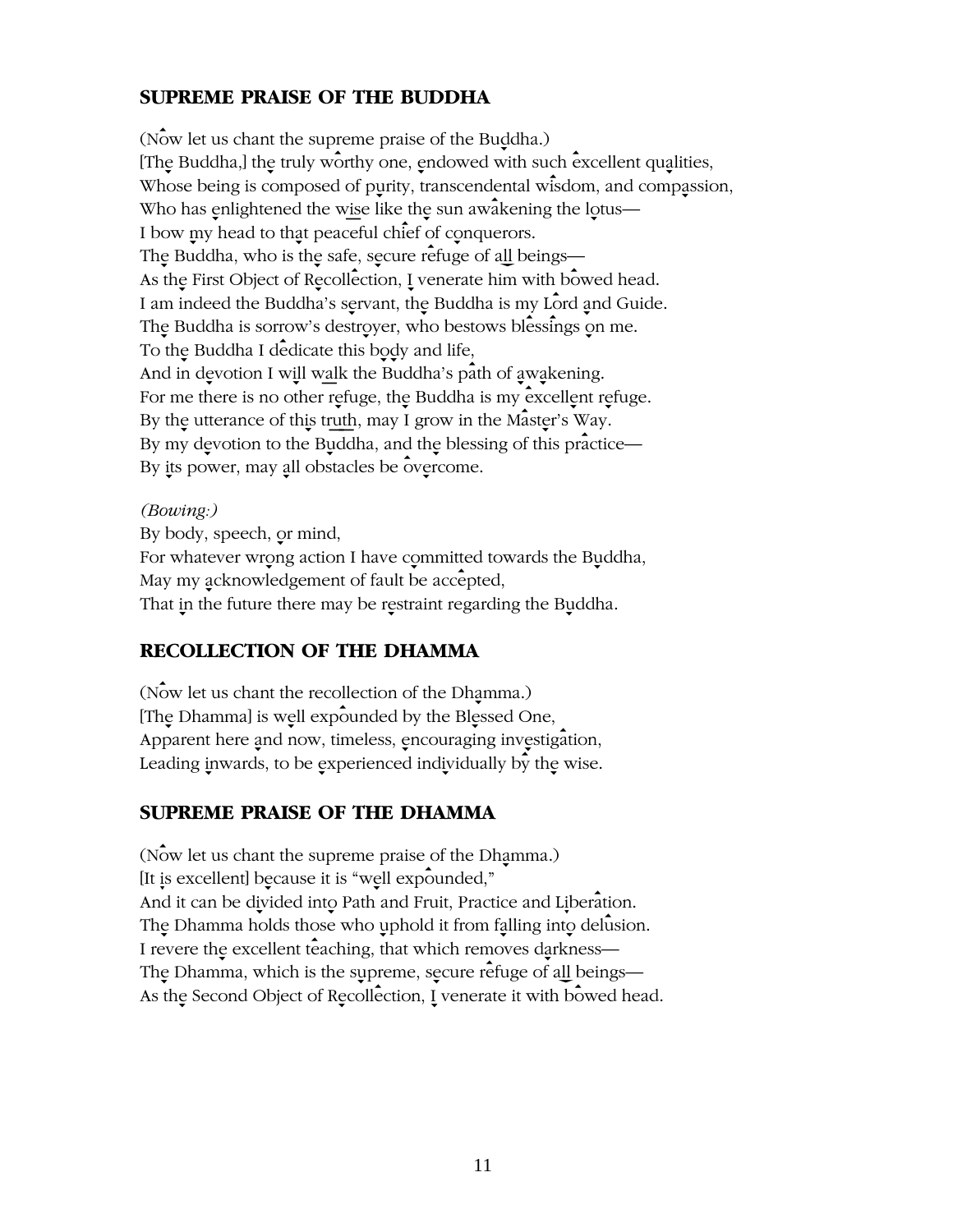Dhammassāhasmi dāso<sup>1</sup> va dhammo me sāmikissaro Dhammo dukkhassa ghātā ca vidhātā ca hitassa me Dhammassāham niyyādemi sarīrañjīvitañcidam Vandantoham<sup>2</sup> carissāmi dhammasseva sudhammatam Natthi me saranam aññam dhammo me saranam varam Etena saccavajjena vaḍḍheyyaṃ satthu-sā̄sane Dhammam me vandamānena<sup>3</sup> yam puññam pasutam idha Sabbepi antarāyā me māhesum tassa tejasā

#### (Bowing:)

Kāyena vācāya va cetasā vā Dhamme kukammam pakatam maya yam Dhammo patigganhātu accayantam Kālantare samvaritum va dhamme

### **RECOLLECTION OF THE SANGHA**

(Handa mayam sanghānussatinayam karomase) [Supatipanno] bhagavato sāvakasangho Ujupatipanno bhagavato sāvakasangho Ñāyapaṭipanno bha̯gavato sāvaka̪saṅgho Sāmīcipatipanno bhagavato sāvakasangho Yadidam cattāri purisayugāni ațțha purisapuggalā Esa bhagavato sāvakasangho Āhuņeyyo pāhuņeyyo dakkhineyyo añjali-karaņiyo Anuttaram puññakkhettam lokassā ti

#### **SUPREME PRAISE OF THE SANGHA**

(Handa mayam sanghābhigītim karomase) [Saddhammajo] supațipattigunābhiyutto Yotthabbidho ariyapuggala-sanghasettho Silādidhamma-pavarāsaya-kāya-citto Vandāmaham tamariyāna gaņam susuddham Sangho yo sabbapaninam saranam khemamuttamam Tatiyānussatiṭṭhānaṃ vandāmi taṃ sirenahaṃ Sanghassālasmi dāso $^4$  va sangho me sāmikissaro Sangho dukkhassa ghātā ca vidhātā ca hitassa me

<sup>3</sup> Women chant vandamānāya.

 $1$  Women chant dāsī.

 $2$  Women chant vandantiham.

 $4$  Women chant dāsi.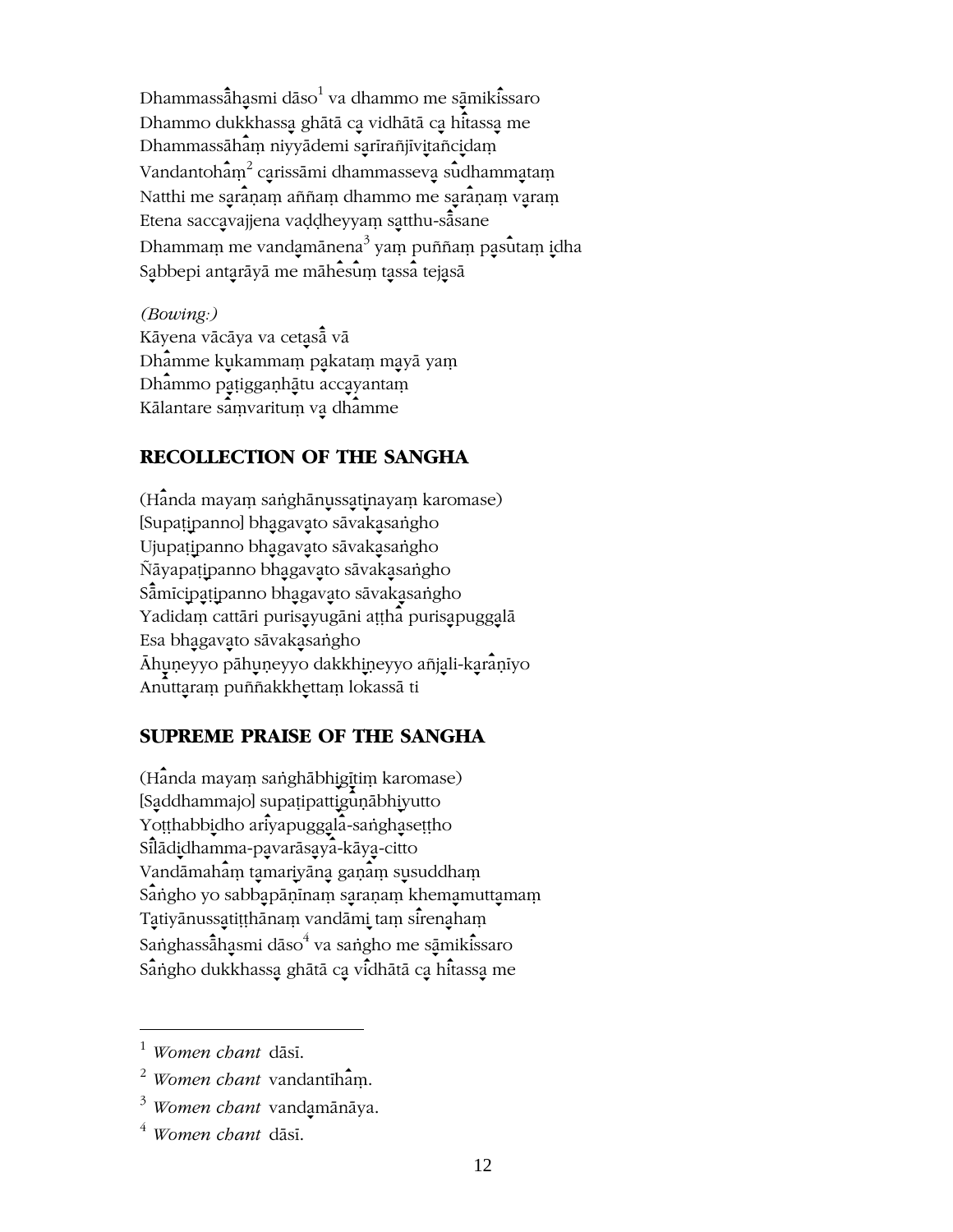I am indeed the Dhamma's servant, the Dhamma is my Lord and Guide. The Dhamma is sorrow's destroyer, and it bestows blessings on me. To the Dhamma I dedicate this body and life, And in devotion I will walk this excellent way of Truth. For me there is no other refuge, the Dhamma is my excellent refuge. By the utterance of this truth, may I grow in the Master's Way. By my devotion to the Dhamma, and the blessing of this practice— By its power, may all obstacles be overcome.

#### (Bowing:)

By body, speech, or mind, For whatever wrong action I have committed towards the Dhamma, May my acknowledgement of fault be accepted, That in the future there may be restraint regarding the Dhamma.

# **RECOLLECTION OF THE SANGHA**

(Now let us chant the recollection of the Sangha.) [They are the Blessed One's disciples,] who have practiced well, Who have practiced directly, Who have practiced insightfully, Those who practice with integrity-That is the four pairs, the eight kinds of noble beings— These are the Blessed One's disciples. Such ones are worthy of gifts, worthy of hospitality, worthy of offerings, worthy of respect; They give occasion for incomparable goodness to arise in the world.

#### **SUPREME PRAISE OF THE SANGHA**

(Now let us chant the supreme praise of the Sangha.) [Born of the Dhamma,] that Sangha which has practiced well, The field of the Sangha formed of eight kinds of noble beings, Guided in body and mind by excellent morality and virtue. I revere that assembly of noble beings perfected in purity. The Sangha, which is the supreme, secure refuge of all beings— As the Third Object of Recollection, I venerate it with bowed head. I am indeed the Sangha's servant, the Sangha is my Lord and Guide. The Sangha is sorrow's destroyer and it bestows blessings on me.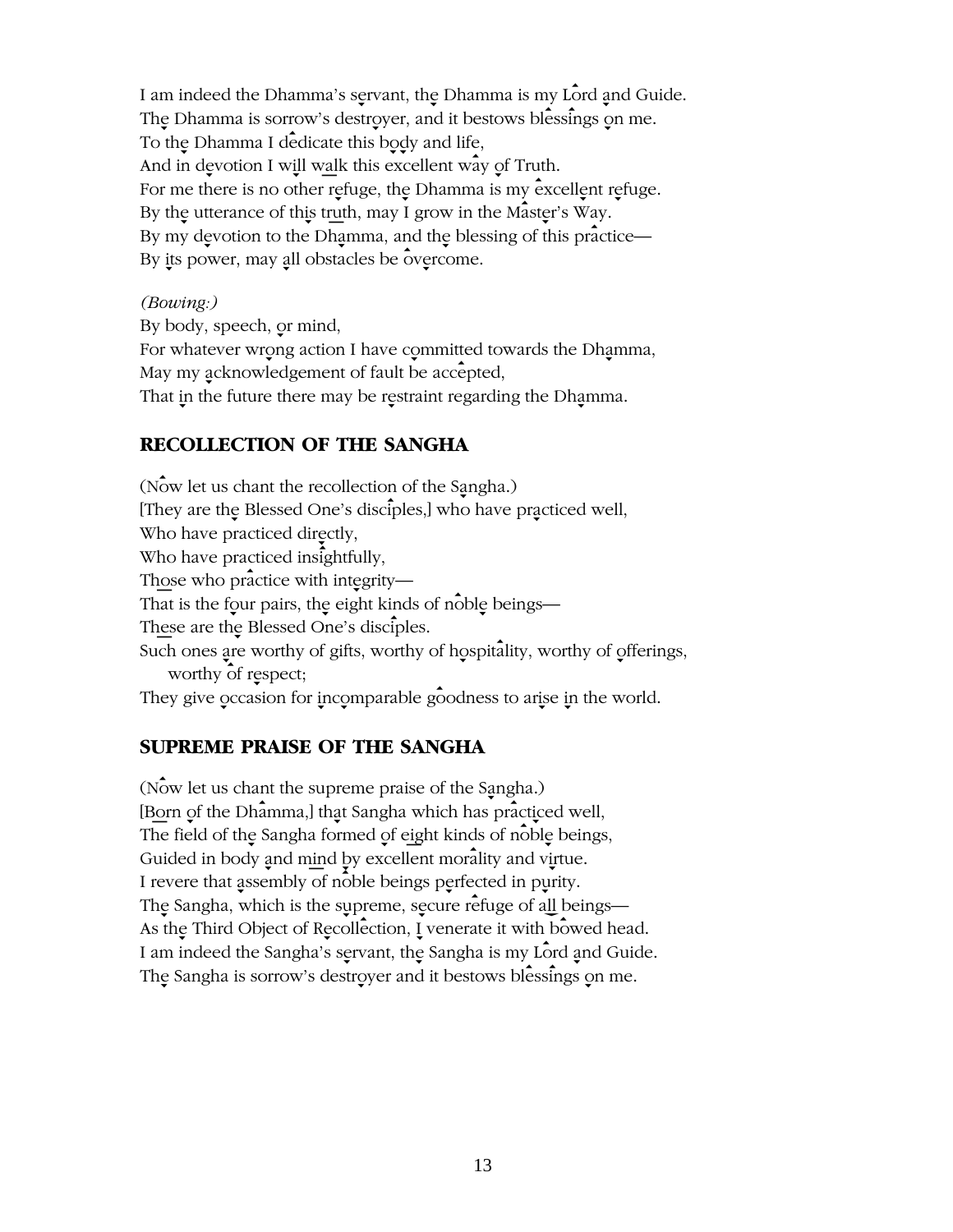Sanghassāham niyyādemi sarīrañjīvitañcidam Vandantoham<sup>1</sup> carissāmi sanghasso-paṭipannatam Natthi me saranam aññam sangho me saranam varam Etena saccavajjena vaddheyyam satthu-sāsane Sangham me vandamānena<sup>2</sup> yam puññam pasutam idha Sabbepi antarāyā me māhesum tassa tejasā

(Bowing:) Kāyena vācāya va cetasā vā Sanghe kukammam pakatam maya yam Sangho patigganhātu accayantam Kālantare samvaritum va sanghe

(At this time meditation is practiced in silence, sometimes followed by a Dhamma talk, and ending with the following:)

# **CLOSING HOMAGE**

(Araham) sammāsambuddho bhagavā Buddham bhagavantam abhivademi

 $(Bow.)$ 

(Svākkhāto) bhagavatā dhammo Dhammam namassāmi

 $(Bow.)$ 

(Supațipanno) bhagavato sāvakasangho Sangham namāmi

 $(Bow.)$ 

 $1$  Women chant vandantiham.

 $2$  Women chant vandamānāya.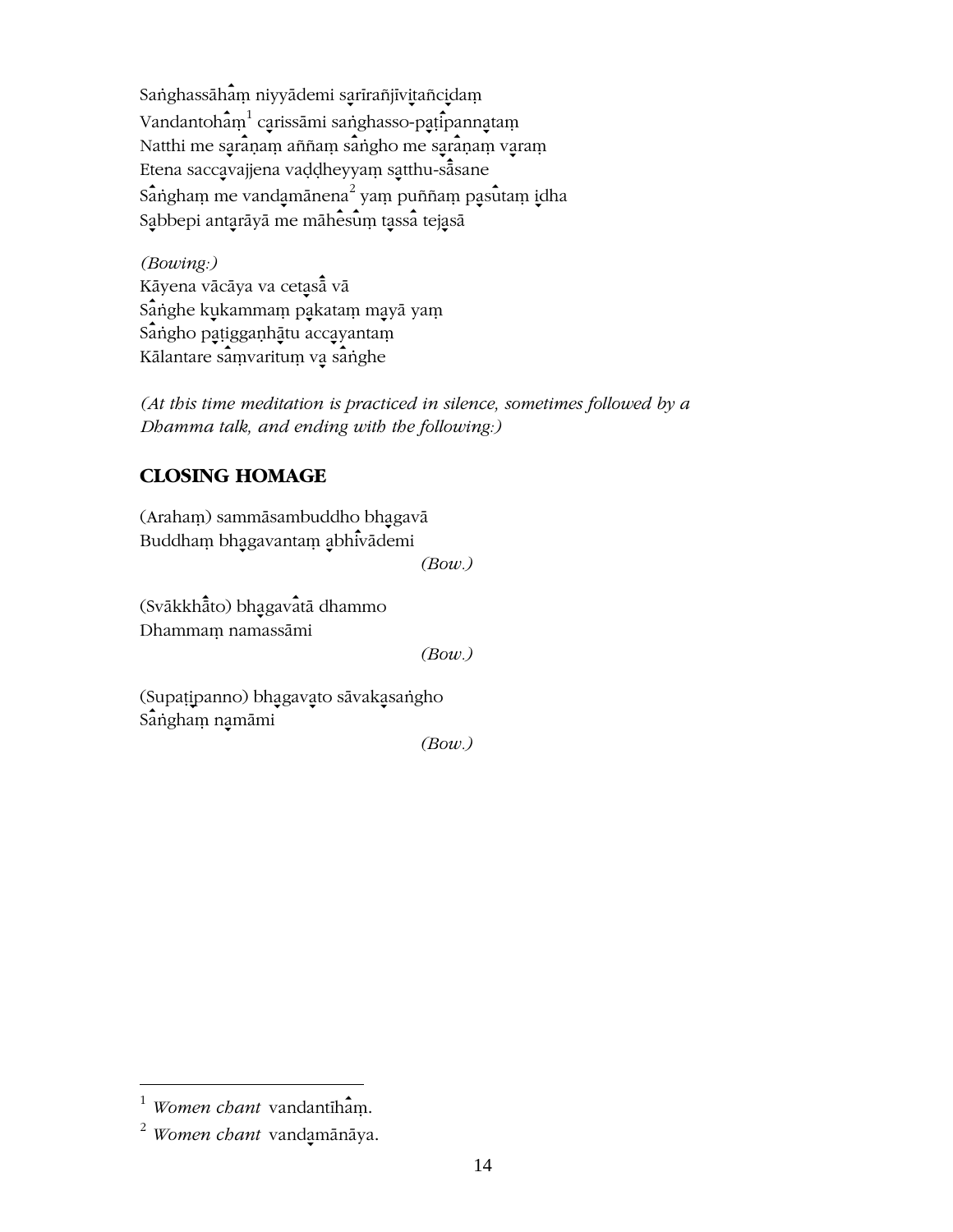To the Sangha I dedicate this body and life, And in devotion I will walk the well-practiced way of the Sangha. For me there is no other refuge, the Sangha is my excellent refuge. By the utterance of this truth, may I grow in the Master's Way. By my devotion to the Sangha, and the blessing of this practice— By its power, may all obstacles be overcome.

#### (Bowing:)

By body, speech, or mind, For whatever wrong action I have committed towards the Sangha, May my acknowledgement of fault be accepted, That in the future there may be restraint regarding the Sangha.

(At this time meditation is practiced in silence, sometimes followed by a Dhamma talk, and ending with the following:)

# **CLOSING HOMAGE**

(The Lord,) the Perfectly Enlightened and Blessed One-I render homage to the Buddha, the Blessed One.  $(Bow.)$ 

(The Teaching,) so completely explained by him-I bow to the Dhamma.

 $(Bow.)$ 

(The Blessed One's disciples,) who have practiced well— I bow to the Sangha.

 $(Bow.)$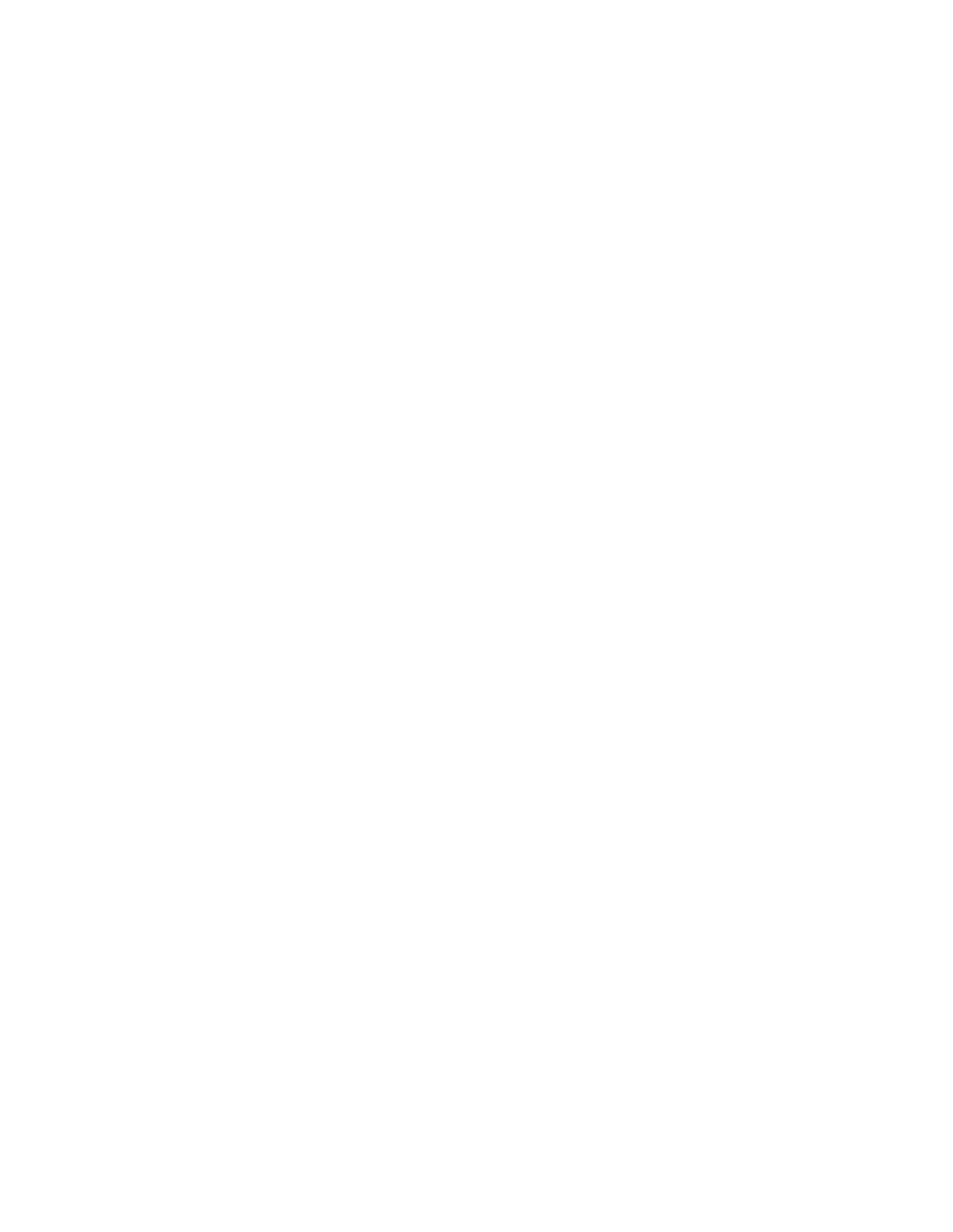| <b>MORNING CHANTING</b>      |    |
|------------------------------|----|
| Dedication of Offerings      | 18 |
| Preliminary Homage           | 18 |
| Homage to the Buddha         | 19 |
| Homage to the Dhamma         | 19 |
| Homage to the Sangha         | 20 |
| Salutation to the Triple Gem | 21 |
| Closing Homage               | 24 |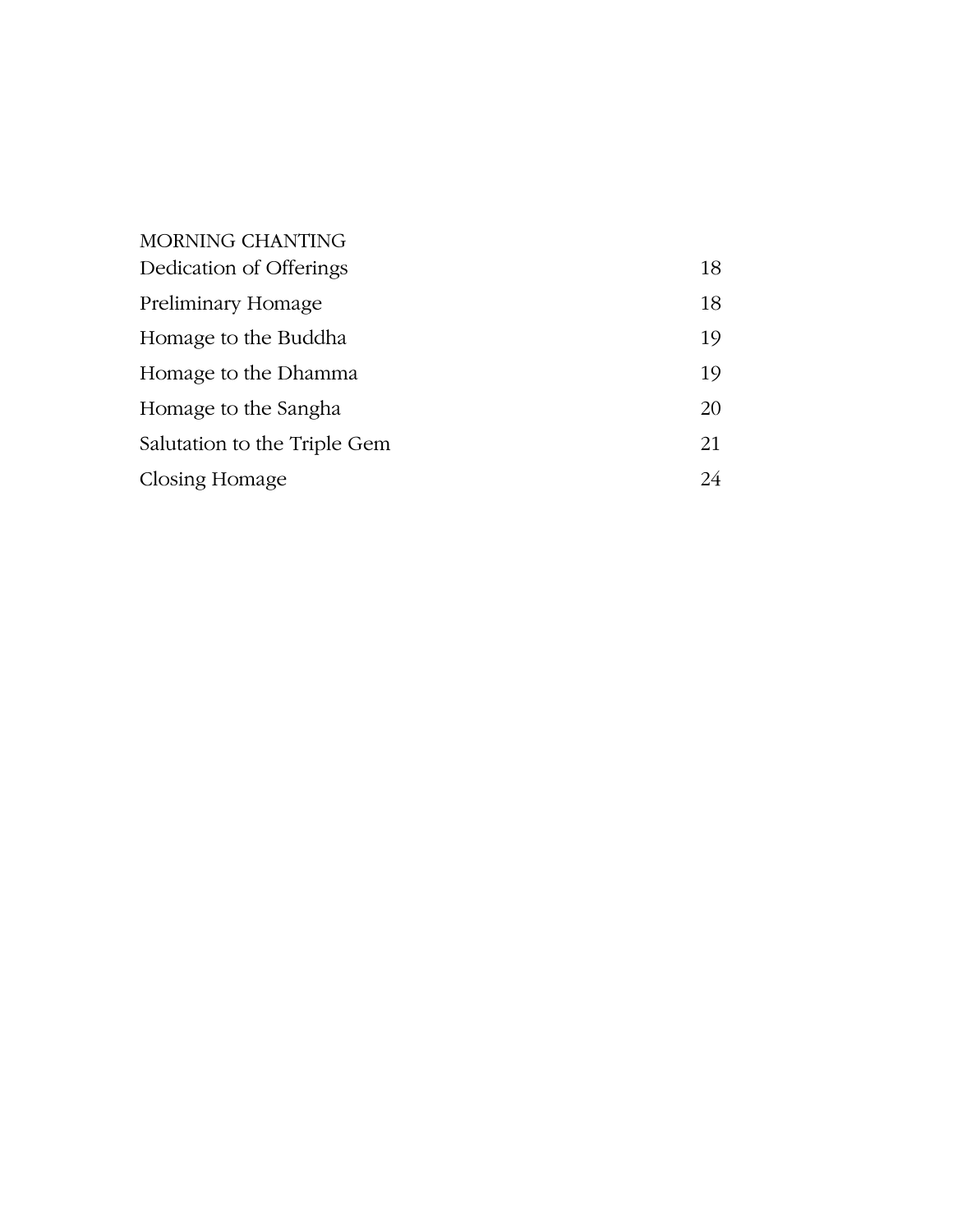#### **DEDICATION OF OFFERINGS**

(Yo so) bhagavā arahaṃ sammāsambuddho To the Blessed One, the Lord, who fully attained perfect enlightenment, Svākkhāto yena bhagavātā dhammo To the Teaching, which he expounded so well, Supaṭipanno yassa bhagavato sāvakasaṅgho And to the Blessed One's disciples who have practiced well, Tammayam bhagavantam sadhammam sasangham To these—the Buddha, the Dhamma, and the Sangha— Imehi sakkārehi yathāraham āropitehi abhipūjayāma We render with offerings our rightful homage. Sādhu no bhante bhagavā sucira-parinibbutopi It is well for us that the Blessed One, having attained liberation, Pacchimā-janatānukampa-mānasā Still had compassion for later generations. Ime sakkāre duggata-paņņākāra-bhūte patiggaņhātu May these simple offerings be accepted Amhākam dīgharattam hitāya sukhāya For our long-lasting benefit and for the happiness it gives us. Araham sammāsambuddho bhagavā The Lord, the Perfectly Enlightened and Blessed One-Buddham bhagavantam abhivādemi I render homage to the Buddha, the Blessed One.  $(Bow.)$ 

(Svākkhāto) bhagavatā dhammo The Teaching, so completely explained by him-Dhammam namassāmi I bow to the Dhamma.

 $(Bow.)$ 

(Supaṭipanno) bhagavato sāvakasaṅgho The Blessed One's disciples, who have practiced well-Sangham namāmi I bow to the Sangha.

 $(Bow.)$ 

#### **PRELIMINARY HOMAGE**

(Handa mayam buddhassa bhagavato pubbabhāga-namakāram karomase)

[Now let us pay preliminary homage to the Buddha.] (Namo tassa) bhagavato arahato sammāsambuddhassa (Three times.) Homage to the Blessed, Noble, and Perfectly Enlightened One. (Three times.)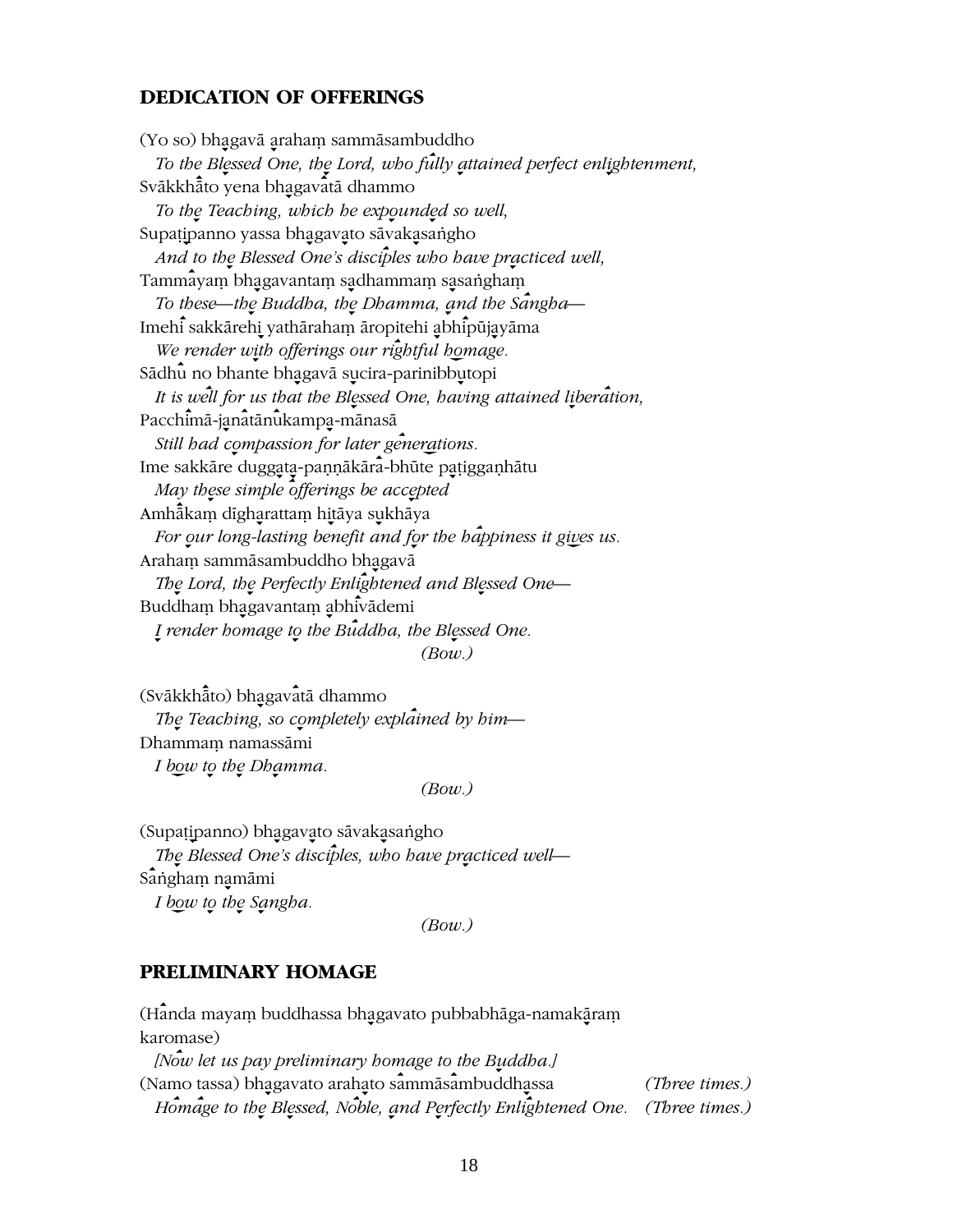# **HOMAGE TO THE BUDDHA**

(Handa mayam buddhābhitthutim karomase) [Now let us chant in praise of the Buddha.] (Yo so) tathāgato araham sammāsambuddho The Tathāgata is the Pure One, the Perfectly Enlightened One. Vijjācaraņa-sampanno He is impeccable in conduct and understanding, Sugato The Accomplished One, Lokavidū The Knower of the Worlds. Anuttaro purisadamma-sārathi He trains perfectly those who wish to be trained. Satthā deva-manussānam He is Teacher of gods and humans. Buddho bhagavā He is Awake and Holy. Yo imam lokam sadevakam samārakam sabrahmakam In this world with its gods, demons, and kind spirits, Sassamaņa-brāhmaņim pajam sadeva-manussam sayam abhiññā sacchikatvā pavedesi Its seekers and sages, celestial and buman beings, be has by deep insight revealed the Truth. Yo dhammaṃ desēsi ādi-kalyāṇaṃ majjhē-kalyāṇaṃ pariyosāna-kalyāṇaṃ He has pointed out the Dhamma: beautiful in the beginning, beautiful in the middle, beautiful in the end. Sātthām sabyañjaņam kevala-paripuņņam parisuddham brahma-cariyam pakāsesi He has explained the Spiritual Life of complete purity in its essence and conventions. Tamaham bhagavantam abhipūjayāmi tamaham bhagavantam sirasā namāmi I chant my praise to the Blessed One, I bow my head to the Blessed One.

 $(Bow.)$ 

#### **HOMAGE TO THE DHAMMA**

(Handa mayam dhammabhitthutim karomase) [Now let us chant in praise of the Dhamma.] (Yo so) svākkhāto bhagavatā dhammo The Dhamma is well expounded by the Blessed One, Sanditthiko Apparent here and now, Akāliko Timeless. Ehipassiko Encouraging investigation,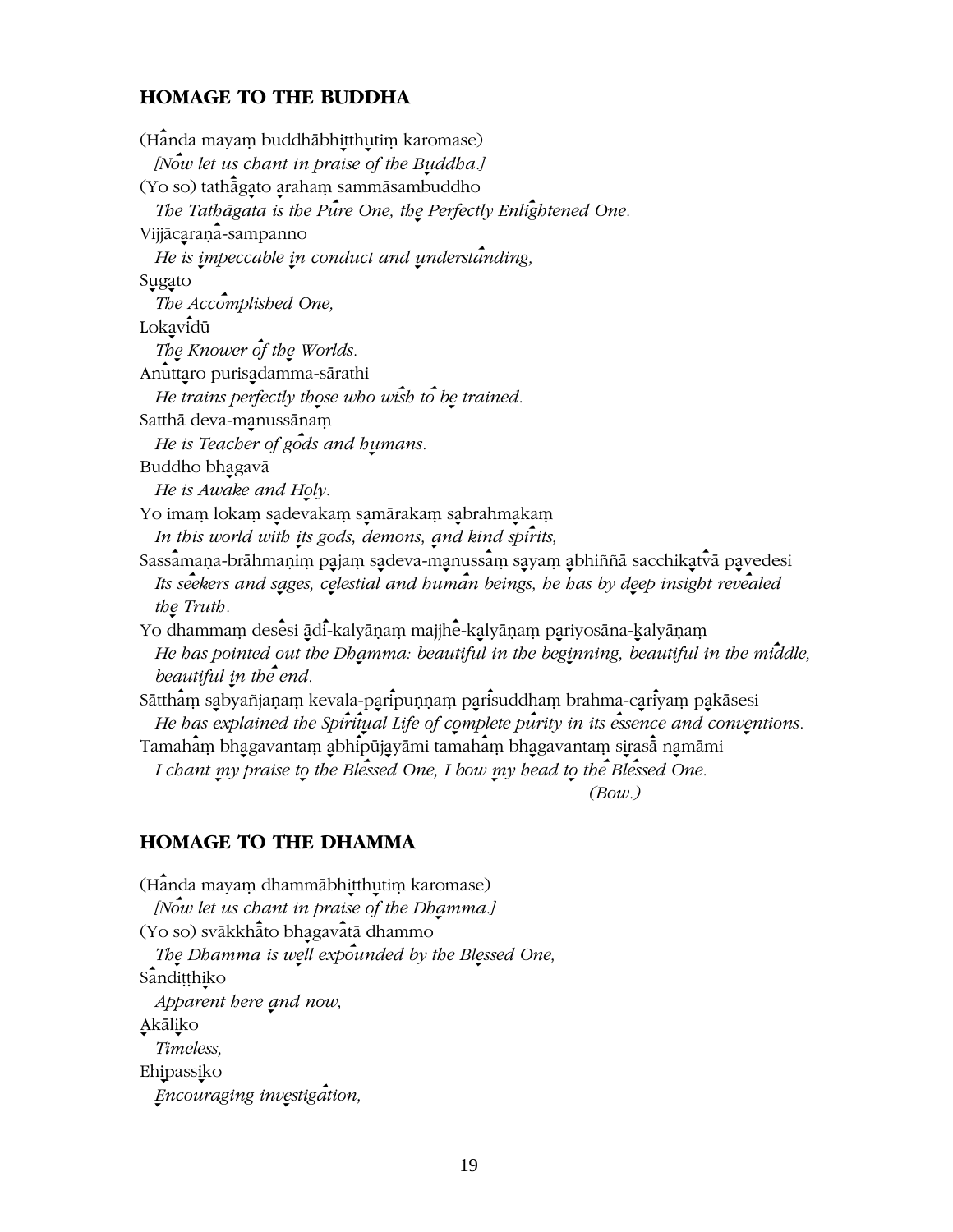Opanayiko Leading inwards, Paccattam veditabbo viññūhi To be experienced individually by the wise. Tamaham dhammam abhipujayami tamaham dhammam sirasa namami I chant my praise to this Teaching, I bow my head to this Truth.  $(Bow.)$ 

#### **HOMAGE TO THE SANGHA**

(Handa mayam sanghābhitthutim karomase) [Now let us chant in praise of the Sangha.] (Yo so) supaṭipanno bha̯gavḁto sāvaka̯saṅgho They are the Blessed One's disciples, who have practiced well, Ujupatipanno bhagavato sāvaka sangho Who have practiced directly, Ñāyapaṭipanno bhagavato sāvaka saṅgho Who have practiced insightfully, Sāmīcipatipanno bhagavato sāvaka sangho Those who practice with integrity-Yadidam cattāri purisayugāni aṭṭha purisapuggalā That is the four pairs, the eight kinds of noble beings-Esa bhagavato sāvaka sangho These are the Blessed One's disciples. Ahuņeyyo Such ones are worthy of gifts, Pāhuṇeyyo Worthy of hospitality, Dakkhineyyo Worthy of offerings, Añjali-karaņīyo Worthy of respect; Anuttaram puññakkhettam lokassa They give occasion for incomparable goodness to arise in the world. Tamahāṃ saṅghaṃ abhipūjayāmi tamahāṃ saṅghaṃ sirasā̄ namāmi I chant my praise to this Sangha, I bow my head to this Sangha.  $(Bow.)$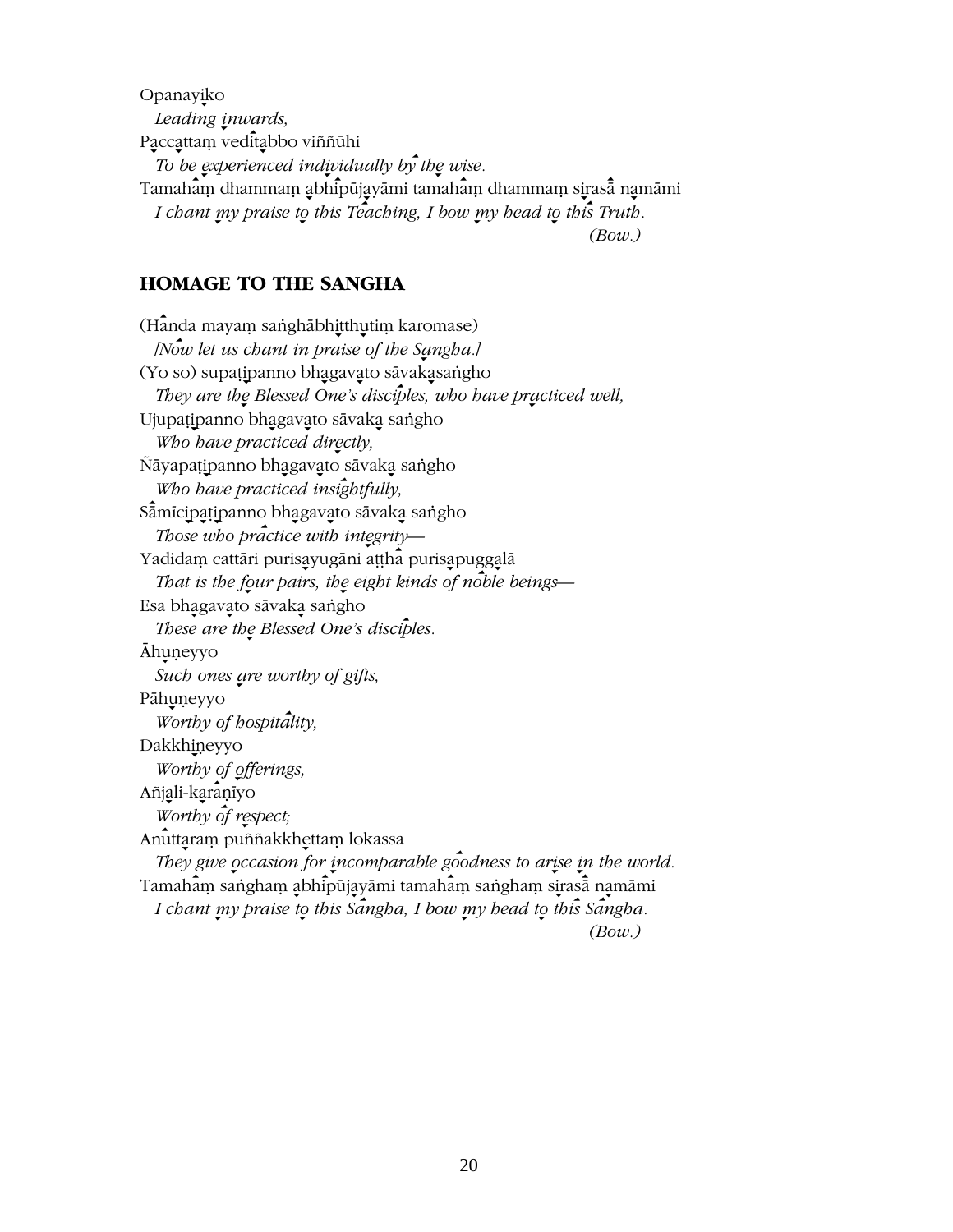# **SALUTATION TO THE TRIPLE GEM**

(Handa mayam ratanattaya-paṇāma-gāthāyo ceva saṃvega-parikittana-pāṭhañca bhanāmase) [Now let us chant our salutation to the Triple Gem and a passage of encouragement.] (Buddho susuddho) karunāmahannavo The Buddha, absolutely pure, with ocean-like compassion, Yoccanta-suddhabbara-ñāņa-locano Possessing the clear sight of wisdom, Lokassa pāpūpakilesa-ghātako Destroyer of worldly self-corruption-Vandāmi buddham ahamādarena tam Devotedly indeed, that Buddha I revere. Dhammo padipo viya tassa satthuno The Teaching of the Lord, like a lamp, Yo maggapākāmata-bheda-bhinnako Illuminating the Path and its Fruit: the Deathless, Lokuttaro yo ca tadattha-dipano That which is beyond the conditioned world-Vandāmi dhammam ahamādarena tam Devotedly indeed, that Dhamma I revere. Sangho sukhettābhyati-khetta-saññito The Sangha, the most fertile ground for cultivation, Yo ditthasanto sugatānubodhako Those who have realized Peace, awakened after the Accomplished One, Lolappahino ariyo sumedhaso Noble and wise, all longing abandoned— Vandāmi sangham ahamādarena tam Devotedly indeed, that Sangha I revere. Iccevam-ekantabhipūja-neyyakam This salutation should be made Vatthuttayam vandayatābhisankhatam To that which is worthy. Puññam mayā yam mama sabbupaddavā Through the power of such good action, Mā hontu ve tassa pabhāvasiddhiyā May all obstacles disappear. Idha tathāgato loke uppanno araham sammāsambuddho One who knows things as they are has come into this world; and he is an Arahant, a perfectly awakened being.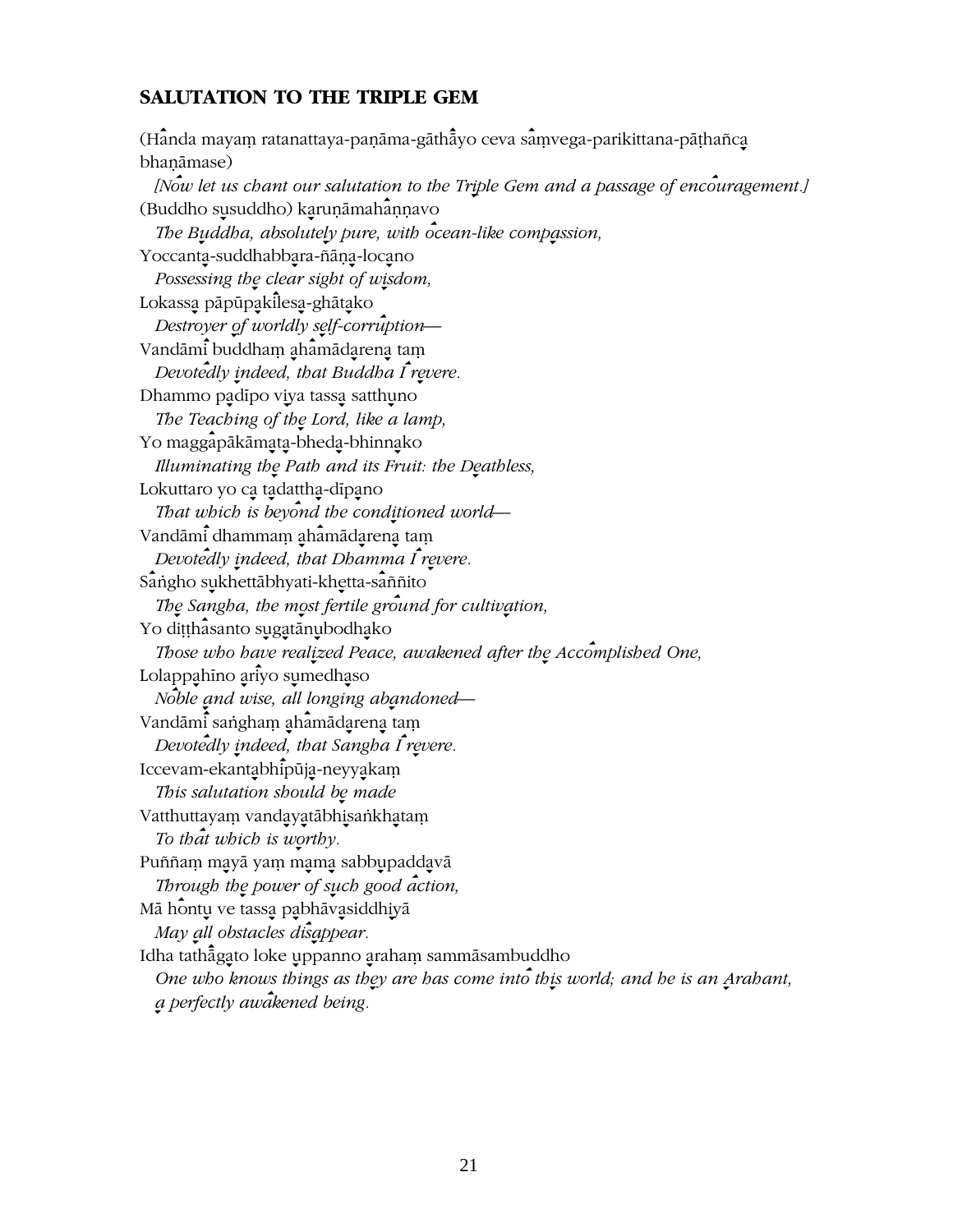Dhammo ca desito niyyāniko upasamiko parinibbāniko sambodhagāmī sugatappavedito Purifying the way leading out of delusion, calming and directing to perfect peace, and leading to enlightenment—this Way he has made known. Mayantam dhammam sutvā evam jānāma Having heard the Teaching, we know this: Jātipi dukkhā Birth is dukkha, Jarāpi dukkhā Ageing is dukkba, Maranampi dukkham And death is dukkha; Soka-parideva-dukkha-domanassupāyāsāpi dukkhā Sorrow, lamentation, pain, grief, and despair are dukkha; Appiyehi sampayogo dukkho Association with the disliked is dukkha; Piyehi vippayogo dukkho Separation from the liked is dukkha; Yampiccham na labhati tampi dukkham Not attaining one's wishes is dukkha. Sankhittena pañcupādānakkhandhā dukkhā In brief, the five focuses of the grasping mind are dukkha. Seyyathidam These are as follows: Rūpūpādānakkhandho Identification with the body, Vedanūpādānakkhandho Identification with feeling, Saññūpādānakkhandho Identification with perception, Sankhārūpādānakkhandho Identification with mental formations, Viññāņūpādānakkhandho Identification with consciousness. Yesam pariññāya For the complete understanding of this, Dharamāno so bhagavā The Blessed One in his lifetime Evam bahulam sāvake vineti Frequently instructed his disciples in just this way. Evaṃ bhāgā ca panassa bhagavato sāvakesu anusāsanī bahulā pavattati In addition, he further instructed: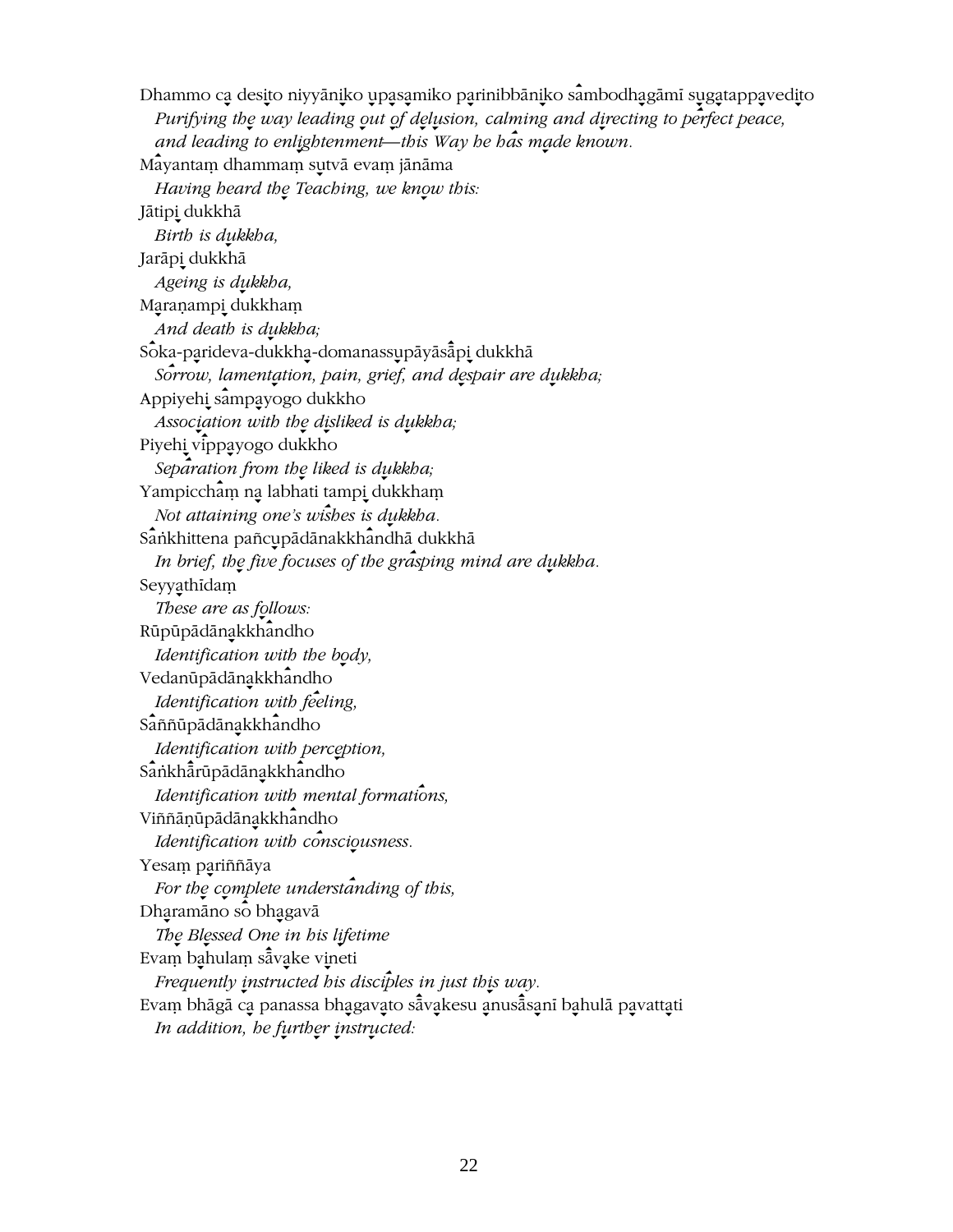Rūpaṃ <u>a</u>niccaṃ *The body is impermanent,* Vedanā <u>a</u>niccā *Feeling is impermanent,* Saññā aniccā *Perception is impermanent,* Sankhārā aniccā *Mental formations are impermanent,* Viññāņam aniccam *Consciousness is impermanent;* Rūpaṃ anattā The body is not-self, Vedanā anattā *Feeling is not-self,* Sāññā <u>a</u>nattā *Perception is not-self,* Sānkhārā anattā *Mental formations are not-self,* Viññāņam anattā *Consciousness is not-self;* Sabbe sankhārā aniccā *All conditions are impermanent,* Sabbe dhammā anattā ti There is no self in the created or the uncreated. Te mayam *All of us* Otiņņāmha-jātiyā jarāmaraņena Are bound by birth, ageing, and death, Sokehi paridevehi dukkhēhi domanassehi upāyāsehi By sorrow, lamentation, pain, grief, and despair, Dukkhotiņņā dukkhaparetā Bound by dukkha and obstructed by dukkha. Appevanāmimassa kevalassa dukkhakkhandhassa antakiriyā paññāyethā ti Let us all aspire to complete freedom from suffering. Ciraparinibbutampitam bhagavantam saranam gatā *The Blessed One, who long ago attained Parinibb׿na, is our refuge.*

Dhammañca Sanghañca

*So too are the Dhamma and the Sangha.* 

Tassa bhagavato sā̄sanaṃ yathā̄sati yathā̄balaṃ manasikaɾoma anupaṭipājjāma *Attentively we follow the pathway of that Blessed One, with all of our*  $mindfulness$  *and strength*.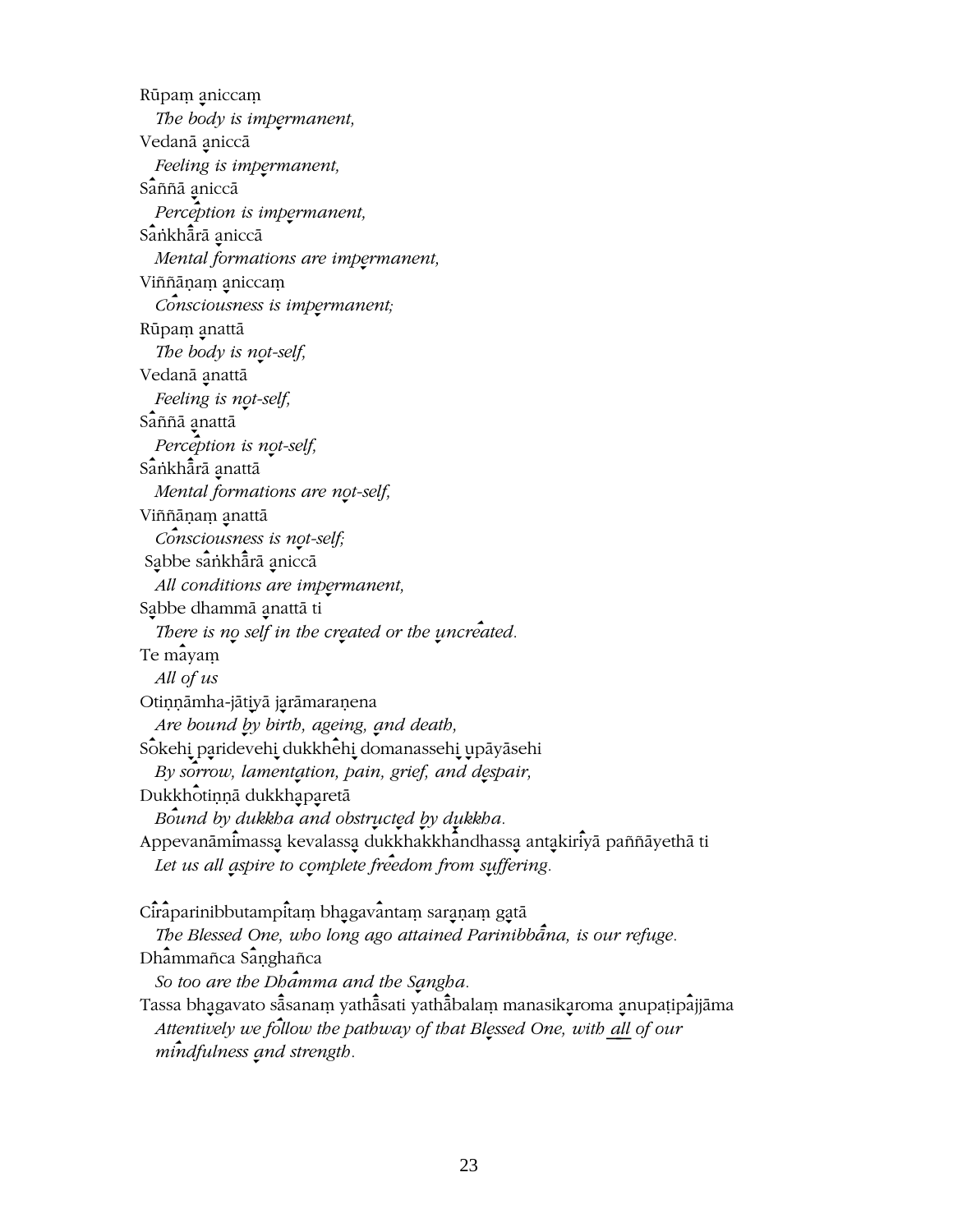Sā sā no patipatti May then the cultivation of this practice Imassa kevalassa dukkhakkhandhassa antakiriyāya samvattatu Lead us to the end of every kind of suffering.

(An alternative version of the preceding section, chanted only by monks and nuns.) Ciraparinibbutampi tam bhagavantam uddissa arahantam sammāsambuddham Remembering the Blessed One, the Noble Lord, and Perfectly Enlightened One, who long ago attained Parinibbāna,

Saddhā agārasmā anagāriyam pabbajitā We have gone forth with faith from home to homelessness, Tasmiṃ bha̯gavati brahma-ca̯riyaṃ ca̯rāma And like the Blessed One, we practice the Holy Life, Bhikkhūnaṃ sikkhāsājīva-samāpannā

Being fully equipped with the bhikkhus'<sup>2</sup> system of training. Tam no brahma-cariyam imassa kevalassa dukkhakkhandhassa antakiriyāya samvattatu May this Holy Life lead us to the end of this whole mass of suffering.

(After a period of silent meditation, additional reflections may be chanted [see pages  $25-$ 41]. Then end with the chant below.)

# **CLOSING HOMAGE**

(Araham) sammāsambuddho bhagavā The Lord, the Perfectly Enlightened and Blessed One-Buddham bhagavantam abhivādemi I render homage to the Buddha, the Blessed One.  $(Bow.)$ 

(Svākkhāto) bhagavātā dhammo The Teaching, so completely explained by  $b$ im— Dhammam namassāmi I bow to the Dhamma.

 $(Bow.)$ 

(Supatipanno) bhagavato sāvakasangho

The Blessed One's disciples, who have practiced well-Saṅghaṃ na̯māmi I bow to the Sangha.

 $(Bow.)$ 

 $^{1}$  Nuns chant: Siladhārinam

 $\frac{2}{3}$  nuns'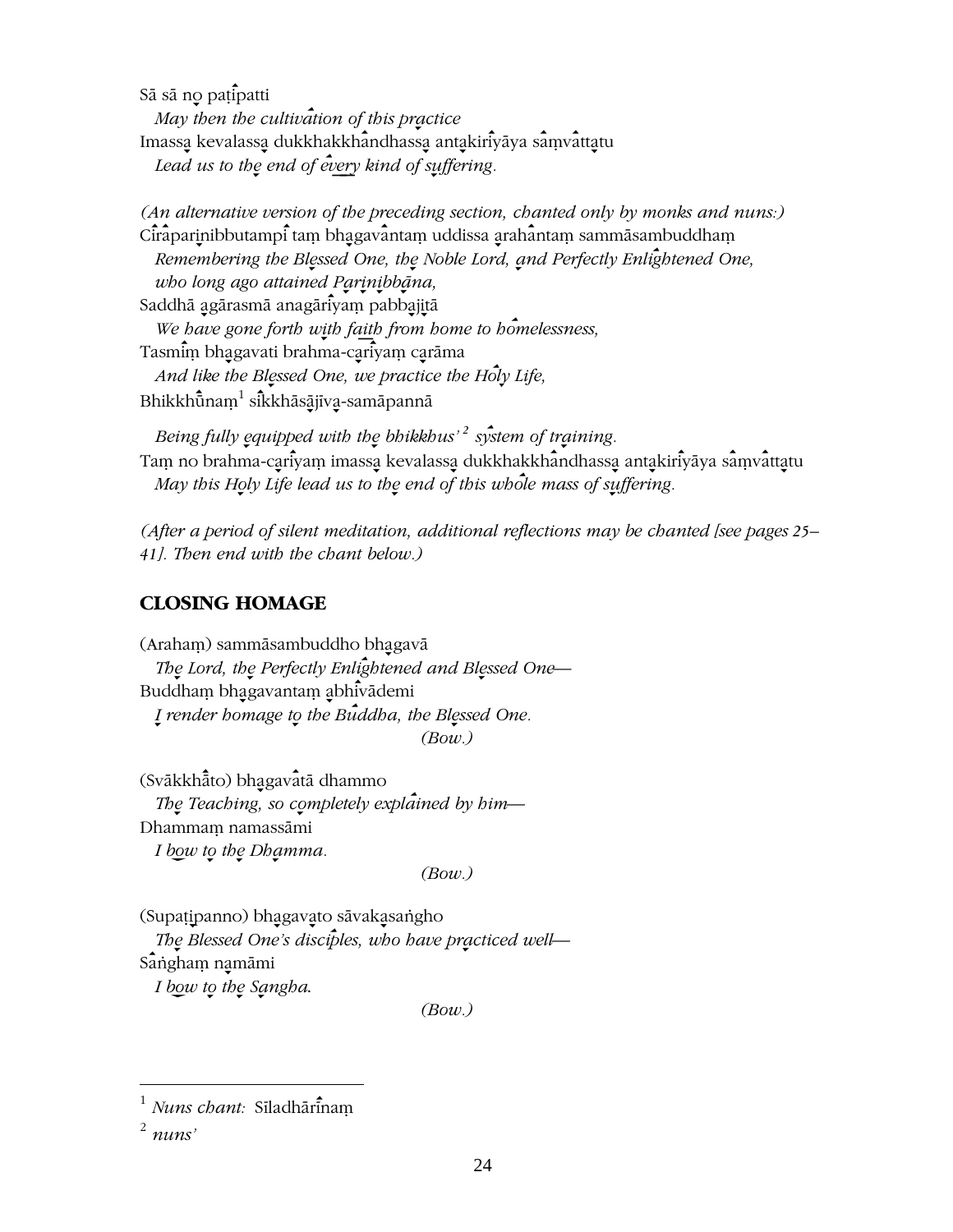# **PART TWO: REFLECTIONS AND RECOLLECTIONS**

| Reflections on Sharing Blessings              | 26 |
|-----------------------------------------------|----|
| The Buddha's Words on Loving-Kindness         | 28 |
| Suffusion with the Divine Abidings            | 30 |
| The Highest Blessings                         | 32 |
| Reflections on Universal Well-Being           | 34 |
| Reflections on the Four Requisites            | 36 |
| Reflections on the Thirty-Two Parts           | 37 |
| Five Subjects for Frequent Recollection       | 39 |
| Ten Subjects for Frequent Recollection by One |    |
| Who Has Gone Forth                            | 40 |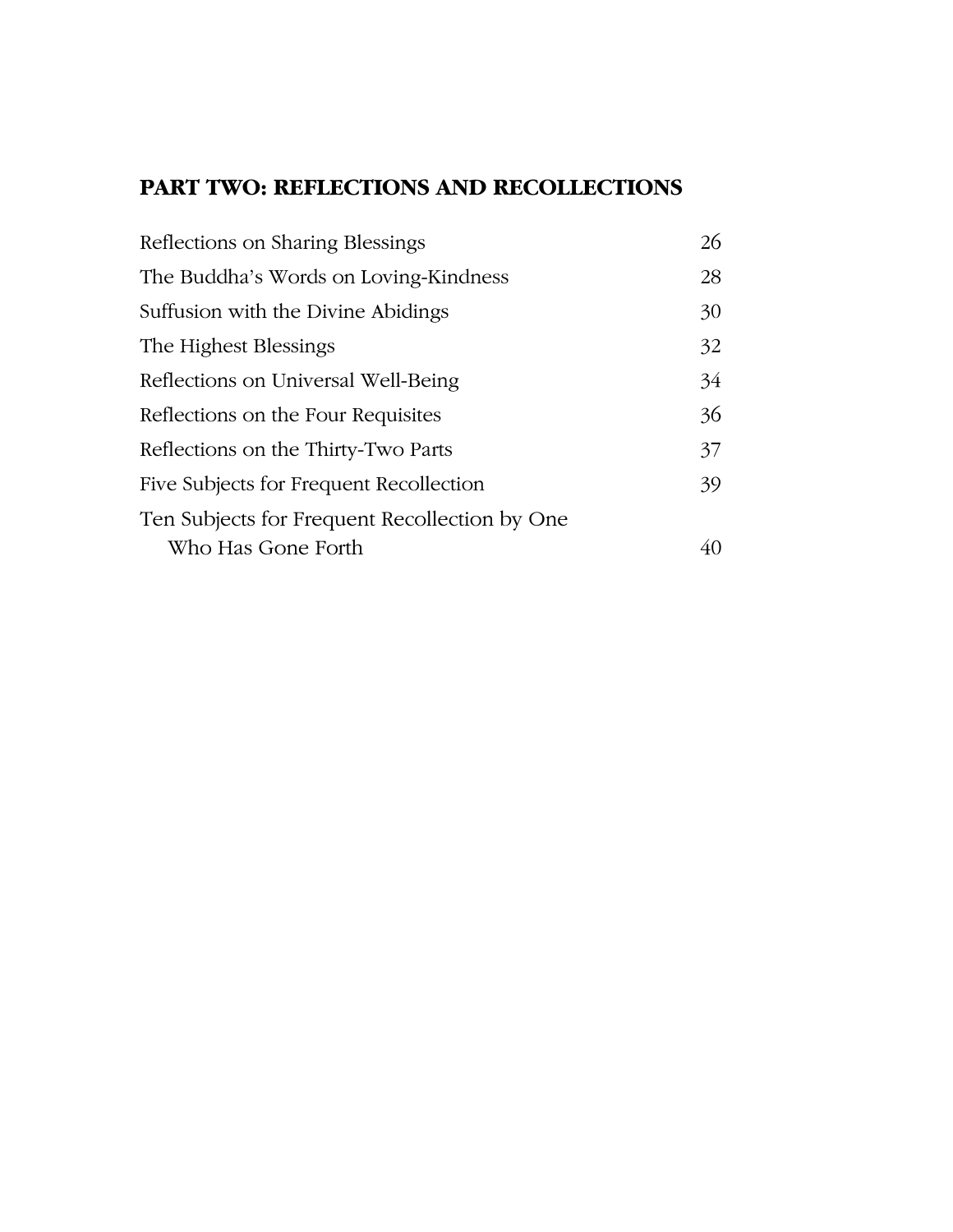## **REFLECTIONS ON SHARING BLESSINGS**

(Handa mayam uddissanādhiṭṭhāna-gāthāyo bhaṇāmase)

[Iminā puññakammena] upajjhāyā guņuttarā Ācariyūpakārā ca mātāpitā ca ñātakā Suriyo candimā rājā guņavantā narāpi ca Brahma-mārā ca indā ca lokapālā ca devatā Yamo mittā manussā ca majjhattā verikāpi ca Sąbbe sattā sukhī hontu puññāni pakatāni me Sukhañca tividham dentu khippam pāpetha vomatam Iminā puññakammena iminā uddissena ca Khippāham sulabhe ceva taņhūpādāna-chedanam Ye santāne hīnā dhammā yāva nibbānato mamam Nassantu sabbadā yeva yattha jāto bhave bhave Ujucittam satipaññā sallekho viriyamhinā Mārā labhantu nokāsam kātuñca viriyesu me Buddhādhipavaro nātho dhammo nātho varuttamo Nātho paccekabuddho ca sangho nāthottaro mamam Tesottamānubhāvena mārokāsam labhantu mā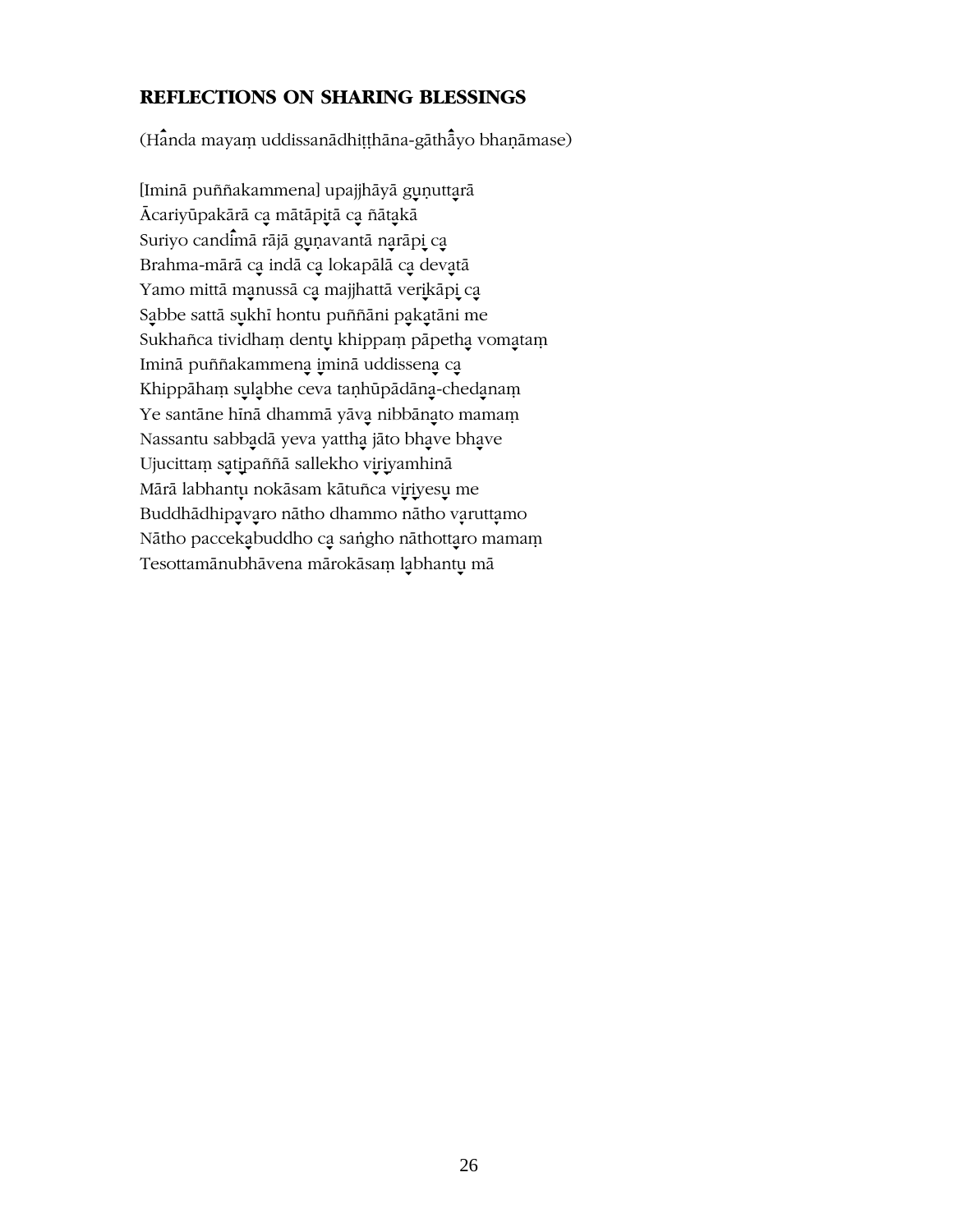(Now let us chant the verses of sharing and aspiration.)

Through the goodness that arises from my practice, May my spiritual teachers and guides of great virtue, My mother, my father, and my relatives, The Sun and the Moon, and all virtuous leaders of the world, May the highest gods and evil forces, Celestial beings, guardian spirits of the Earth, and the Lord of Death, May those who are friendly, indifferent, or hostile, May all beings receive the blessings of my life. May they soon attain the threefold bliss and realize the Deathless. Through the goodness that arises from my practice, And through this act of sharing, May all desires and attachments quickly cease And all harmful states of mind. Until I realize Nibbāna, In every kind of birth, may I have an upright mind, With mindfulness and wisdom, austerity and vigor. May the forces of delusion not take hold nor weaken my resolve. The Buddha is my excellent refuge, Unsurpassed is the protection of the Dhamma, The Solitary Buddha is my noble Lord, The Sangha is my supreme support. Through the supreme power of all these, May darkness and delusion be dispelled.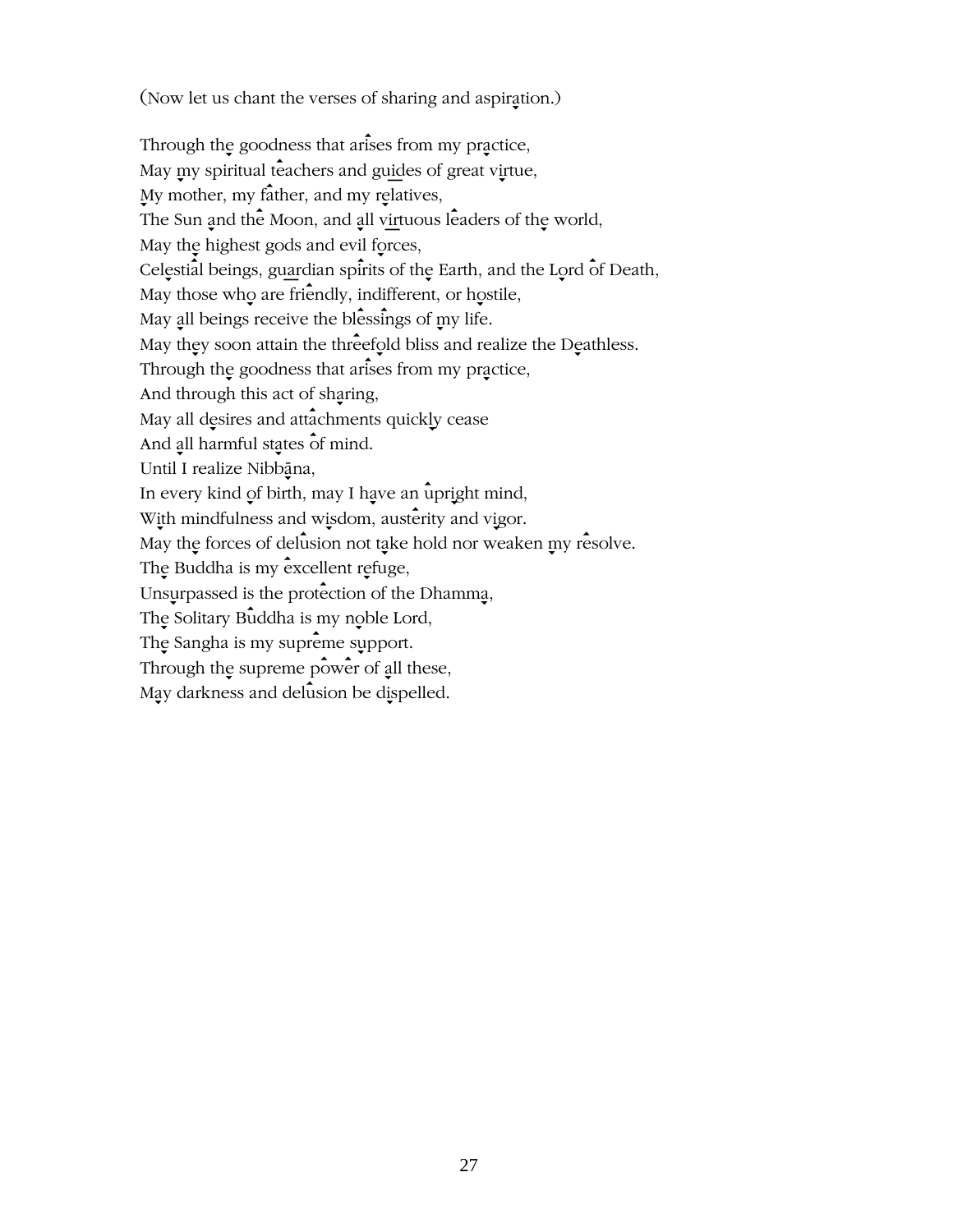## THE BUDDHA'S WORDS ON LOVING-KINDNESS

(Karanīya Mettā Sutta)

(Now let us chant the Buddha's words on loving-kindness.)

[This is what should be done] By one who is skilled in goodness And who knows the path of peace: Let them be able and upright, Straightforward and gentle in speech, Humble and not conceited, Contented and easily satisfied, Unburdened with duties and frugal in their ways. Peaceful and calm, and wise and skillful, Not proud and demanding in nature. Let them not do the slightest thing That the wise would later reprove, Wishing: In gladness and in safety, May all beings be at ease. Whatever living beings there may be, Whether they are weak or strong, omitting none, The great or the mighty, medium, short, or small, The seen and the unseen, Those living near and far away, Those born and to be born, May all beings be at ease. Let none deceive another Or despise any being in any state. Let none through anger or ill-will Wish harm upon another. Even as a mother protects with her life Her child, her only child, So with a boundless heart Should one cherish all living beings, Radiating kindness over the entire world: Spreading upwards to the skies And downwards to the depths, Outwards and unbounded, Freed from hatred and ill-will.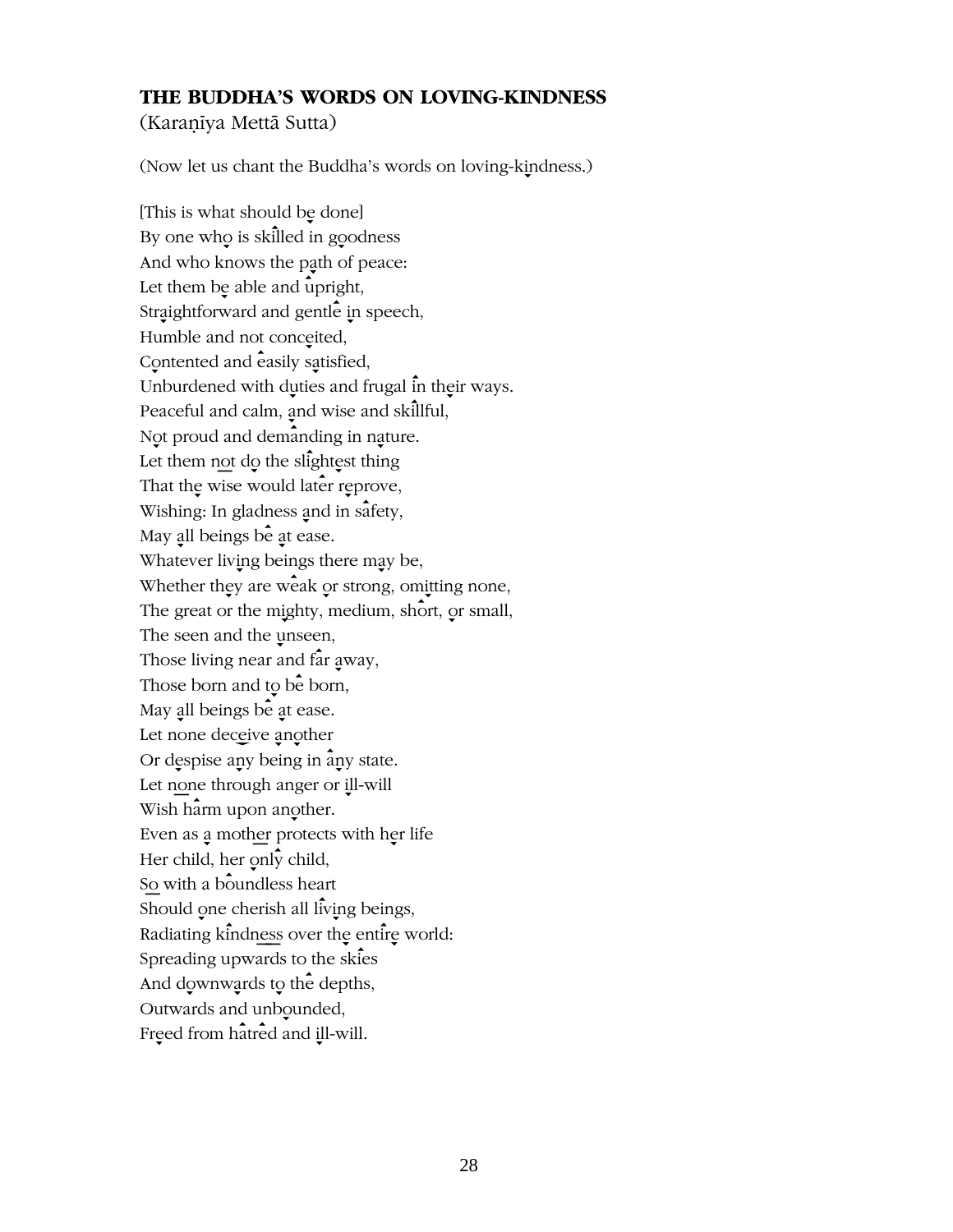Whether standing or walking, seated or  $\hat{I}$  ing down, Free from drowsiness, One should sustain this recollection. This is said to be the sublime abiding. By not holding to fixed views, The pure-hearted one, having clarity of vision, Being freed from all sense-desires, Is not born again into this world.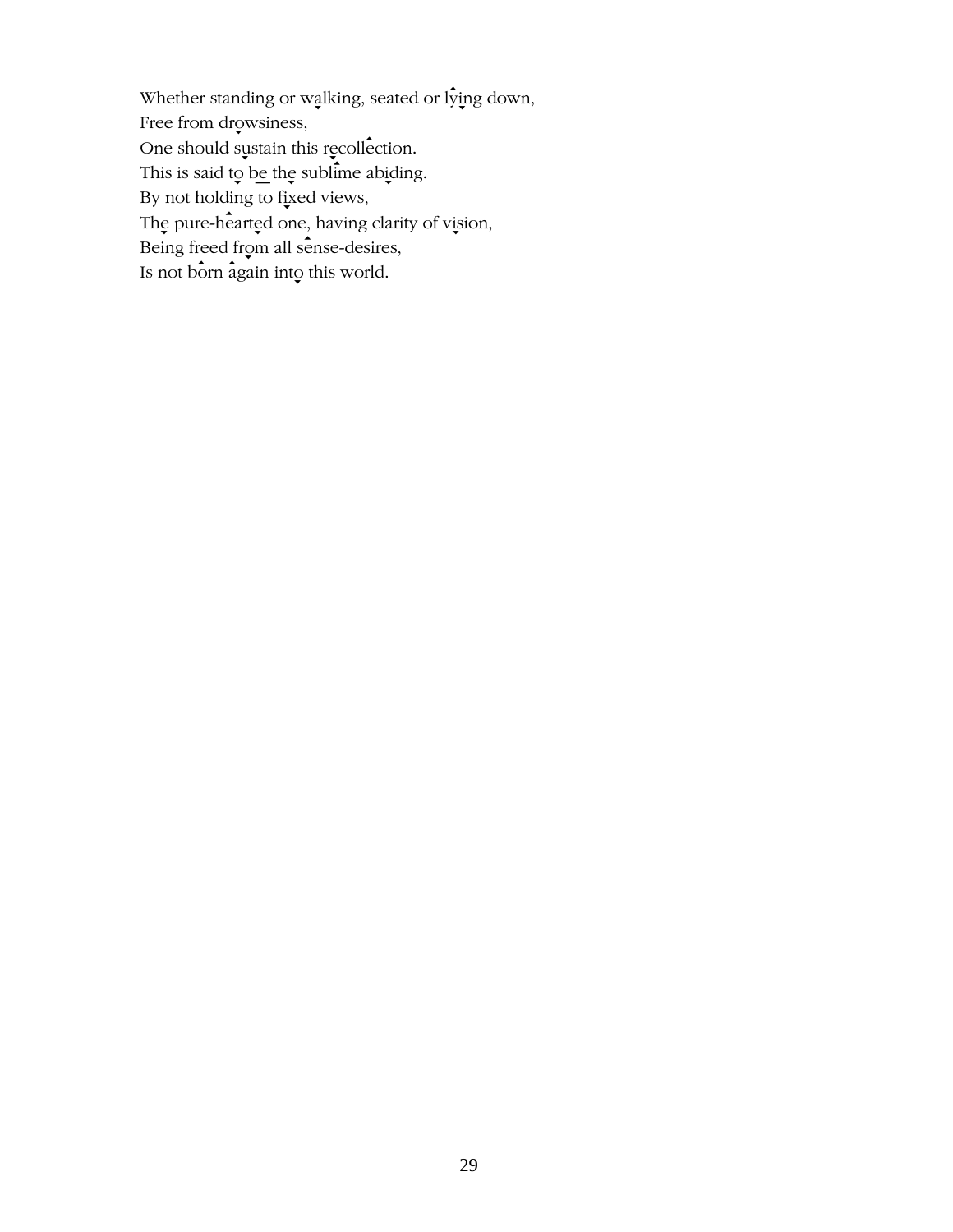# **SUFFUSION WITH THE DIVINE ABIDINGS**

 $(H<sub>a</sub>$ nda mayam caturappamaññ $\bar{a}$  obhāsanam karomase)

[Mettā-sahagatena] cetasā ekam disam pharityā viharati Tathā dutiyaṃ tathā tatiyaṃ tathā catutthaṃ Iti uddhamadho tiriyam sabbadhi sabbattatāya Sabbāvantam lokam mettā-sahagatena cetasā Vipulena mahaggatena appamāņena averena abyāpajjhena pharityā viharati

Karuņā-sahagatena cetasā ekam disam pharitvā viharati Tathā dutiyam tathā tatiyam tathā catuttham Iti uddhamadho tiriyam sabbadhi sabbattatāya Sabbāvantam lokam karuņā-sahagatena cetasā Vipulena mahaggatena appamāņena averena abyāpajjhena pharityā viharati

Muditā-sahagatena cetasā ekam disam pharitvā viharati Tathā dutiyaṃ tathā tatiyaṃ tathā catutthaṃ Iti uddhamadho tiriyam sabbadhi sabbattataya Sabbāvantam lokam muditā-sahagatena cetasā Vipulena mahaggatena appamāņena averena abyāpajjhena pharityā viharati

Upekkhā-sahagatena cetasā ekam disam pharityā viharati Tathā dutiyam tathā tatiyam tathā catuttham Iti uddhamadho tiriyam sabbadhi sabbattatāya Sabbāvantam lokam upekkhā-sahagatena cetasā Vipulena mahaggatena appamāņena averena abyāpajjhena pharityā viharatī ti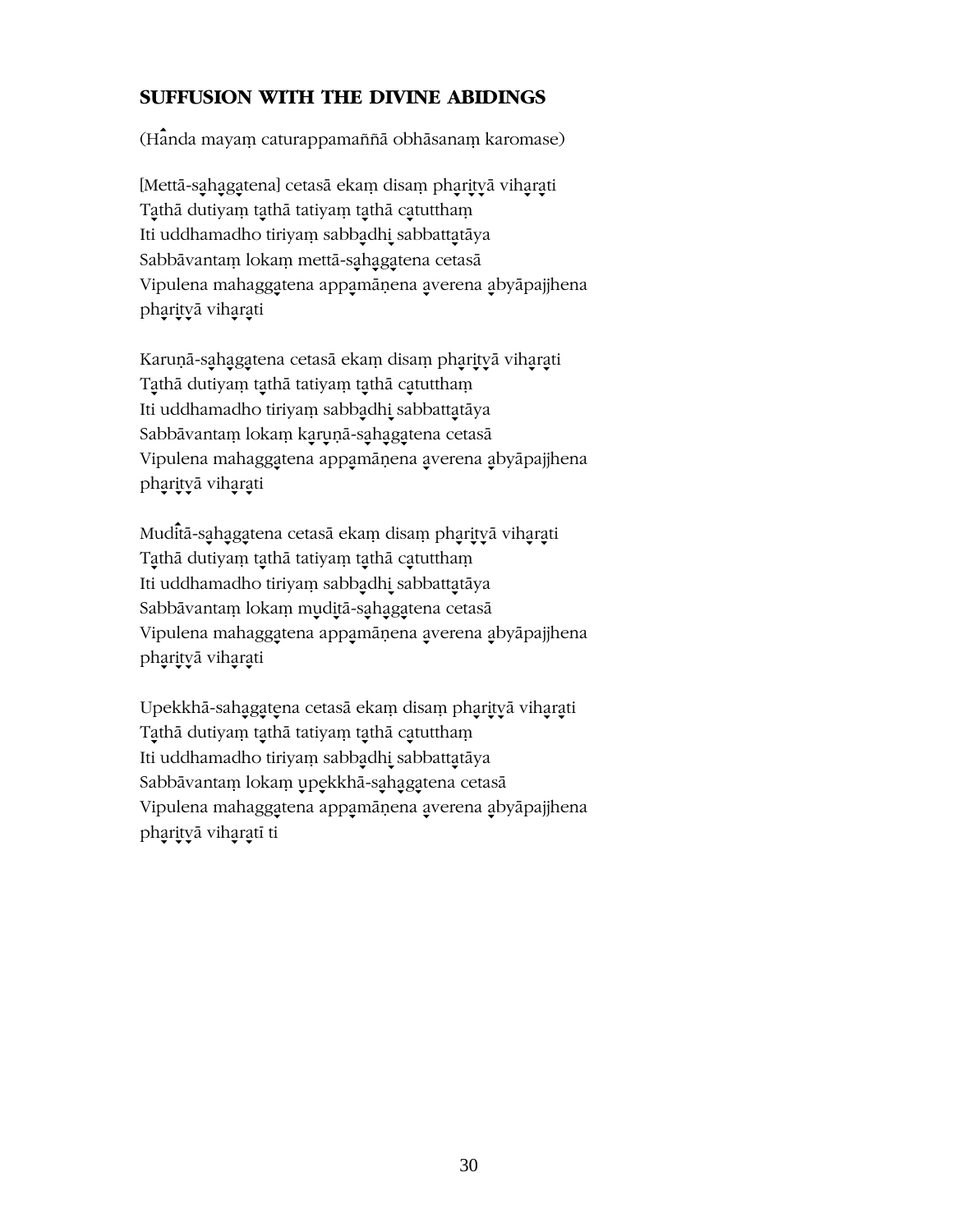(Now let us make the Four Boundless Qualities shine forth.)

[I will abide] pervading one quarter with a mind imbued with loving-kindness; likewise the second, likewise the third, likewise the fourth; so above and below, around and everywhere; and to  $\frac{1}{a}$  as to myself. I will abide pervading the all-encompassing world with a mind imbued

with loving-kindness;

abundant, exalted, immeasurable, without hostility, and without ill-will.

I will abide pervading one quarter with a mind imbued with compassion; likewise the second, likewise the third, likewise the fourth; so above and below, around and everywhere; and to all as to myself. I will abide pervading the all-encompassing world with a mind imbued with compassion;

abundant, exalted, immeasurable, without hostility, and without ill-will.

I will abide pervading one quarter with a  $\frac{m}{nd}$  imbued with gladness; likewise the second, likewise the third, likewise the fourth; so above and below, around and everywhere; and to  $\frac{1}{a}$  as to myself.

I will abide pervading the all-encompassing world with a mind imbued with gladness;

abundant, exalted, immeasurable, without hostility, and without ill-will.

I will abide pervading one quarter with a mind imbued with equanimity; likewise the second, likewise the third, likewise the fourth;

so above and below, around and everywhere; and to  $\frac{1}{a}$  as to  $\frac{1}{a}$  as to  $\frac{1}{b}$ .

I will abide pervading the all-encompassing world with a mind imbued with equanimity;

abundant, exalted, immeasurable, without hostility, and without ill-will.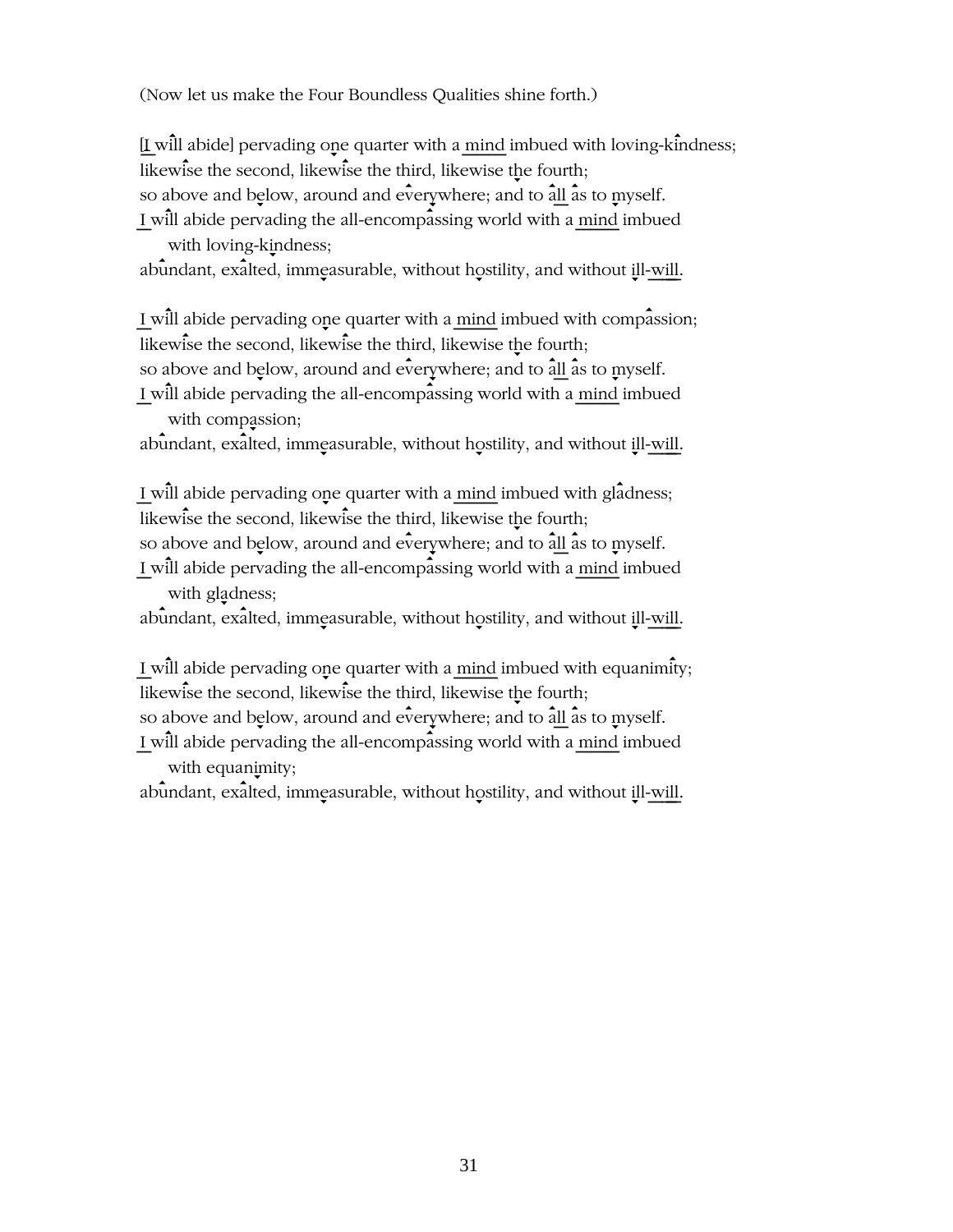# **THE HIGHEST BLESSINGS**

(Mangala Sutta)

(Thus have I heard that the Blessed One) Was staying at Sāvatthī, Residing at the Jeta's Grove In Anāthapiņdika's park. Then in the dark of the night, a radiant deva Illuminated all Jeta's Grove. She bowed down low before the Blessed One Then standing to one side she said:

"Devas are concerned for happiness And ever long for peace. The same is true for humankind. What then are the highest blessings?"

"Avoiding those of foolish ways, Associating with the wise, And honoring those worthy of honor. These are the highest blessings.

"Living in places of suitable kinds, With the fruits of past good deeds And guided by the rightful way. These are the highest blessings.

"Accomplished in learning and craftsman's skills, With discipline, highly trained, And speech that is true and pleasant to hear. These are the highest blessings.

"Providing for mother and father's support And cherishing family, And ways of work that harm no being, These are the highest blessings.

"Generosity and a righteous life, Offering help to relatives and kin, And acting in ways that leave no blame. These are the highest blessings.

"Steadfast in restraint, and shunning evil ways, Avoiding intoxicants that dull the mind, And heedfulness in all things that arise. These are the highest blessings.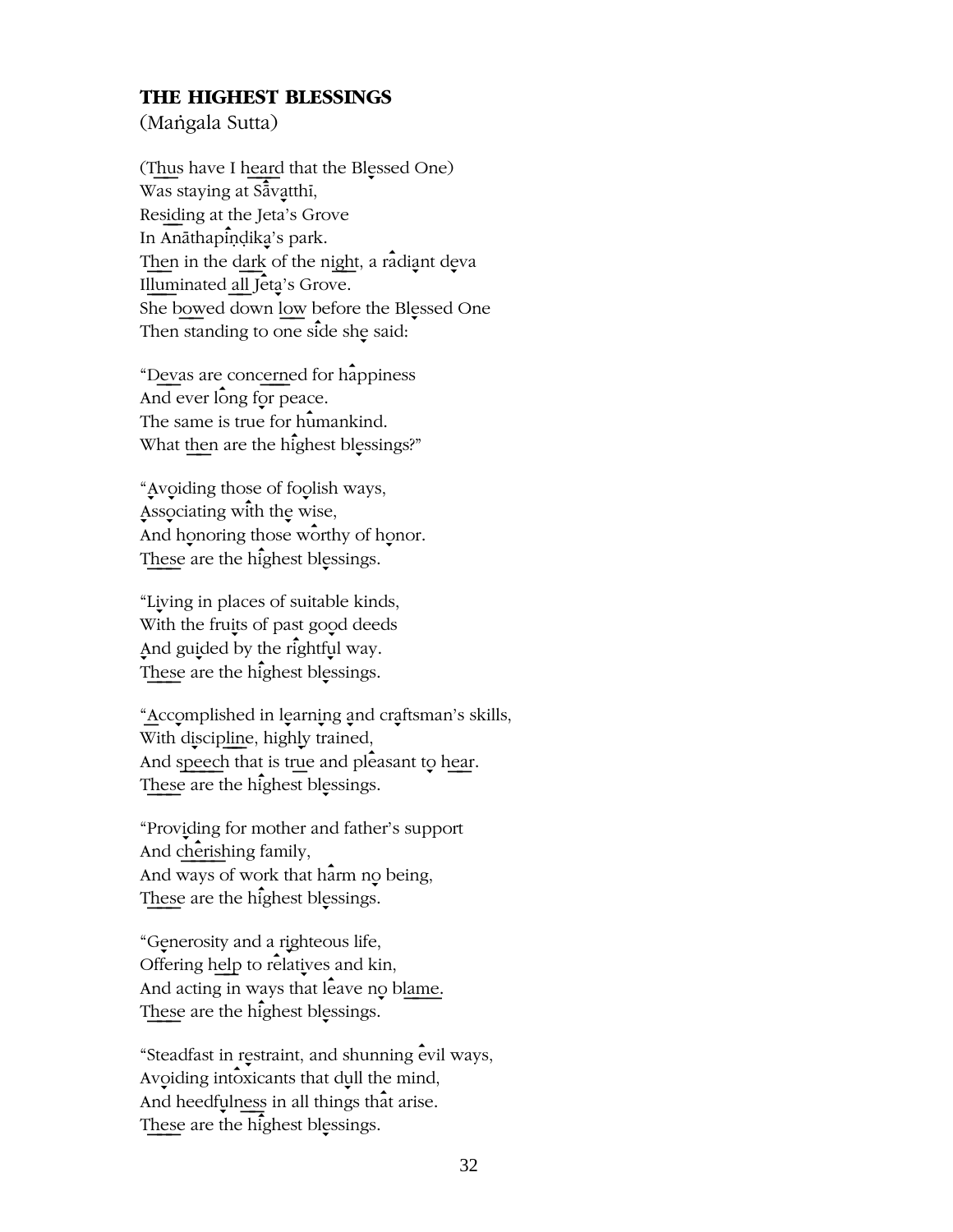"Respectfulness and of humble ways, Contentment and gratitude, And hearing the Dhamma frequently taught. These are the highest blessings.

"Patience and willingness to accept one's faults, Seeing venerated seekers of the truth, And sharing often the words of Dhamma. These are the highest blessings.

"Ardent, committed to the Holy Life, Seeing for oneself the Noble Truths And the realization of Nibbana. These are the highest blessings.

"Although involved in worldly tasks, Unshaken the mind remains And beyond all sorrow, spotless, secure. These are the highest blessings.

"They who live by following this path Know victory wherever they go, And every place for them is safe. These are the highest blessings."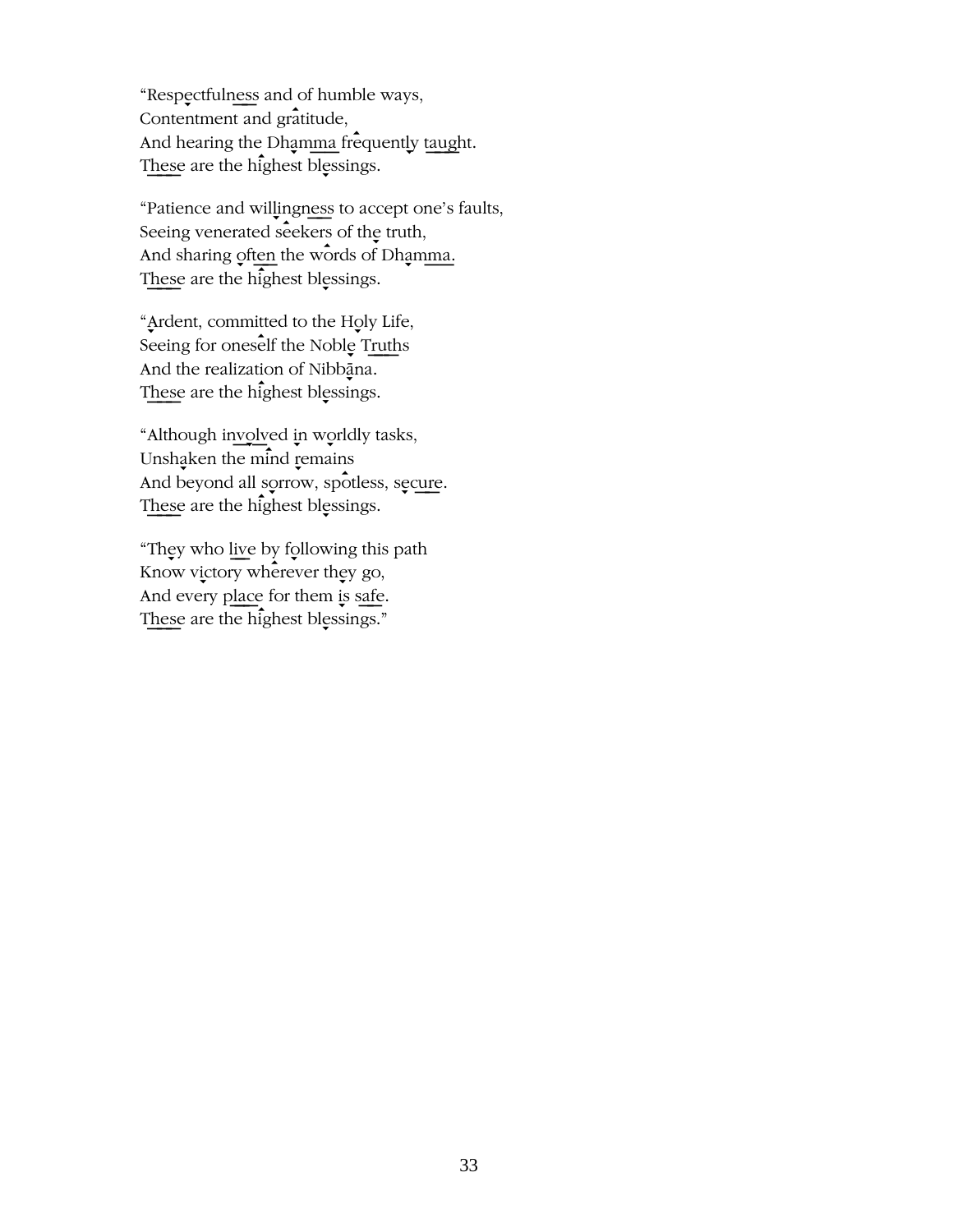# REFLECTIONS ON UNIVERSAL WELL-BEING

(Handa mayam brahmavihārapharaṇaṃ karomase)

[Aham sukhito homi], niddukkho homi, avero homi, abyāpajjho homi, anīgho homi, sukhi attānam pariharāmi.

Sabbe sattā sukhitā hontu, sabbe sattā averā hontu, sabbe sattā abyāpajjhā hontu, sabbe sattā anīghā hontu, sabbe sattā sukhī attānam pariharantu.

Sabbe sattā sabbadukkhā pamuccantu.

Sabbe sattā mā laddha-sampattito vigacchantu.

Sąbbe sąttā kammassakā kammadāyādā kammayonī kammabandhū kammapatisaraņā, yam kammam karissanti kalyāņam vā pāpakam vā tassa dāyādā bhavissanti.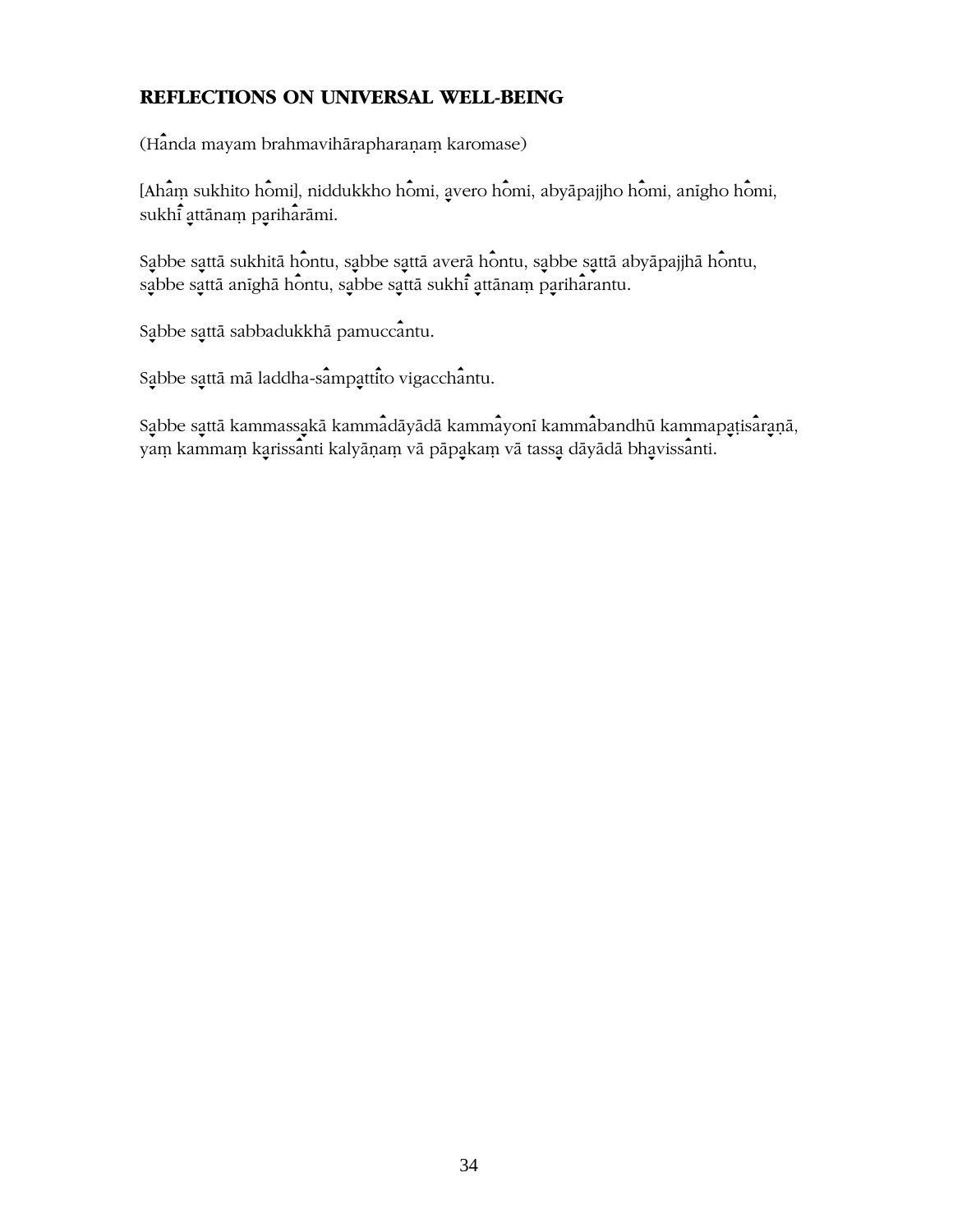(Now let us chant the reflections on universal well-being.)

[May I abide in well-being], in freedom from affliction, in freedom from hostility, in freedom from ill-will, in freedom from anxiety, and may I maintain well-being in myself.

May everyone abide in well-being, in freedom from hostility, in freedom from ill-will, in freedom from anxiety, and may they maintain well-being in themselves.

May all beings be released from all suffering.

And may they not be parted from the good fortune they have attained.

When they act upon intention, all beings are the owners of their action and inherit its results. Their future is born from such action, companion to such action, and its results will be their home. All actions with intention, be they skillful or harmful, of such acts they will be the heirs.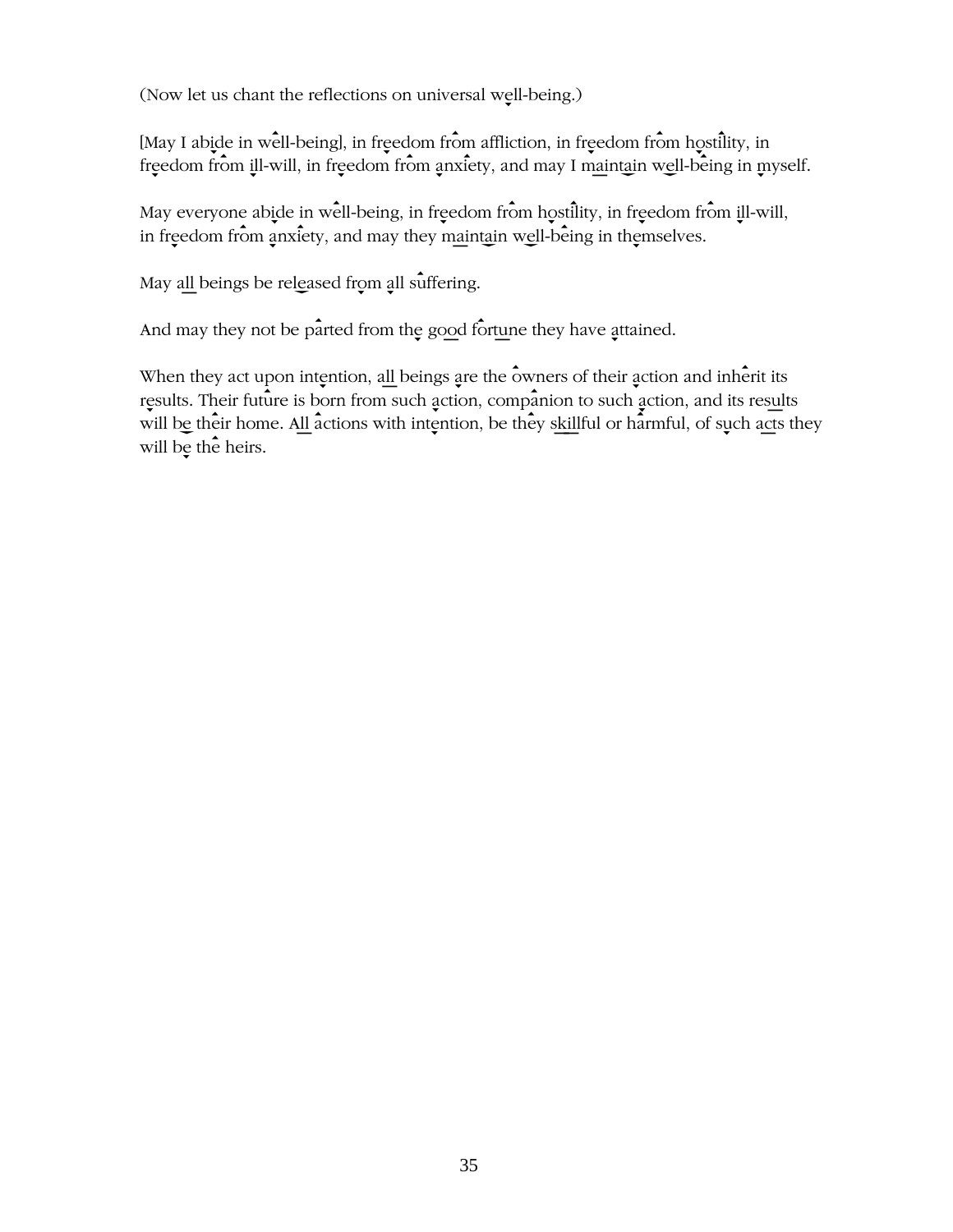# **REFLECTION ON THE FOUR REQUISITES**

(Hānda mayaṃ taṅkhaṇika-paccavekkhaṇa-pāṭhaṃ bhaṇāmase)

[Paṭisaṅkhā] yoniso cīvaraṃ paṭisevāmi, yāvadeva sītassa paṭighātāya, uṇhassa patighātāya, damsa-makasa-vātātapa-sirimsapa-samphassānam patighātāya, yāvadeva hirikopina-paticchādanattham.

Wisely reflecting, I use the robe: only to ward off cold, to ward off heat, to ward off the touch of flies, mosquitoes, wind, burning and creeping things, only for the sake of modesty.

Patisankhā yoniso piņdapātam patisevāmi, neva davāya, na madāya, na maņdanāya, na vibhūsanāya, yāvadeva imassa kāyassa thitiyā, yāpanāya, vihiṃsūparātiyā, bramhacarīyānuggahāya, iti purāṇañca vedānaṃ paṭihāṅkhāmi, navañca vedānaṃ na uppādessāmi, yātrā ca me bhavissati anavajjatā ca phāsuvihāro cā ti.

Wisely reflecting, I use almsfood: not for fun, not for pleasure, not for fattening, not for beautification, only for the maintenance and nourishment of this body, for keeping it bealthy, for helping with the Holy Life; thinking thus, "I will allay hunger without overeating, so that I may continue to live blamelessly and at ease."

Paṭisaṅkhā yoniso senāsanaṃ paṭisevāmi, yāvadeva sītassa paṭighātāya, uṇhassa patighātāya, damsa-makasa-vātātapa-sirimsapa-samphassānam patighātāya, yāvadeva utuparissaya vinodanam patisallānārāmattham.

Wisely reflecting, I use the lodging: only to ward off cold, to ward off heat, to ward off the touch of flies, mosquitoes, wind, burning and creeping things, only to remove the danger from weather, and for living in seclusion.

Patisankhā yoniso gilāna-paccaya-bhesajja-parikkhāram patisevāmi, yāvadeva uppānnānaṃ veyyābādhikānaṃ vedanānaṃ paṭighātāya, abyāpajjha-paramatāyā ti. Wisely reflecting, I use supports for the sick and medicinal requisites: only to ward off painful feelings that have arisen, for the maximum freedom from disease.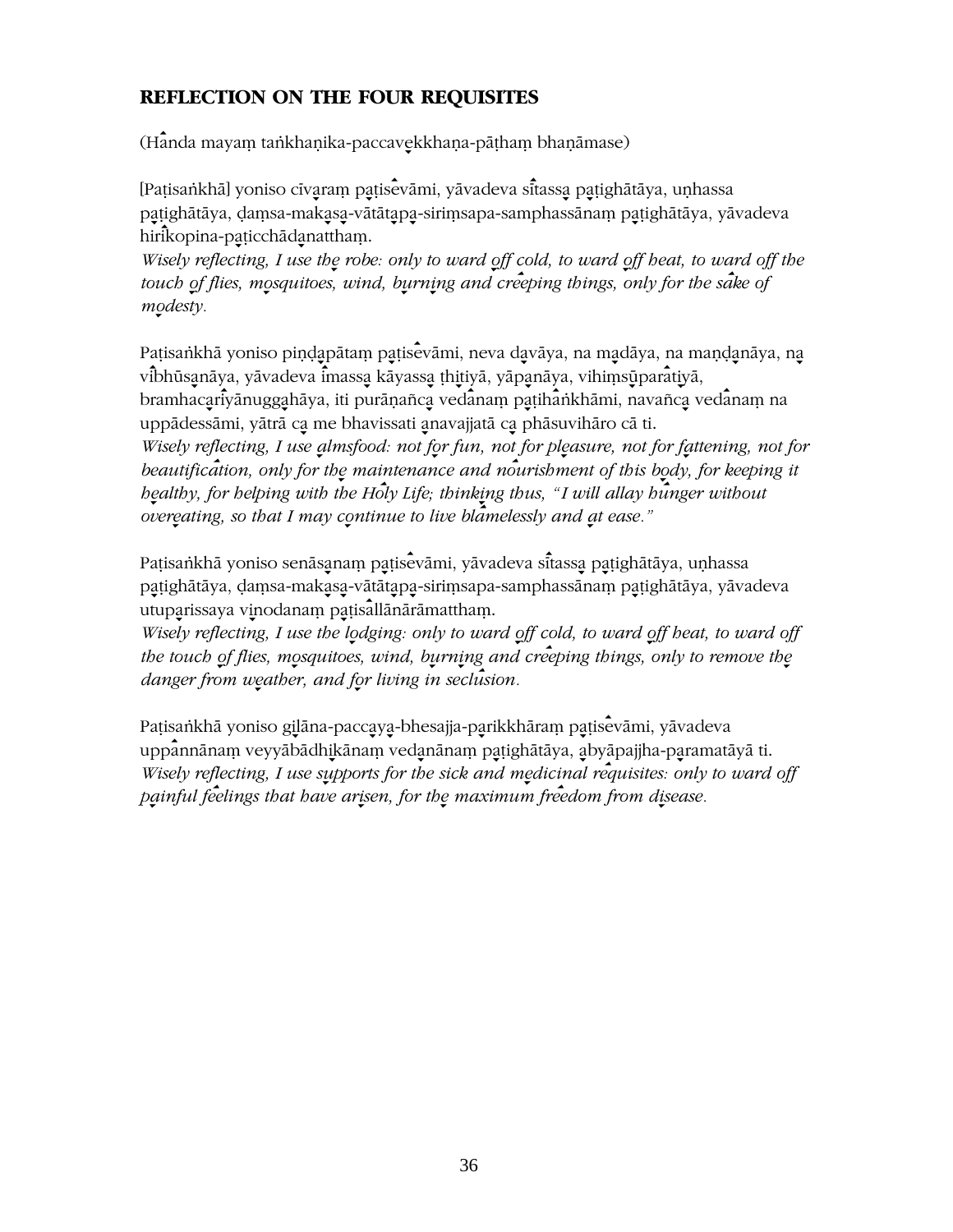## REFLECTION ON THE THIRTY-TWO PARTS

(Handa mayam dvattimsākāra-pāṭham bhaṇāmase)

[Ayam kho] me kāyo uddham pādatalā adho kesamatthakā tacapariyanto pūro nānappakārassa asucino This, which is my body, from the soles of the feet up, and down from the crown of the head, is a sealed bag of skin filled with unattractive things.

| Atthi imasmim kāye | In this body there are: |
|--------------------|-------------------------|
| kesā               | bair of the head        |
| lomā               | bair of the body        |
| nakhā              | nails                   |
| dantā              | teeth                   |
| taco               | skin                    |
| mamsam             | flesh                   |
| nahārū             | sinews                  |
| aṭṭhī              | bones                   |
| aṭṭhimiñjaṃ        | bone marrow             |
| vakkam             | kidneys                 |
| hadayam            | beart                   |
| yakanam            | liver                   |
| kilomakam          | membranes               |
| pihakam            | spleen                  |
| papphāsam          | lungs                   |
| antam              | bowels                  |
| antagunam          | entrails                |
| udariyam           | undigested food         |
| karisam            | excrement               |
| pittam             | bile                    |
| semham             | phlegm                  |
| pubbo              | pus                     |
| lohitam            | blood                   |
| sedo               | sweat                   |
| medo               | fat                     |
| assu               | tears                   |
| vasā               | grease                  |
| kheļo              | spittle                 |
| singhāņikā         | mucus                   |
| lasikā             | oil of the joints       |
| muttam             | urine                   |
| matthalungan ti    | brain.                  |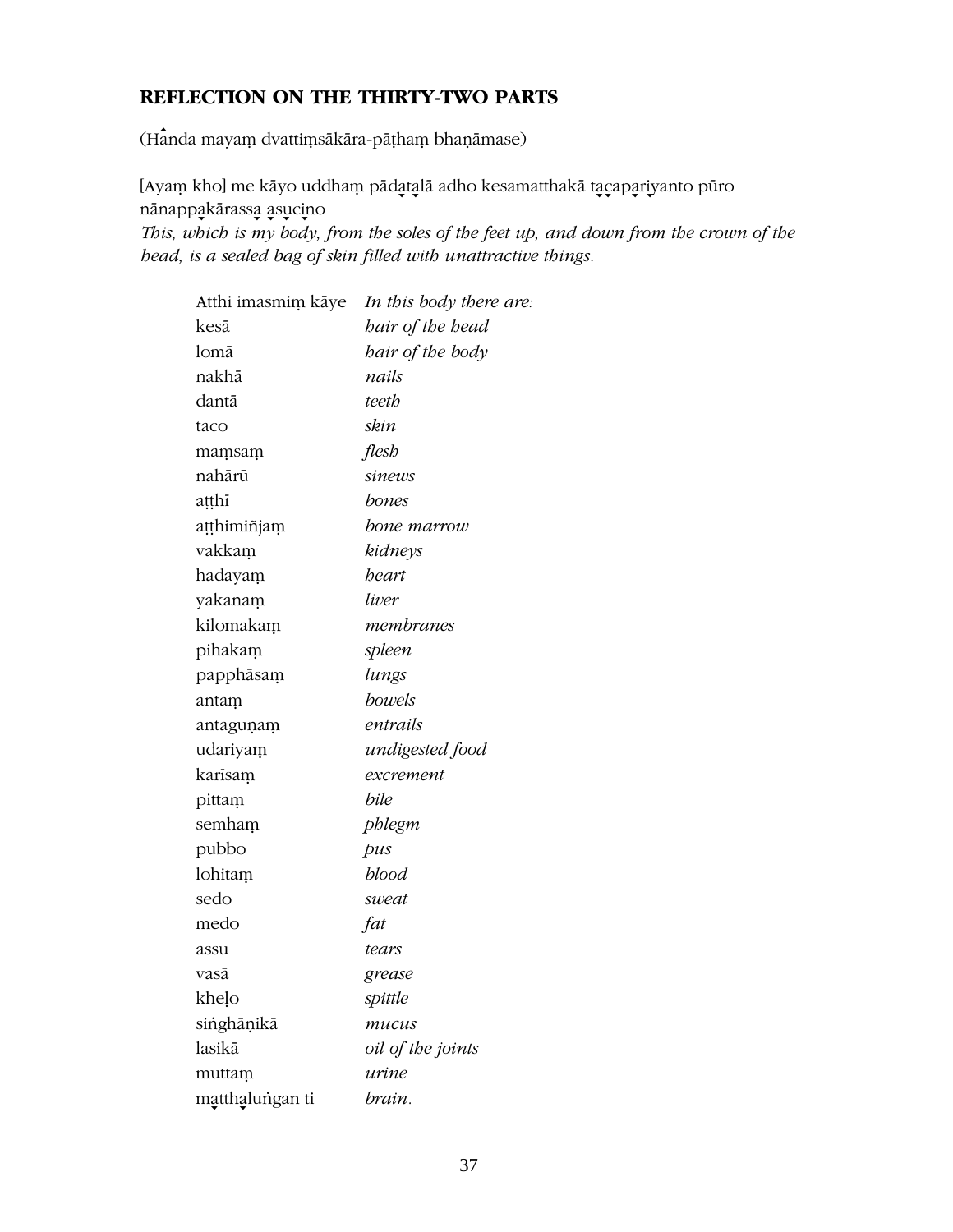Evam ayam me kāyo uddham pādatalā adho kesamatthakā tacapariyanto pūro nānappakārassa asucino

This, then, which is my body, from the soles of the feet up, and down from the crown of the head, is a sealed bag of skin filled with unattractive things.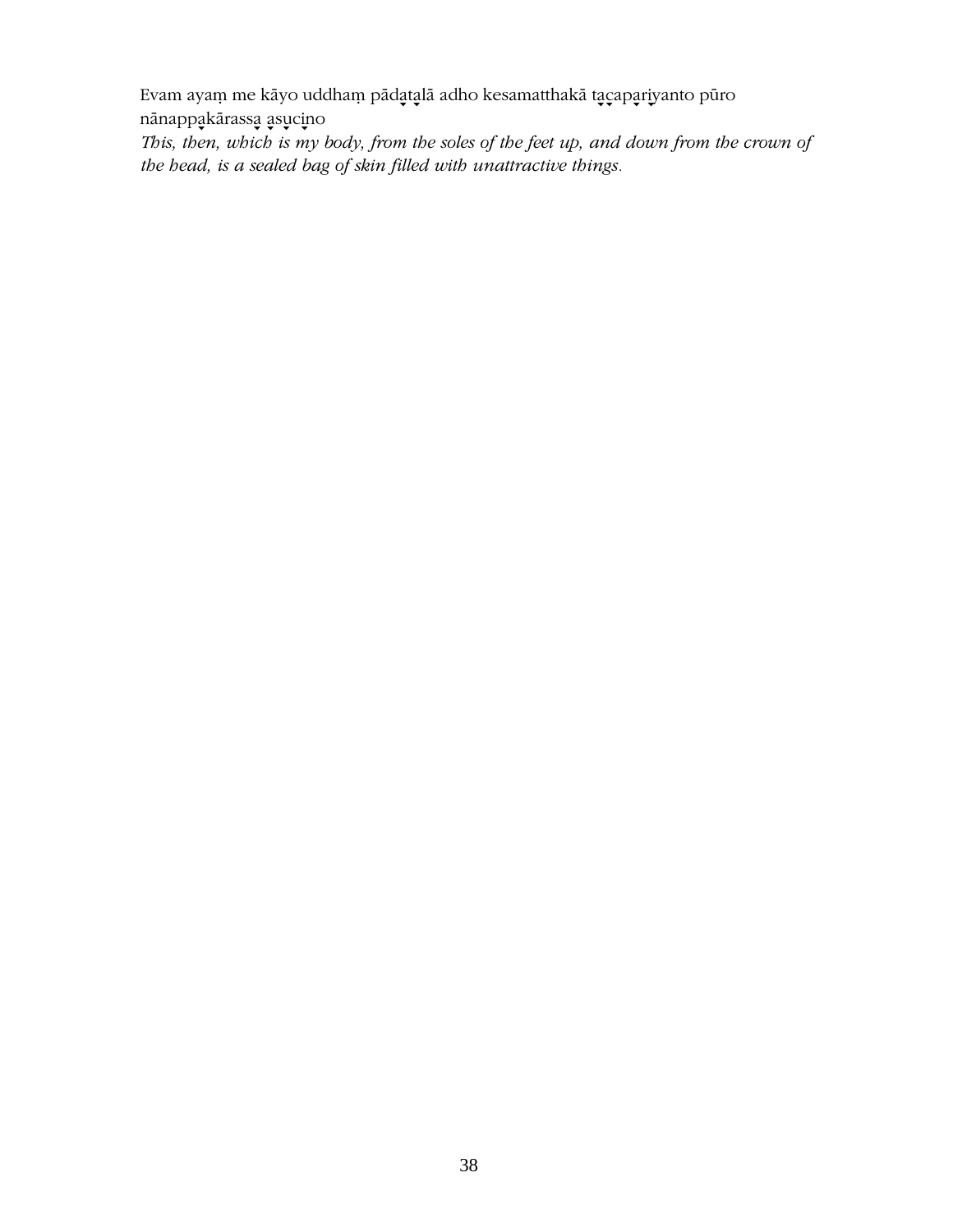## FIVE SUBJECTS FOR FREQUENT RECOLLECTION

(Handa mayam abhinha-paccavekkhana-pāṭhaṃ bhaṇāmase)

[Jarā-dhammomhi] jaram anatīto<sup>1</sup> I am of the nature to age, I have not gone beyond ageing.

Byādhi-dhammomhi byādhim anatīto<sup>2</sup> I am of the nature to sicken, I have not gone beyond sickness.

Maraṇa-dhammomhi maraṇaṃ anatīto $^3$ I am of the nature to die, I have not gone beyond dying.

Sabbehi me piyehi manāpehi nānābhāvo vinābhāvo All that is mine, beloved and pleasing, will become otherwise, will become separated from me.

Kammassakomhi<sup>4</sup> kammadāyādo<sup>5</sup> kammayoni kammabandhu kamma-patisarano.<sup>6</sup> Yam kammam karissāmi kalyāņam vā pāpakam vā tassa dāyādo<sup>7</sup> bhavissāmi I am the owner of my kamma, heir to my kamma, born of my kamma, related to my kamma, abide supported by my kamma. Whatever kamma I shall do, for good or for ill, of that I will be the heir.

Evam amhehi abhinham paccavekkhitabbam Thus we should frequently recollect.

<sup>4</sup> Women chant Kammassakāmhi.

Women chant anatītā.

 $2$  Women chant anatitā.

 $3$  Women chant anatītā.

<sup>&</sup>lt;sup>5</sup> Women chant kammadāyādā.

 $6$  Women chant patisarana.

<sup>&</sup>lt;sup>7</sup> Women chant dāyādā.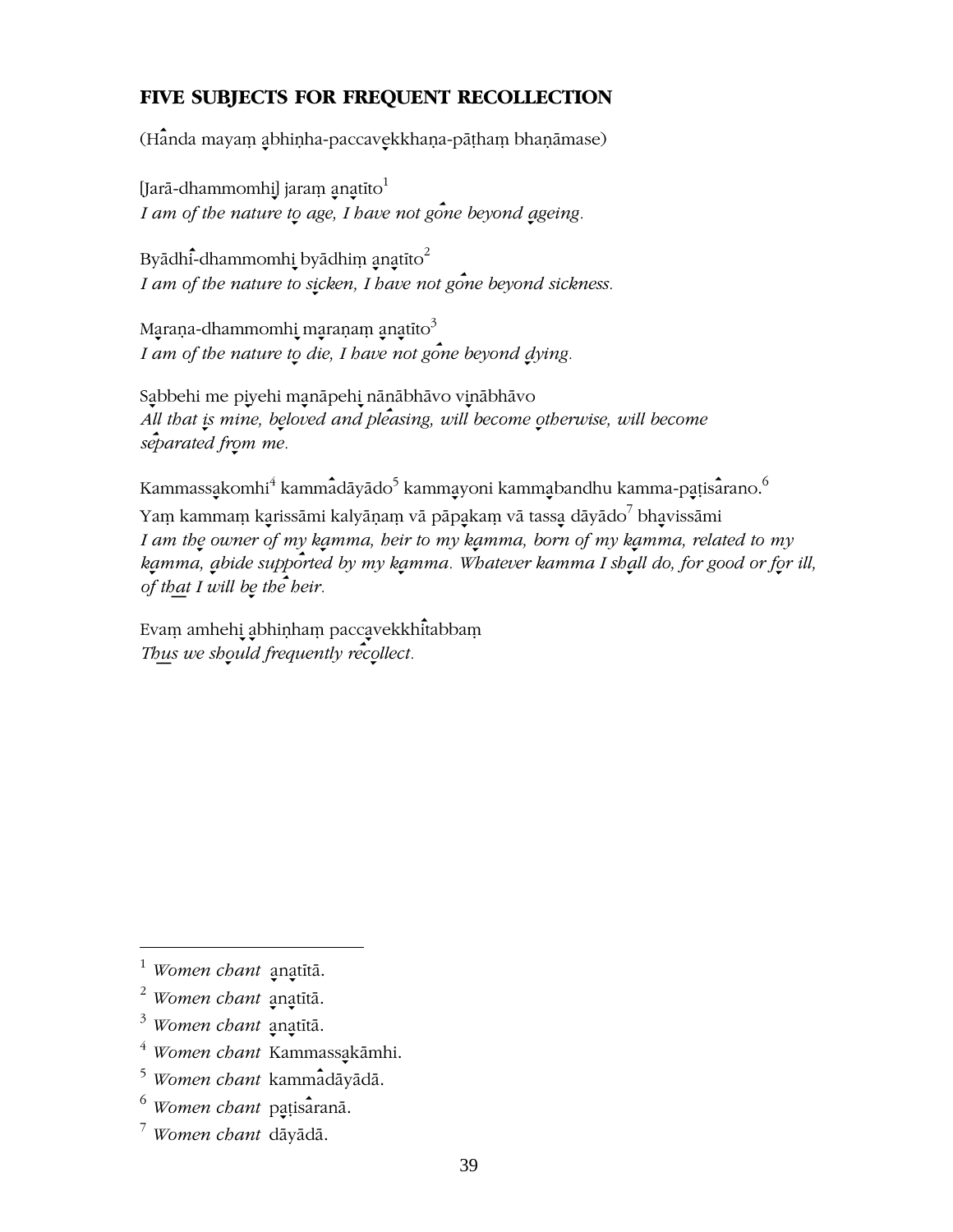## **TEN SUBJECTS FOR FREQUENT RECOLLECTION BY ONE WHO HAS GONE FORTH**

(Handa mayaṃ pabbajita-abhiṇha-paccavekkhaṇa-pāṭhaṃ bhaṇāmase)

[Dasa ime bhikkhave] dhammā pabbajitena abhiņham paccavekkhitabbā. Katame dasa? *Bhikkhus, there are ten dhammas which should be reflected upon again and again by one who has gone forth. What are these ten?* 

'Vevanniyamhi ajjhūpagato' ti pabbajitena abhinham paccavekkhitabbam. *"I am no longer living according to worldly aims and values." This should be reflected upon again and again by one who has gone forth.* 

'Parapaṭibaddhā me jīvikā' ti pabbajitena abhiṇhaṃ paccavekkhitabbaṃ. "My very life is sustained through the gifts of others." This should be reflected upon again *and again by one who has gone forth.* 

'Añño me ākappo karaņīyo' ti pabbajitena abhiņhaṃ paccavekkhitabbaṃ. *" I sho÷uld strive to ab×andon my former h÷abits." This should be r÷eflected upon again and ÷again by one who h÷as g×one forth.*

'Kacci nu kho me attā sīlato na upavadatī' ti pabbajitena abhiņhaṃ paccavekkhitabbaṃ. "Does regret over my conduct arise in my mind?" This should be reflected upon again *and again by one who has gone forth.* 

'Kacci nu kho mam anuvicca viññū sabrahmacārī sīlato na upavadantī' ti pabbajitena abhinham paccavekkhitabbam.

*" Could ÷my spiritual comp×anions find fault with my c÷onduct?" This should be r÷eflected upon again and again by one who has gone forth.* 

'Sąbbehi me piyehi manāpehi nānābhāvo vinābhāvo' ti pabbajitena abhiņhaṃ paccavekkhitabbam.

*" All that ÷is mine, b÷eloved and pl×easing, will become ÷otherwise, will become s×eparated from me." This should be reflected upon again and again by one who has gone forth.* 

'Kammassakomhi kammadāyādo kammayoni kammabandhu kammapaṭisaraṇo, yaṃ kammaṃ karissāmi kalyāṇaṃ vā pāpa̯kaṃ vā, tassa dāyādo bhavissāmī' ti pabbajitena abhinham paccavekkhitabbam.

*"I am the owner of my kamma, heir to my kamma, born of my kamma, related to my* kamma, abide supported by my kamma; whatever kamma I shall do, for good or for ill, *of that I will be the heir." This should be reflected upon again and again by one who has g×one forth.*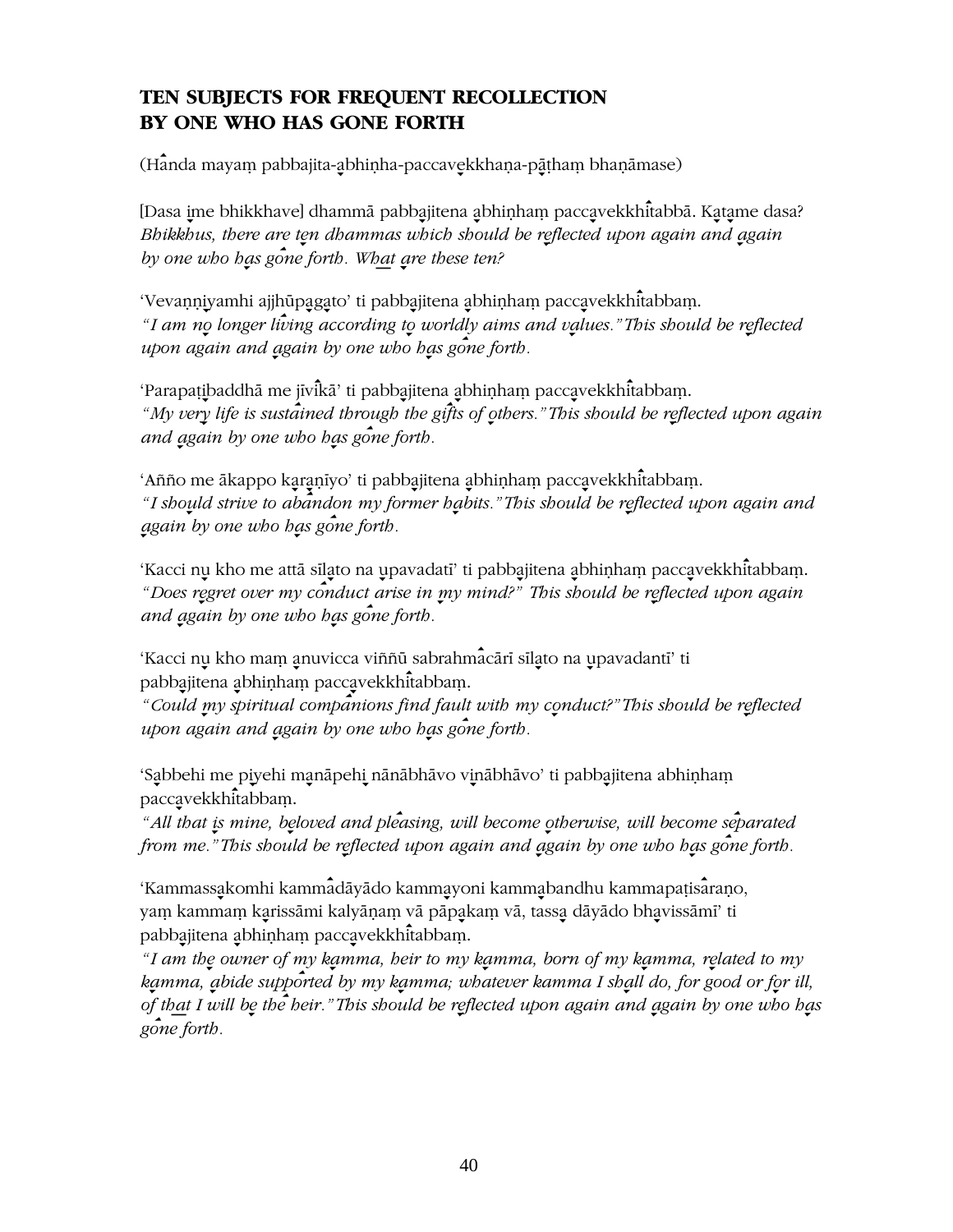'Kathambhūtassa me rattindivā vītipatantī' ti pabbajitena abhiņham paccavekkhitabbam. "The days and nights are relentlessly passing; how well am I spending my time?"This should be reflected upon again and again by one who has gone forth.

'Kacci nu khoham suññagare abhiramāmī' ti pabbajitena abhiņham paccavekkhitabbam. "Do I delight in solitude or not?" This should be reflected upon again and again by one who has gone forth.

'Atthi nu kho me uttari-manussa-dhammā alamariya-ñāṇa-dassana-viseso adhigato, sohaṃ pacchime kāle sabrahmacārīhi puțiho na manku bhavissāmī' ti pabbajitena abhiņham paccavekkhitabbam.

"Has my practice borne fruit with freedom or insight so that at the end of my life I need not feel ashamed when questioned by my spiritual companions?" This should be reflected upon again and again by one who has gone forth.

Ime kho bhikkhave dasa dhammā pabbajitena abhiņham paccavekkhitabbā ti. Bhikkhus, these are the ten dhammas to be reflected upon again and again by one who has gone forth.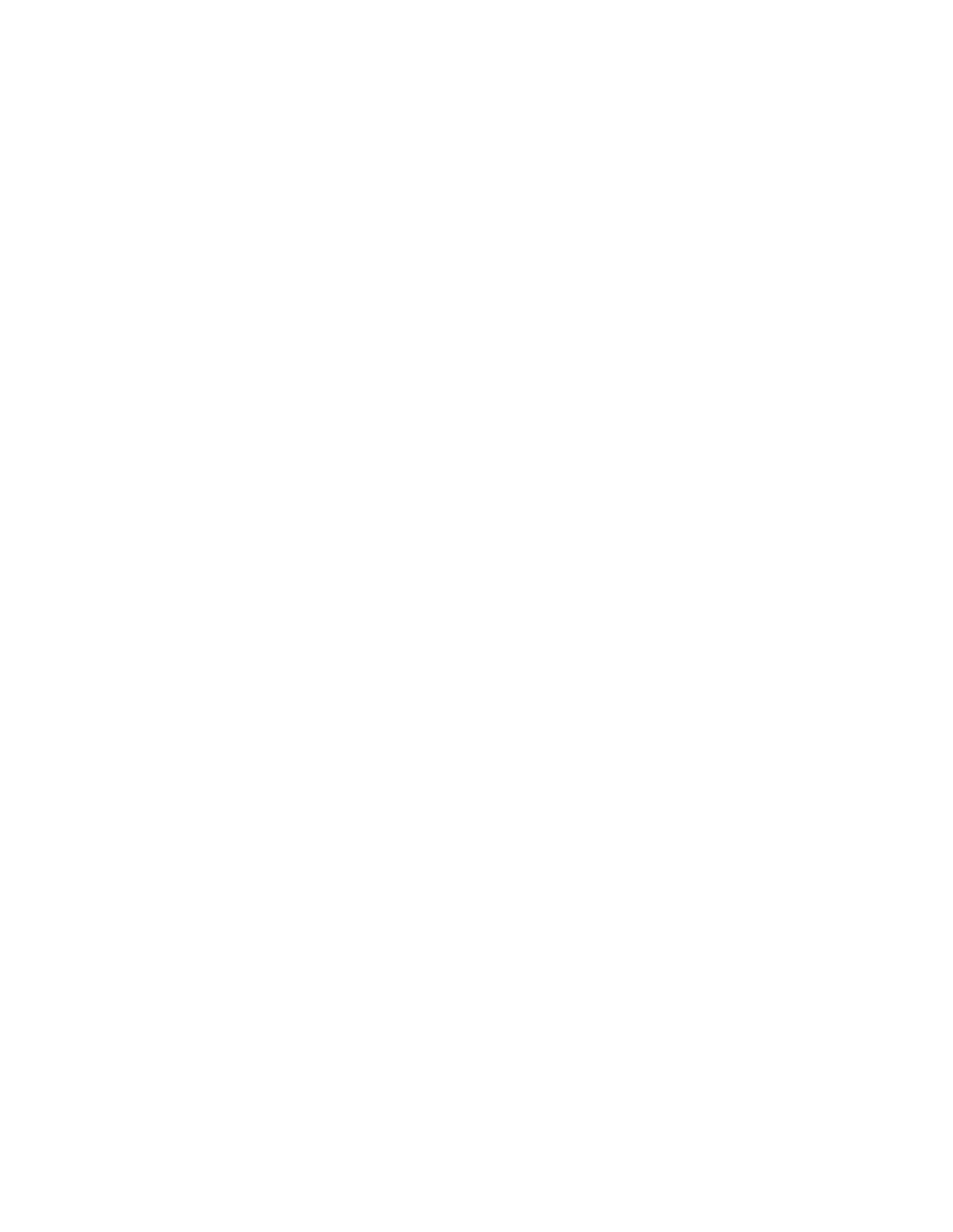## **PART THREE: SUTTAS**

| The Discourse on Setting in Motion the Wheel of Dhamma/ |    |
|---------------------------------------------------------|----|
| Dhammacakkappavattana Sutta                             | 44 |
| The Discourse on the Characteristic of Not-Self/        |    |
| Anattalakkhana Sutta                                    | 52 |
| The Fire Sermon/Adittapariyaya Sutta                    |    |
| The Twenty-Eight Buddhas' Protection/Atanatiya Paritta  | 62 |
|                                                         |    |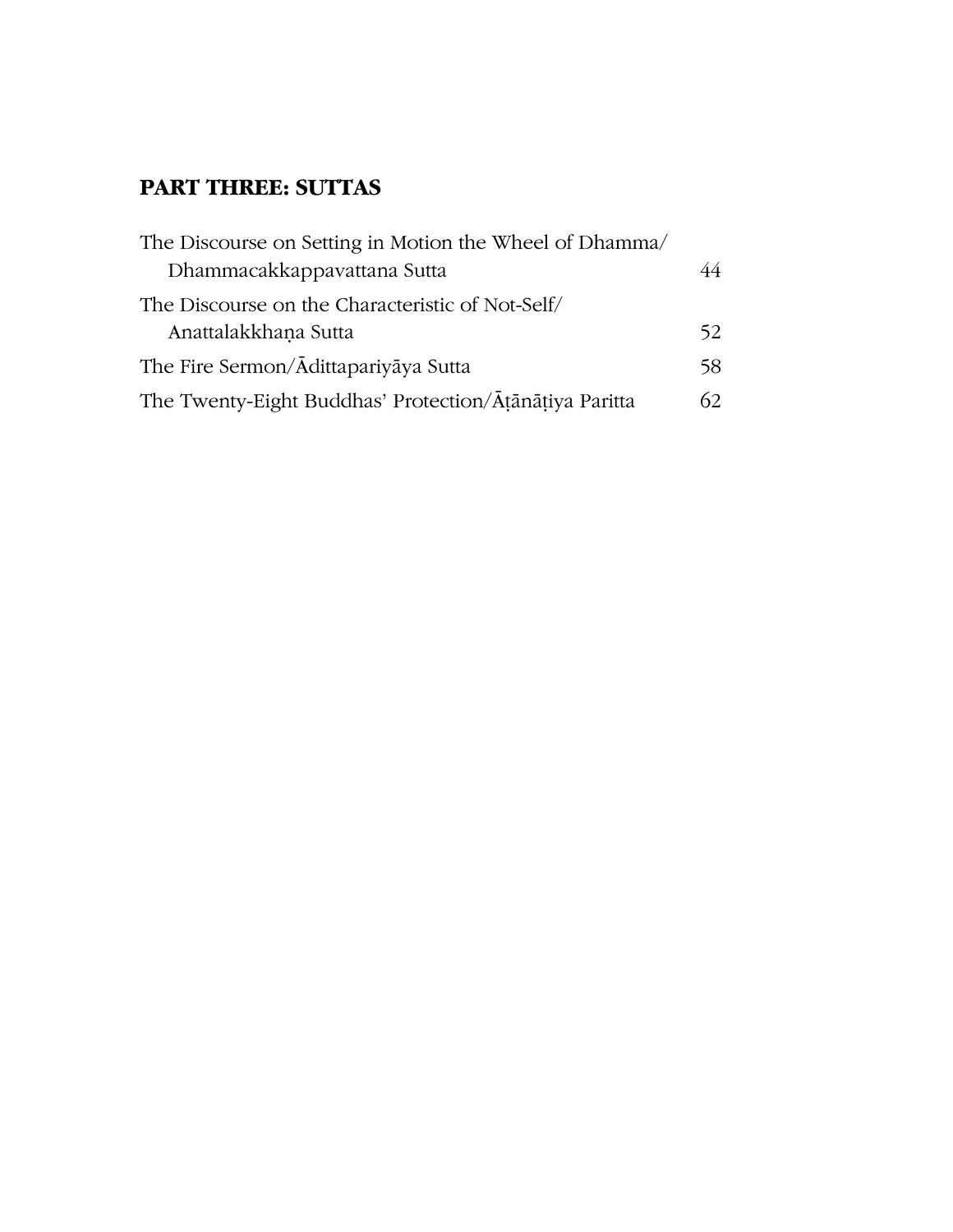## **THE DISCOURSE ON SETTING IN MOTION THE WHEEL OF DHAMMA**

#### *(Solo Introduction:)*

This is the first teaching of the Tathāgata on attaining to unexcelled, perfect enlightenment.

Here is the perfect turning of the incomparable wheel of Truth, inestimable wherever it is expounded in the world.

Disclosed here are two extremes, and the Middle Way, with the Four Noble Truths and the purified knowledge and vision pointed out by the Lord of Dhamma.

Let us chant together this Sutta proclaiming the supreme, independent enlightenment that is widely renowned as "The Turning of the Wheel of the Dhamma."

Thus have I heard: Once when the Blessed One was staying in the deer sanctuary at Isipatana, near Benares, he spoke to the group of five bhikkhus:

"These two extremes, bhikkhus, should not be followed by one who has gone forth: sensual indulgence, which is low, coarse, vulgar, ignoble, and unprofitable; and selftorture, which is painful, ignoble, and unprofitable.

"Bhikkhus, by avoiding these two extremes, the Tathægata has realized the Middle Way, which gives vision and understanding, which leads to calm, penetration, enlightenment, to Nibbāna.

"And what, bhikkhus, is the Middle Way realized by the Tathægata, which gives vision and understanding, which leads to calm, penetration, enlightenment, to Nibbāna?

"It is just this Noble Eightfold Path, namely:

"Right View, Right Intention, Right Speech, Right Action, Right Livelihood, Right Effort, Right Mindfulness, and Right Concentration.

"Truly, bhikkhus, this Middle Way understood by the Tathægata produces vision, produces knowledge, and leads to calm, penetration, enlightenment, to Nibbāna.

"This, bhikkhus, is the Noble Truth of dukkha:

"Birth is dukkha, ageing is dukkha, death is dukkha, grief, lamentation, pain, sorrow and despair are dukkha, association with the disliked is dukkha, separation from the liked is dukkha, not to get what one wants is dukkha. In brief, clinging to the five khandhas is dukkha.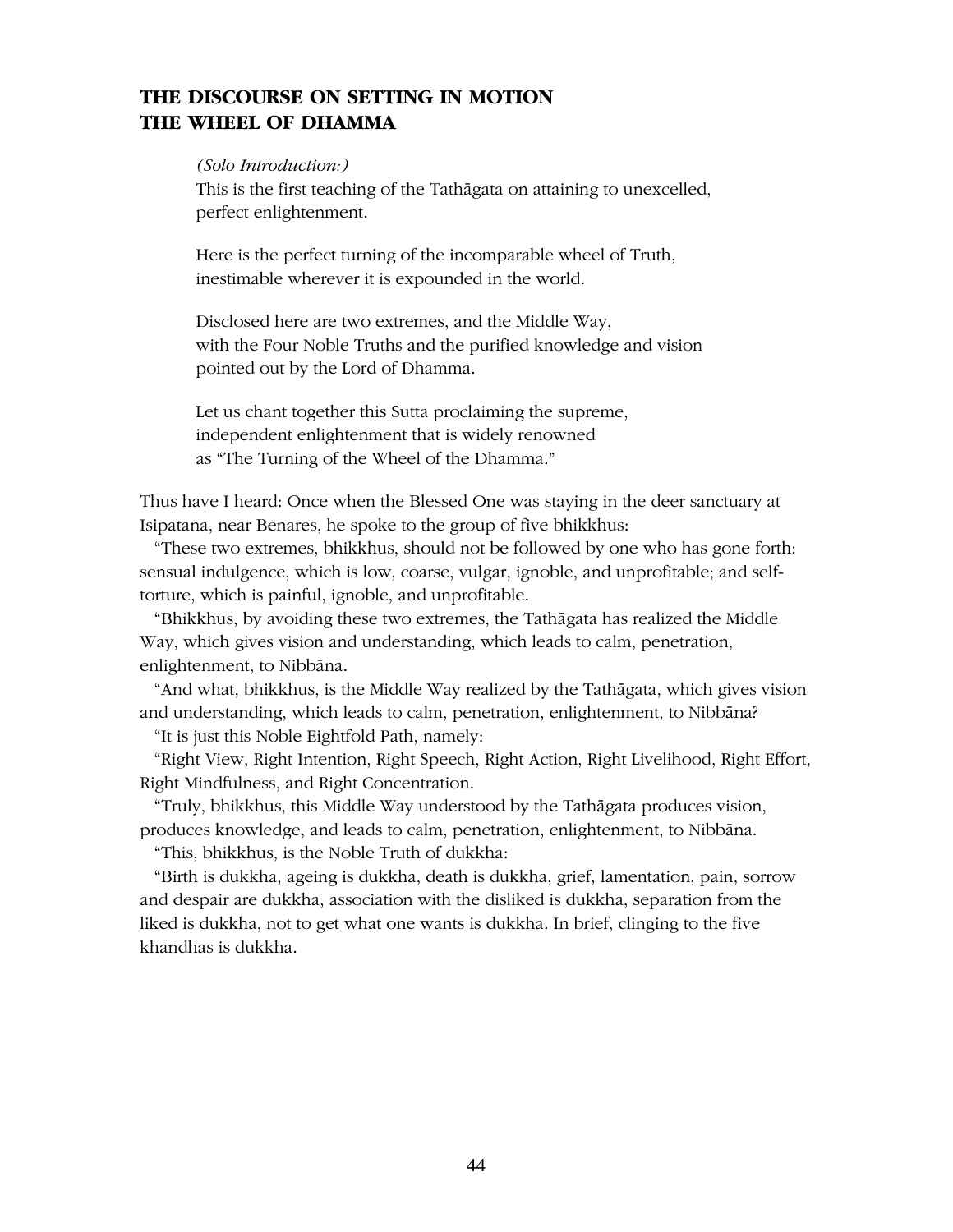## **DHAMMACAKKAPPAVATTANA SUTTA**

#### *(Solo Introduction:)*

Anuttaram abhisambodhim sambujihitvā Tathāgato Pathamam yam adesesi Dhammacakkam anuttaram

Sammadeva pavattento loke appativattiyam Yatthākkhātā ubho antā patipatti ca majihimā

Catūsvāriyasaccesu visuddham ñānadassanam Desitam dhammarājena sammāsambodhikittanam

Nāmena vissutam suttam Dhammacakkappavattanam Veyyākaranapāthena saṅgītantam bhanāma se.

(Evam me sutam:)

Ekam samayam Bhagavā Bārāṇasiyaṃ viharati Isipatane Migadāye. Tatra kho Bhagavā pañcavaggiye bhikkhū āmantesi:

Dve me, bhikkhave, antā pabbajitena na sevitabbā: yo cāyam kāmesu kāmasukhallikānuyogo; hīno, gammo, pothujjaniko, anariyo, anatthasañhito; yo cāyam attakilam-athānuyogo; dukkho, anariyo, anatthasañhito.

Ete te, bhikkhave, ubho ante anupagamma majjhimā patipadā Tathāgatena abhisambuddhā cakkhukaranī, ñānakaranī, upasamāya, abhiññāya, sambodhāya, nibbānāya samvattati.

Katamā ca sā, bhikkhave, majjhimā paṭipadā Tathāgatena abhisambuddhā

cakkhukaranī ñānakarani, upasamāya, abhiññāya, sambodhāya, nibbānāya samvattati? Ayameva ariyo atthangiko maggo seyyathidam:

Sammā-dițthi, sammā-saṅkappo, sammā-vācā, sammā-kammanto, sammā-ājīvo, sammā-vāyāmo, sammā-sati, sammā-samādhi.

Ayam kho sā, bhikkhave, majjhimā patipadā Tathāgatena abhisambuddhā

cakkhukaranī ñānakarani, upasamāya, abhiññāya, sambodhāya, nibbānāya samvattati. Idam kho pana, bhikkhave, dukkham ariyasaccam:

Jātipi dukkhā, jarāpi dukkhā, maraņampi dukkham, soka-parideva-dukkhadomanassupæyæsæpi dukkhæ, appiyehi sampayogo dukkho, piyehi vippayogo dukkho, yampiccham na labhati tampi dukkham, saṅkhittena pañcupādānakkhandā dukkhā.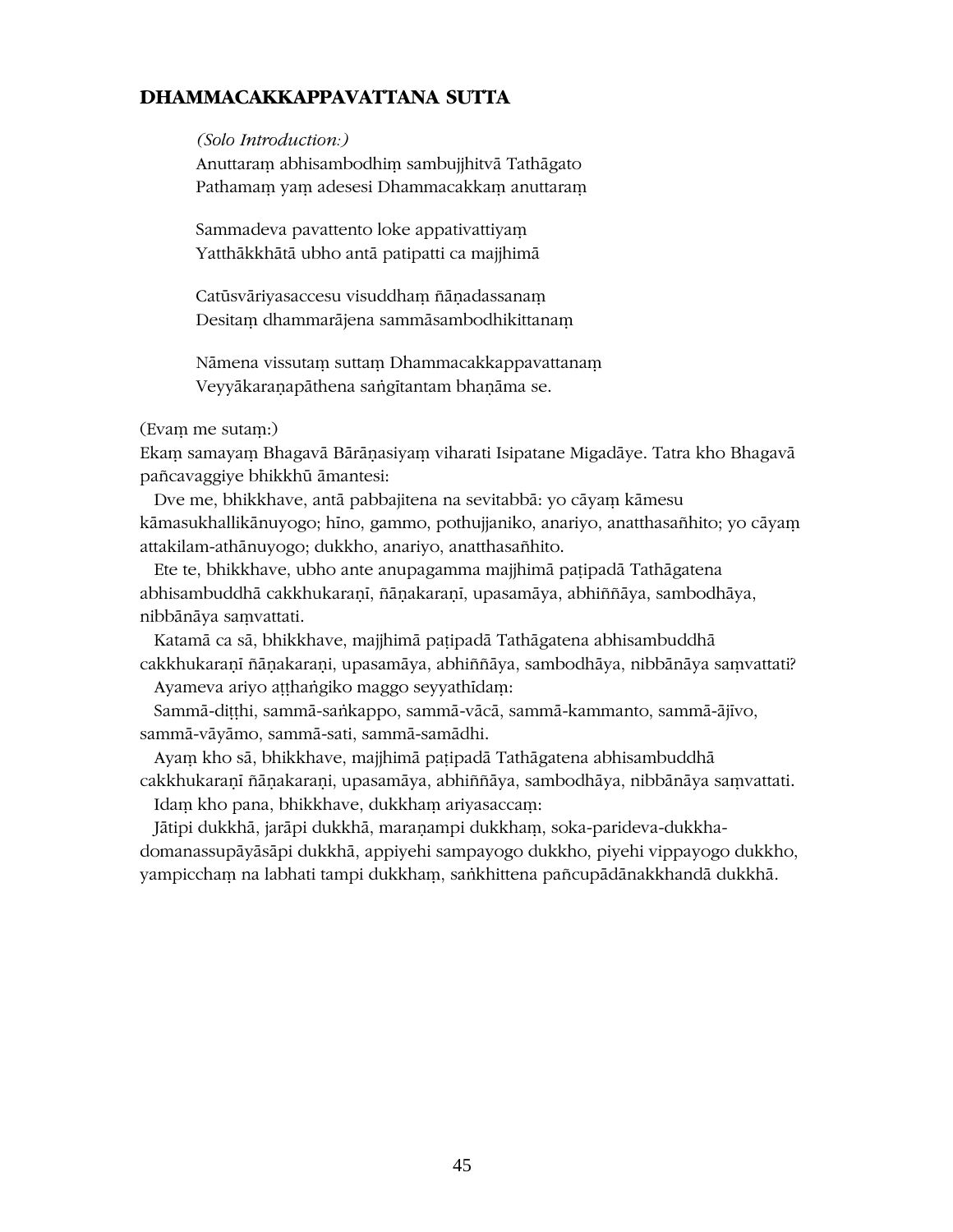"This, bhikkhus, is the Noble Truth of the cause of dukkha:

"The craving which causes rebirth and is bound up with pleasure and lust, ever seeking fresh delight, now here, now there; namely, craving for sense pleasure, craving for existence, and craving for annihilation.

"This, bhikkhus, is the Noble Truth of the cessation of dukkha:

"The complete cessation, giving up, abandonment of that craving, complete release from that craving, and complete detachment from it.

"This, bhikkhus, is the Noble Truth of the way leading to the cessation of dukkha:

"Only this Noble Eightfold Path; namely, Right View, Right Intention, Right Speech, Right Action, Right Livelihood, Right Effort, Right Mindfulness, and Right Concentration.

"With the thought, 'This is the Noble Truth of dukkha,' there arose in me, bhikkhus, vision, knowledge, insight, wisdom, light, concerning things unknown before.

"With the thought, 'This is the Noble Truth of dukkha, and this dukkha has to be understood,' there arose in me, bhikkhus, vision, knowledge, insight, wisdom, light, concerning things unknown before.

"With the thought, 'This is the Noble Truth of dukkha, and this dukkha has been understood,' there arose in me, bhikkhus, vision, knowledge, insight, wisdom, light, concerning things unknown before.

"With the thought, 'This is the Noble Truth of the cause of dukkha,' there arose in me, bhikkhus, vision, knowledge, insight, wisdom, light, concerning things unknown before.

"With the thought, 'This is the Noble Truth of the cause of dukkha, and this cause of dukkha has to be abandoned,' there arose in me, bhikkhus, vision, knowledge, insight, wisdom, light, concerning things unknown before.

"With the thought, 'This is the Noble Truth of the cause of dukkha, and this cause of dukkha has been abandoned,' there arose in me, bhikkhus, vision, knowledge, insight, wisdom, light, concerning things unknown before.

"With the thought, 'This is the Noble Truth of the cessation of dukkha,' there arose in me vision, knowledge, insight, wisdom, light, concerning things unknown before.

"With the thought, 'This is the Noble Truth of the cessation of dukkha, and this cessation of dukkha has to be realized,' there arose in me vision, knowledge, insight, wisdom, light, concerning things unknown before.

"With the thought, 'This is the Noble Truth of the cessation of dukkha, and this cessation of dukkha has been realized,' there arose in me vision, knowledge, insight, wisdom, light, concerning things unknown before.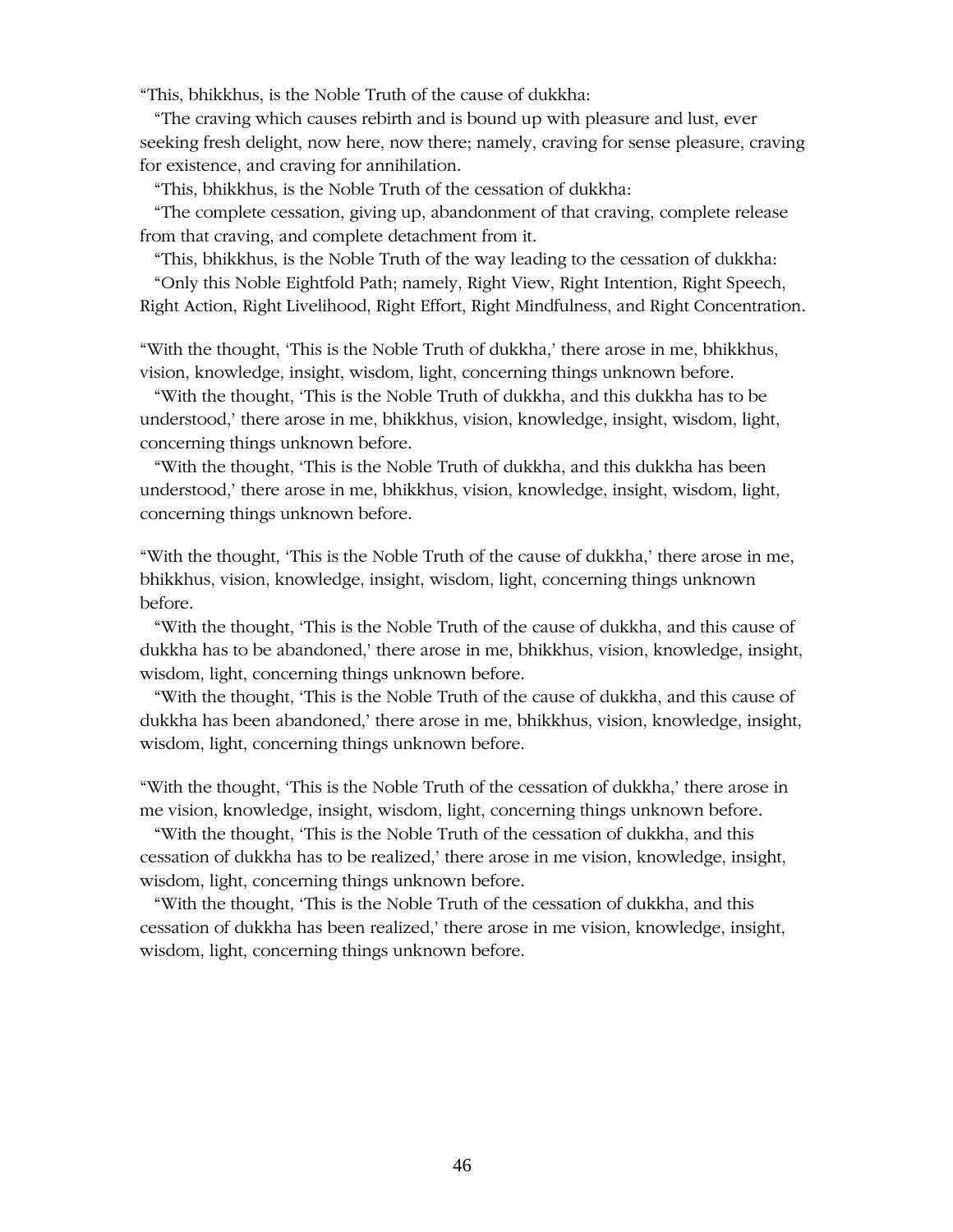Idam kho pana, bhikkhave, dukkhasamudayo ariyasaccam:

Yāyam taņhā ponobbhavikā nandirāgasahagatā tatra tatrābhinandinī seyyathīdam: kāmataņhā, bhavataņhā, vibhavataņhā.

Idam kho pana, bhikkhave, dukkhanirodho ariyasaccam:

Yo tassā yeva tanhāya asesavirāganirodho, cāgo, patinissaggo, mutti, anālayo. Idam kho pana, bhikkhave, dukkhanirodhagāminī paṭipadā ariyasaccam:

Ayameva ariyo atthangiko maggo seyyathīdam: Sammā-ditthi, sammā-sankappo, sammā-vācā, sammā-kammanto, sammā-ājīvo, sammā-vāyāmo, sammā-sati, sammā-samādhi.

(Idam dukkham) ariyasaccanti me bhikkhave, pubbe ananussutesu dhammesu cakkhum udapādi, ñāņam udapādi, paññā udapādi, vijjā udapādi, āloko udapādi.

Tam kho panidam dukkham ariyasaccam pariññeyyanti me, bhikkhave, pubbe ananussutesu dhammesu cakkhuṃ udapādi, ñāṇaṃ udapādi, paññā udapādi, vijjā udapædi, æloko udapædi.

Tam kho panidam dukkham ariyasaccam pariññātanti me, bhikkhave, pubbe ananussutesu dhammesu cakkhum udapādi, ñāņam udapādi, paññā udapādi, vijjā udapādi, āloko udapādi.

Idam dukkhasamudayo ariyasaccanti me bhikkhave, pubbe ananussutesu dhammesu cakkhum udapādi, ñānam udapādi, paññā udapādi, vijjā udapādi, āloko udapādi.

Tam kho panidam dukkhasamudayo, ariyasaccam pahātabbanti me, bhikkhave, pubbe ananussutesu dhammesu cakkhum udapādi, ñāņam udapādi, paññā udapādi, vijjā udapādi, āloko udapādi.

Tam kho panidam dukkhasamudayo, ariyasaccam pahinanti me, bhikkhave, pubbe ananussutesu dhammesu cakkhum udapādi, ñānam udapādi, paññā udapādi, vijjā udapādi, āloko udapādi.

Idam dukkhanirodho ariyasaccanti me bhikkhave, pubbe ananussutesu dhammesu cakkhum udapādi, ñānam udapādi, paññā udapādi, vijjā udapādi, āloko udapādi.

Tam kho panidam dukkhanirodho ariyasaccam sacchikātabbanti me, bhikkhave, pubbe ananussutesu dhammesu cakkhum udapādi, ñāṇaṃ udapādi, paññā udapādi, vijjā udapādi, āloko udapādi.

Tam kho panidam dukkhanirodho ariyasaccam sacchikatanti me, bhikkhave, pubbe ananussutesu dhammesu cakkhum udapādi, ñānam udapādi, paññā udapādi, vijjā udapādi, āloko udapādi.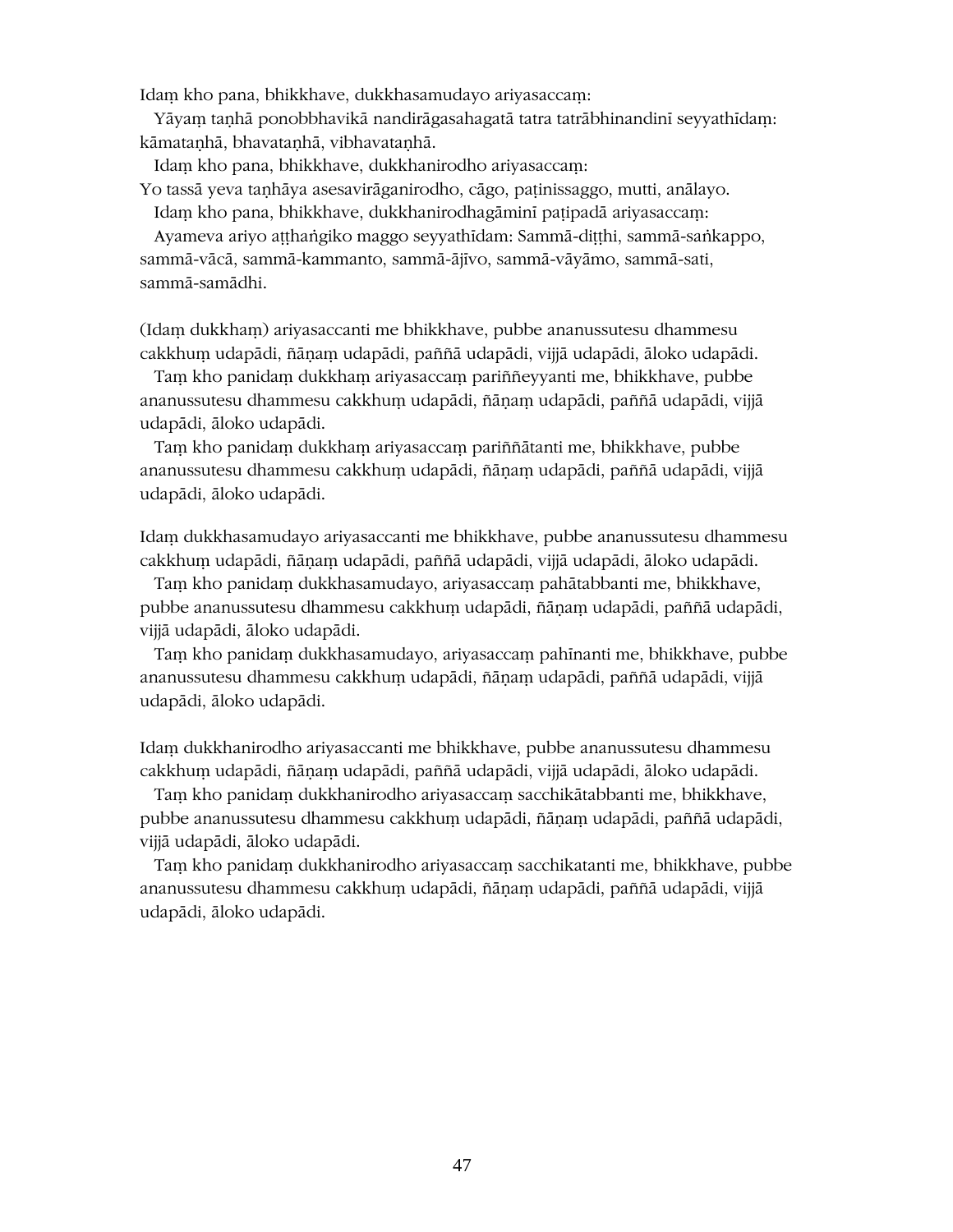"With the thought, 'This is the Noble Truth of the way leading to the cessation of dukkha,' there arose in me vision, knowledge, insight, wisdom, light, concerning things unknown before.

"With the thought, 'This Noble Truth of the way leading to the cessation of dukkha has to be developed,' there arose in me vision, knowledge, insight, wisdom, light, concerning things unknown before.

"With the thought, 'This Noble Truth of the way leading to the cessation of dukkha has been developed,' there arose in me vision, knowledge, insight, wisdom, light, concerning things unknown before.

"So long, bhikkhus, as my knowledge and vision of reality regarding these Four Noble Truths, in their three phases and twelve aspects, was not fully clear to me, I did not declare to the world of spirits, demons, and gods, with its seekers and sages, celestial and human beings, the realization of incomparable, perfect enlightenment.

"But when, bhikkhus, my knowledge and vision of reality regarding these Four Noble Truths, in their three phases and twelve aspects, was fully clear to me, I declared to the world of spirits, demons, and gods, with its seekers and sages, celestial and human beings, that I understood incomparable, perfect enlightenment.

"Knowledge and vision arose: 'Unshakeable is my deliverance; this is the last birth, there will be no more renewal of being.'"

Thus spoke the Blessed One. Glad at heart, the group of five bhikkhus approved of the words of the Blessed One.

As this exposition was proceeding, the spotless, immaculate vision of the Dhamma appeared to the Venerable Kondañña and he knew: "Everything that has the nature to arise has the nature to cease."

When the Blessed One had set in motion the Wheel of Dhamma, the Earthbound devas proclaimed with one voice, "The incomparable Wheel of Dhamma has been set in motion by the Blessed One in the deer sanctuary at Isipatana, near Benares, and no seeker, brahmin, celestial being, demon, god, or any other being in the world can stop it."

Having heard what the Earthbound devas said, the devas of the Four Great Kings proclaimed with one voice. . . .

Having heard what the devas of the Four Great Kings said, the devas of the Thirtythree proclaimed with one voice. . . .

Having heard what the devas of the Thirty-three said, the Yāma devas proclaimed with one voice. . . .

Having heard what the Yæma devas said, the Devas of Delight proclaimed with one voice. . . .

Having heard what the Devas of Delight said, the Devas Who Delight in Creating, proclaimed with one voice. . . .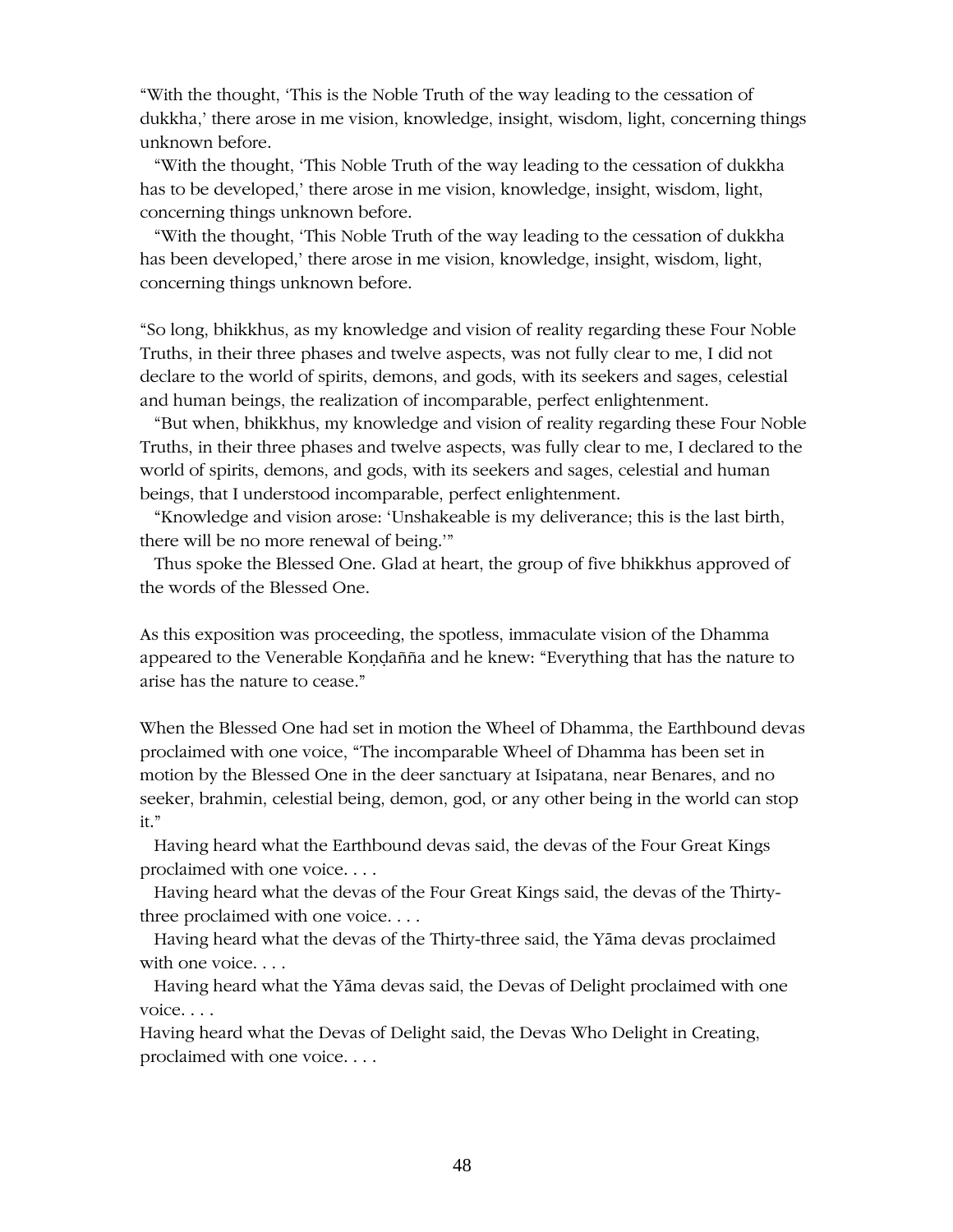Idam dukkhanirodhagāminī patipadā ariyasaccanti me bhikkhave, pubbe ananussutesu dhammesu cakkhum udapādi, ñāņam udapādi, paññā udapādi, vijjā udapādi, āloko udapædi.

Tam kho panidam dukkhanirodhagāminī patipadā ariyasaccam bhāvetabbanti me, bhikkhave, pubbe ananussutesu dhammesu cakkhum udapādi, ñānam udapādi, paññā udapādi, vijjā udapādi, āloko udapādi.

Tam kho panidam dukkhanirodhagāminī patipadā ariyasaccam bhāvitanti me, bhikkhave, pubbe ananussutesu dhammesu cakkhum udapādi, ñānam udapādi, paññā udapādi, vijjā udapādi, āloko udapādi.

(Yāva kīvañca me), bhikkhave, imesu catūsu ariyasaccesu evantiparivattam dvādasākāram yathābhūtam ñānadassanam na suvisuddham ahosi, neva tāvāham, bhikkhave, sadevake loke samārake sabrahmake sassamaņabrāhmaņiyā pajāya sadevamanussāya anuttaram sammāsambodhim abhisambuddho paccaññāsim.

Yato ca kho me, bhikkhave, imesu catūsu ariyasaccesu evantiparivattam dvādasākāram yathābhūtam ñānadassanam suvisuddham ahosi, athāham, bhikkhave, sadevake loke samārake sabrahmake sassamaṇabrāhmaṇiyā pajāya sadevamanussāya anuttaram sammāsambodhim abhisambuddho paccaññāsim.

Ñāṇañca pana me dassanaṃ udapādi, "Akuppā me vimutti ayamantimā jāti, natthidāni punabbhavo" ti.

Idam avoca Bhagavā. Attamanā pañcavaggiyā bhikkhū Bhāgavato bhāsitam abhinandum.

Imasmiñca pana veyyākaranasmim bhaññamāne āyasmato Kondaññassa virajam vītamalam Dhammacakkhum udapādi: "Yaṅkinci samudayadhammaṃ sabbantaṃ nirodhadhamman" ti.

(Pavattite ca Bhagavatā) Dhammacakke bhummā devā saddamanussāvesum: "Etam Bhagavatā Bārānasiyam Isipatane Migadāye anuttaram Dhammacakkam pavattitam appativattiyam samanena vā brāhmanena vā devena vā mārena vā brahmunā vā kenaci vā lokasmin" ti.

Bhummānam devānam saddam sutvā, Cātummahārājikā devā saddamanussāvesum. . . .

Cātummahārājikānam devānam saddam sutvā, Tāvatimsā devā saddamanussāvesum....

Tāvatimsānam devānam saddam sutvā, Yāmā devā saddamanussāvesum. . . .

Yāmānam devānam saddam sutvā, Tusitā devā saddamanussāvesum....

Tusitānam devānam saddam sutvā, Nimmānaratī devā saddamanussāvesum. . . .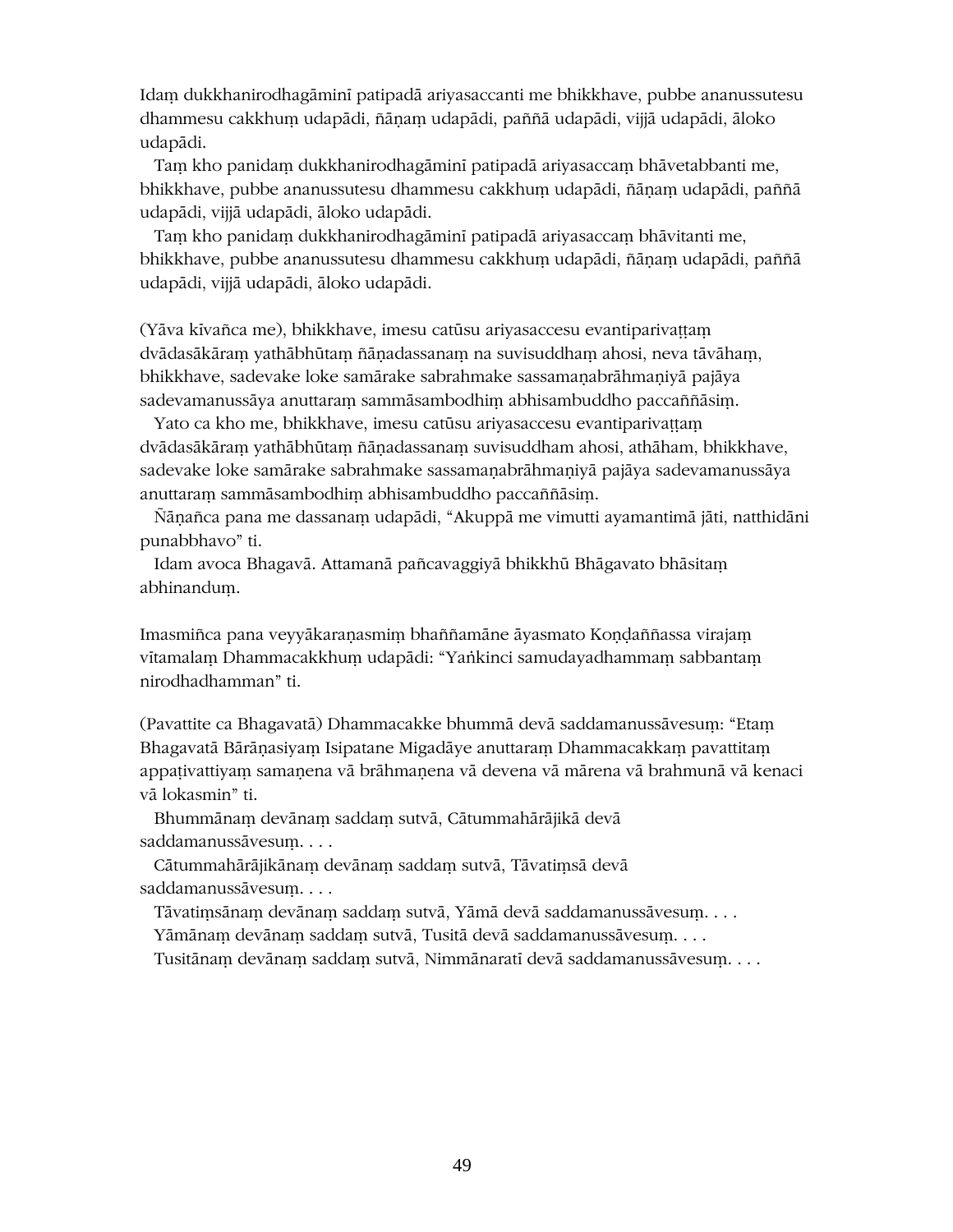Having heard what the Devas Who Delight in Creating said, the Devas Who Delight in the Creations of Others proclaimed with one voice. . . .

Having heard what the Devas Who Delight in the Creations of Others said, the Brahma gods proclaimed in one voice, "The incomparable Wheel of Dhamma has been set in motion by the Blessed One in the deer sanctuary at Isipatana, near Benares, and no seeker, brahmin, celestial being, demon, god, or any other being in the world can stop it."

Thus in a moment, an instant, a flash, word of the Setting in Motion of the Wheel of Dhamma went forth up to the Brahma world, and the ten-thousandfold universal system trembled and quaked and shook, and a boundless, sublime radiance surpassing the power of devas appeared on earth.

Then the Blessed One made the utterance, "Truly, Kondañña has understood, Kondañña has understood!"

Thus it was that the Venerable Kondañña got the name Aññākondañña: "Kondañña Who Understands."

#### **Thus Ends the Discourse on Setting in Motion the Wheel of Dhamma.**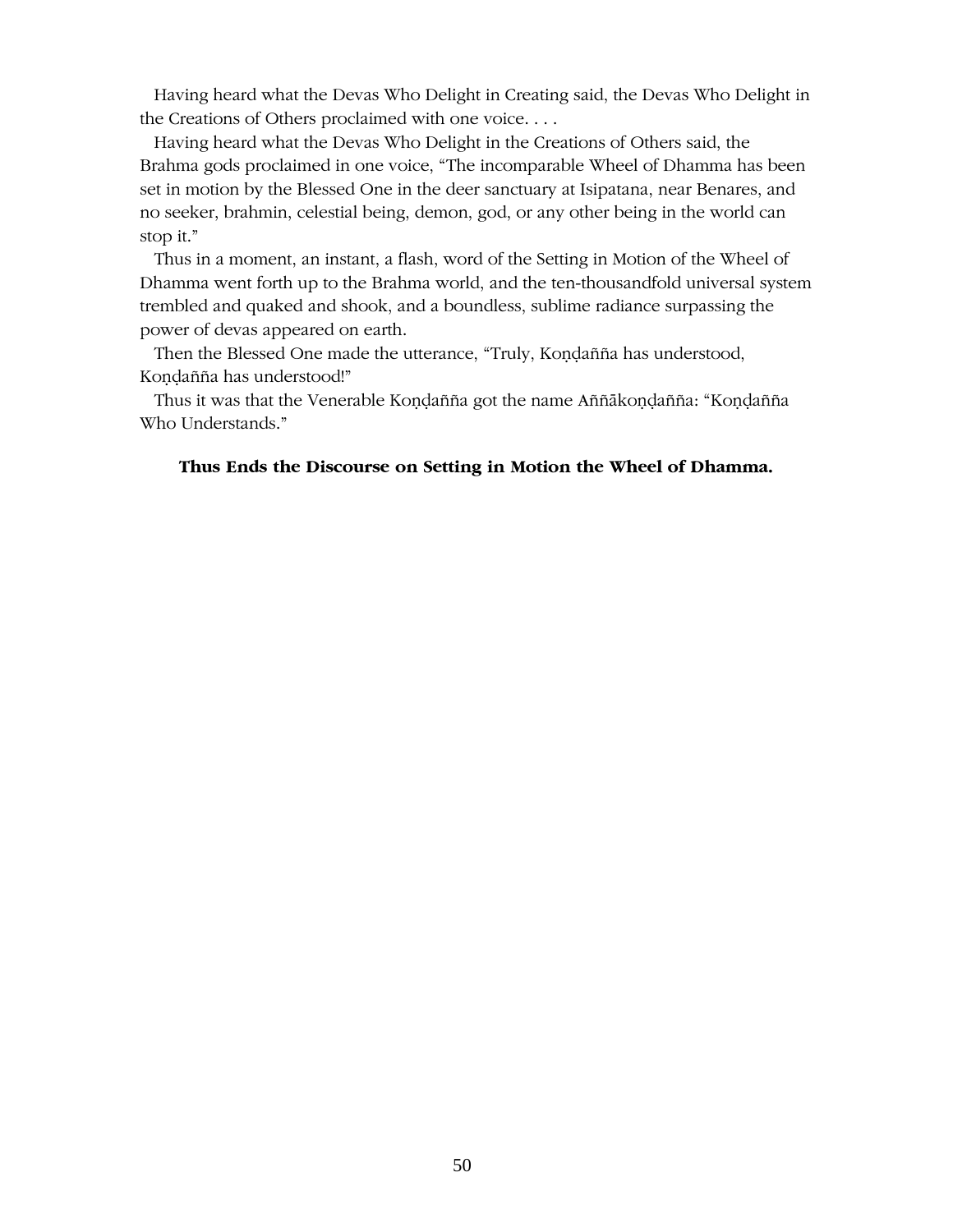Nimmānaratīnam devānam saddam sutvā, Paranimmitavasavattī devā saddamanussāvesum....

Paranimmitavasavattīnam devānam saddam sutvā, Brahmakāyikā devā saddamanussāvesum: "Etam Bhagavatā Bārāṇasiyaṃ Isipatane Migadāye anuttaraṃ Dhammacakkam pavattitam appativattiyam samanena vā brāhmanena vā devena vā mārena vā brahmunā vā kenaci vā lokasmin" ti.

Itiha tena khaņena, tena muhuttena, yāva brahmalokā saddo abbhuggacchi. Ayañca dasasahassī lokadhātu saṅkampi sampakampi sampavedhi, appamāņo ca oḷāro obhāso loke pāturahosi atikkammeva devānam devānubhāvam.

Atha kho Bhagavā udānam udānesi: "Aññāsi vata bho Kondañño, aññāsi vata bho Kondañño" ti.

Itihidam āyasmato Koņdaññassa Aññākoņdañño tveva nāmam ahosī ti.

## Dhammacakkappavattana Suttam nitthitam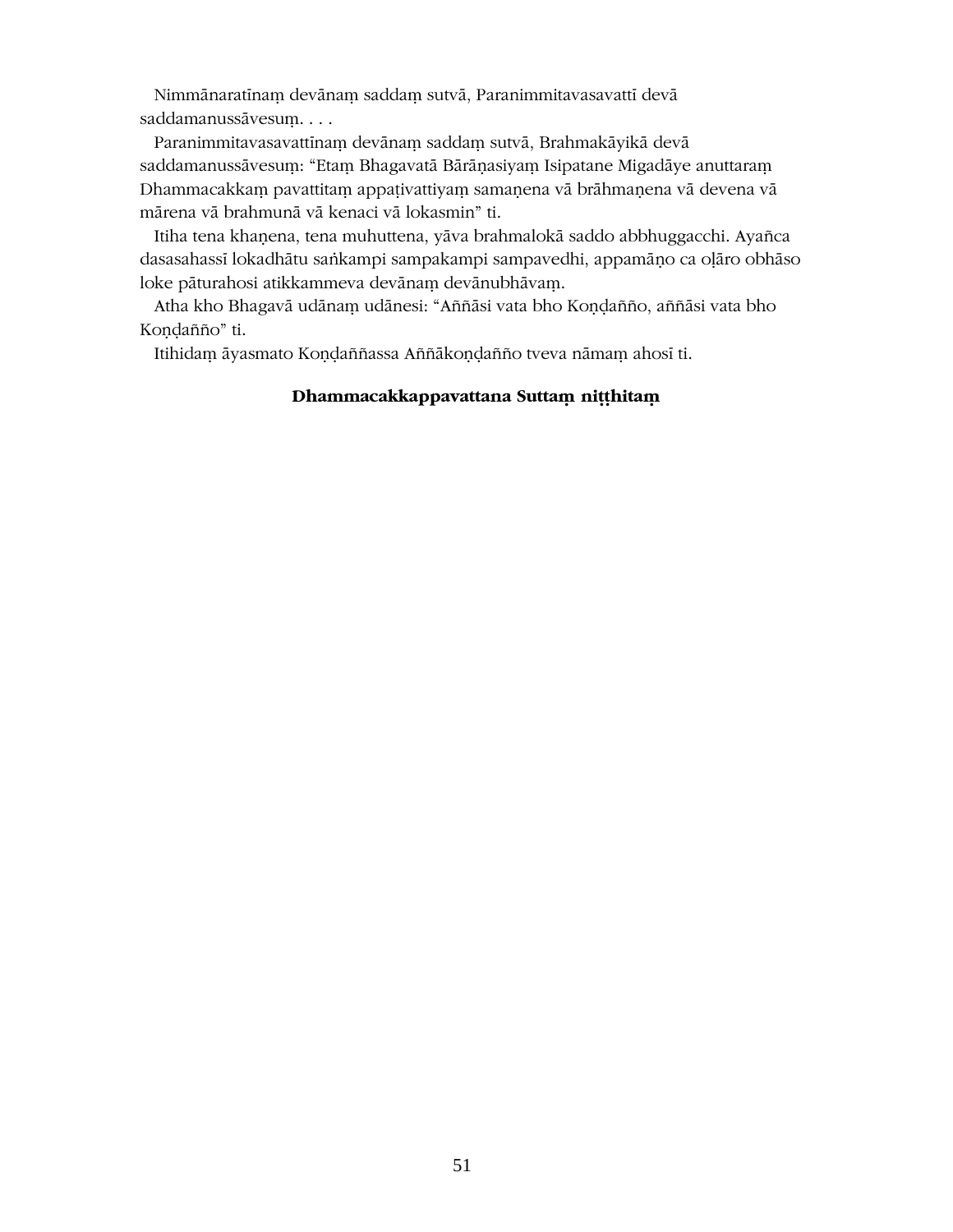## **THE DISCOURSE ON THE CHARACTERISTIC OF NOT-SELF**

#### *(Solo Introduction:)*

All beings should take pains to understand the characteristic of anatta, not-self, which provides matchless deliverance from self-belief and self-perception,

As taught by the supreme Buddha. *This teaching is given so that those who meditate on* experienceable realities may arrive at perfect comprehension;

It is for the development of perfect understanding of these phenomena, And for the investigation of all defiled mind-moments.

The consequence of this practice is total deliverance, so, desirous of bringing this teaching forth with its great benefit, let us now recite this Sutta.

Thus have I heard: At one time the Blessed One was dwelling at Benares in the deer park. There he addressed the group of five bhikkhus:

"Form, bhikkhus, is not-self. If, bhikkhus, form were self, then form would not lead to affliction, and one might be able to say in regard to form, 'Let my form be thus, let my form not be thus.' But since, bhikkhus, form is not-self, form therefore leads to affliction, and one is not able to say in regard to form, 'Let my form be thus, let my form not be thus.'

"Feeling is not-self. If, bhikkhus, feeling were self, feeling would not lead to affliction, and one might be able to say in regard to feeling, 'Let my feeling be thus, let my feeling not be thus.' But since, bhikkhus, feeling is not-self, feeling therefore leads to affliction, and one is not able to say in regard to feeling, 'Let my feeling be thus, let my feeling not be thus.'

"Perception is not-self. If, bhikkhus, perception were self, perception would not lead to affliction, and one might be able to say in regard to perception, 'Let my perception be thus, let my perception not be thus.' But since, bhikkhus, perception is not-self, perception therefore leads to affliction, and one is not able to say in regard to perception, 'Let my perception be thus, let my perception not be thus.'

"Mental formations are not-self. If, bhikkhus, mental formations were self, mental formations would not lead to affliction, and one might be able to say in regard to mental formations, 'Let my mental formations be thus, let my mental formations not be thus.' But since, bhikkhus, mental formations are not-self, mental formations therefore lead to affliction, and one is not able to say in regard to mental formations, 'Let my mental formations be thus, let my mental formations not be thus.'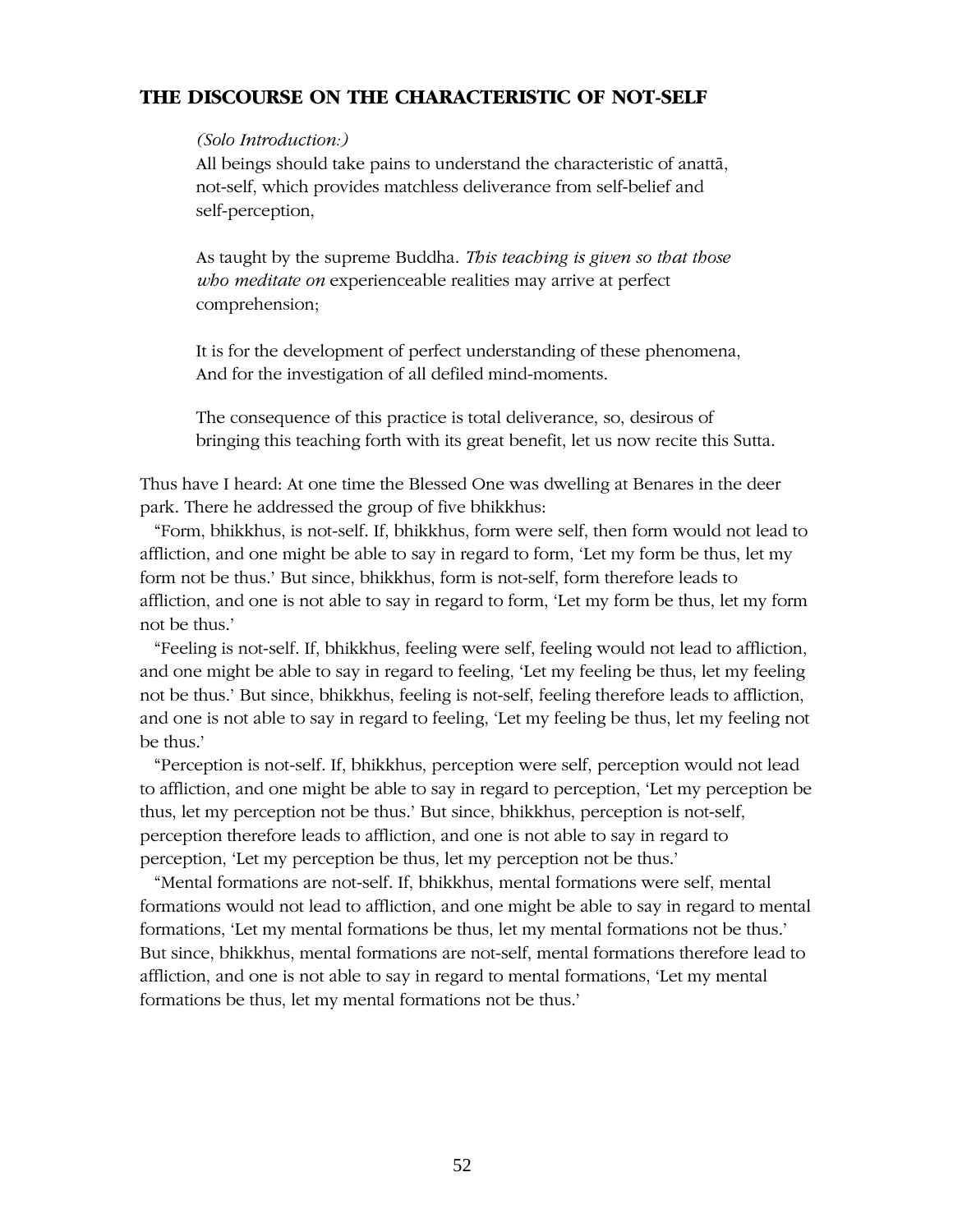## **ANATTALAKKHA¤A SUTTA**

#### *(Solo Introduction:)*

Yantam sattehi dukkhena ñeyyam anattalakkhanam Attavādattasaññāņam sammadeva vimocanam

Sambuddho tam pakāsesi ditthasaccāna yoginam Uttarim pativedhāya bhāvetum ñānamuttamam

Yantesam ditthadhammānam ñānenupaparikkhatam Sabbāsavehi cittāni vimuccimsu asesato

Tathā ñānānussārena sāsanam kātumicchatam Sādhūnam atthasiddhattham tam suttantam bhanāma se

#### (Evam me sutam:)

Ekam samayam Bhagavā Bārāṇasiyam viharati Isipatane Migadāye. Tatra kho Bhagavā pañcavaggiye bhikkhū āmantesi:

Rūpam bhikkhave anattā, rūpañca hidam bhikkhave attā abhavissa, nayidam rūpam ābādhāya samvatteyya, labbhetha ca rūpe, "Evam me rūpam hotu, evam me rūpam mā ahosi" ti. Yasmā ca kho bhikkhave rūpam anattā, tasmā rūpam ābādhāya samvattati, na ca labbhati rūpe, "Evam me rūpam hotu, evam me rūpam mā ahosī" ti.

Vedanā anattā, vedanā ca hidam bhikkhave attā abhavissa, navidam vedanā ābādhāva saṃvatteyya, labbhetha ca vedanāya, "Evaṃ me vedanā hotu, evam me vedanā mā ahosī" ti. Yasmā ca kho bhikkhave vedanā anattā, tasmā vedanā ābādhāya samvattati, na ca labbhati vedanāya, "Evam me vedanā hotu, evam me vedanā mā ahosī" ti.

Saññā anattā, saññā ca hidam bhikkhave attā abhavissa, nayidam saññā ābādhāya samvatteyya, labbhetha ca saññāya, "Evam me saññā hotu, evam me saññā mā ahosī" ti. Yasmā ca kho bhikkhave saññā anattā, tasmā saññā ābādhāya samvattati, na ca labbhati saññāya, "Evam me saññā hotu, evam me saññā mā ahosī" ti.

Sankhārā anattā, sankhārā ca hidam bhikkhave attā abhavissamsu, navidam sankhārā ābādhāya saṃvatteyyuṃ, labbhetha ca saṅkhāresu, "Evaṃ me saṅkhārā hontu, evaṃ me saṅkhārā mā ahesun" ti. Yasmā ca kho bhikkhave saṅkhārā anattā, tasmā saṅkhārā ābādhāya samvattanti, na ca labbhati saṅkhāresu "Evam me saṅkhārā hontu, evam me sankhārā mā ahesun" ti.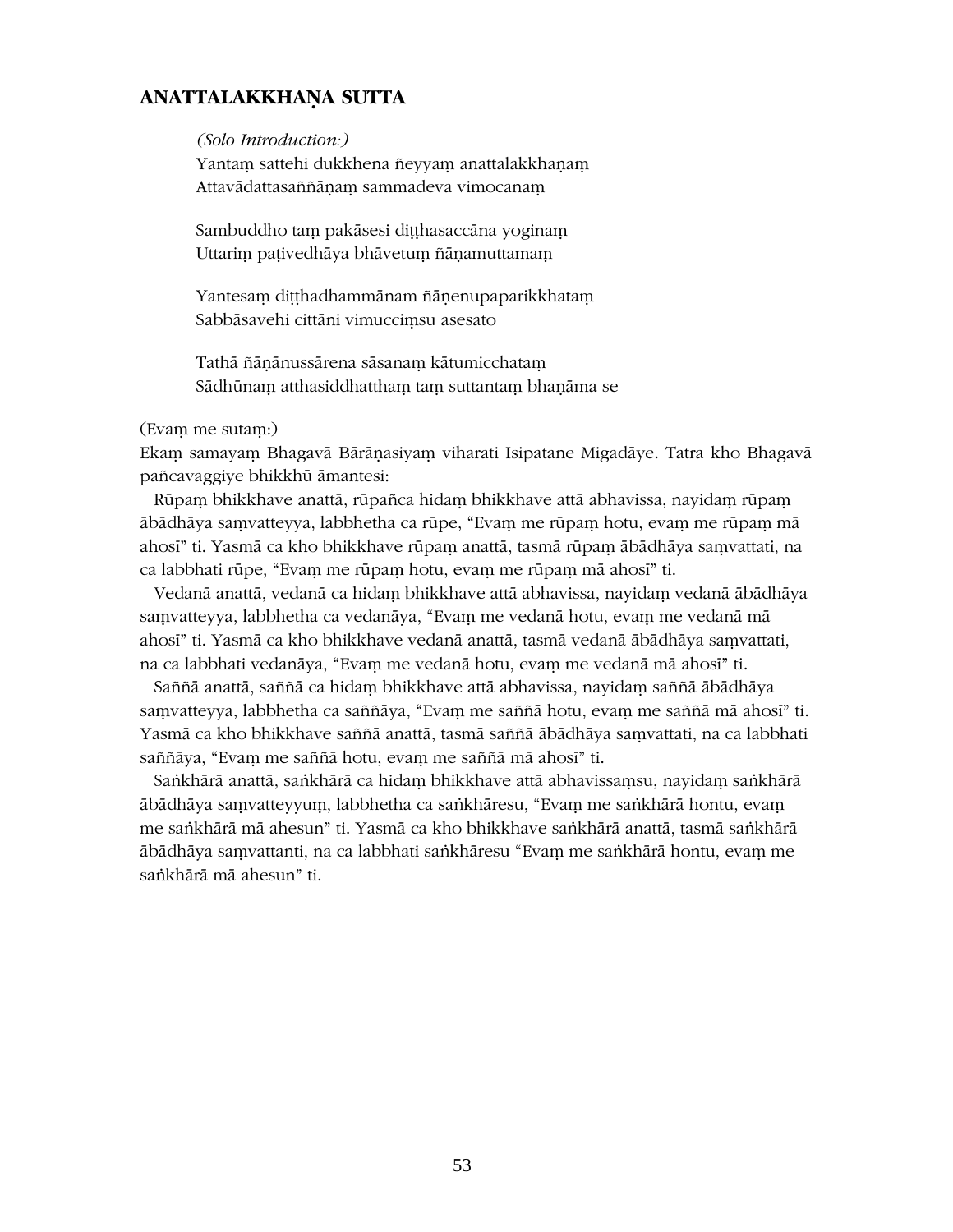"Consciousness is not-self. If, bhikkhus, consciousness were self, consciousness would not lead to affliction, and one might be able to say in regard to consciousness, 'Let my consciousness be thus, let my consciousness not be thus.' But since, bhikkhus, consciousness is not-self, consciousness therefore leads to affliction, and one is not able to say in regard to consciousness, 'Let my consciousness be thus, let my consciousness not be thus.'

"What do you think about this, bhikkhus? Is form permanent or impermanent?" "Impermanent, Lord."

"But is that which is impermanent painful or pleasurable?"

"Painful, Lord."

"But is it fit to consider that which is impermanent, painful, of a nature to change, as 'This is mine, I am this, this is my self'?"

"It is not, Lord."

"What do you think about this, bhikkhus? Is feeling permanent or impermanent?" "Impermanent, Lord."

"But is that which is impermanent painful or pleasurable?"

"Painful, Lord."

"But is it fit to consider that which is impermanent, painful, of a nature to change, as 'This is mine, I am this, this is my self'?"

"It is not, Lord."

"What do you think about this, bhikkhus? Is perception permanent or impermanent?"

"Impermanent, Lord."

"But is that which is impermanent painful or pleasurable?"

"Painful, Lord."

"But is it fit to consider that which is impermanent, painful, of a nature to change, as 'This is mine, I am this, this is my self'?"

"It is not, Lord."

"What do you think about this, bhikkhus? Are mental formations permanent or impermanent?"

"Impermanent, Lord."

"But is that which is impermanent painful or pleasurable?"

"Painful, Lord."

"But is it fit to consider that which is impermanent, painful, of a nature to change, as 'This is mine, I am this, this is my self'?"

"It is not, Lord."

"What do you think about this, bhikkhus? Is consciousness permanent or impermanent?"

"Impermanent, Lord."

"But is that which is impermanent painful or pleasurable?"

"Painful, Lord."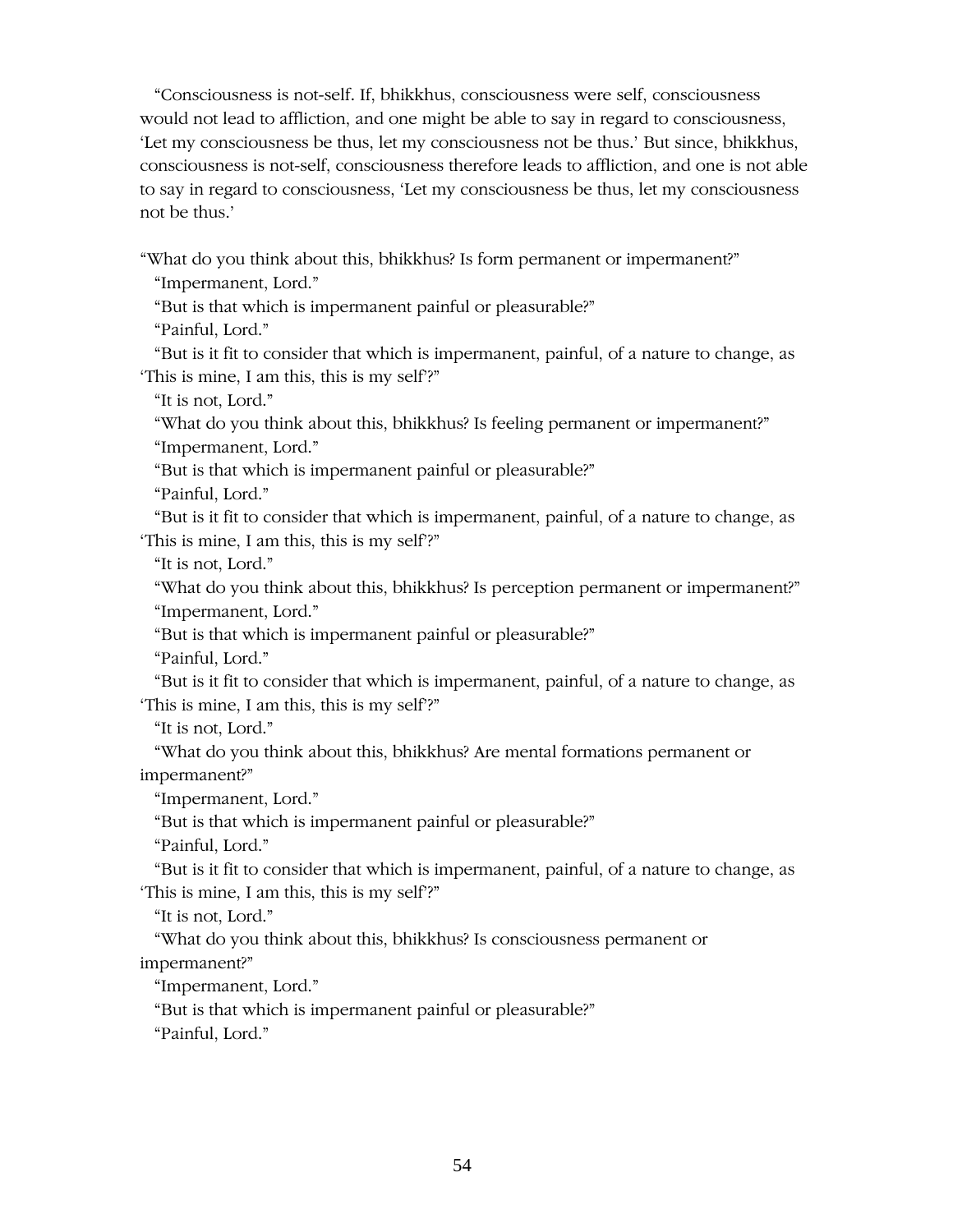Viññānam anattā, viññānañca hidam bhikkhave attā abhavissa, nayidam viññānam ābādhāya saṃvatteyya, labbhetha ca viññāṇe "Evaṃ me viññāṇaṃ hotu, evaṃ me viññānam mā ahosī" ti. Yasmā ca kho bhikkhave viññānam anattā, tasmā viññānam ābādhāya saṃvattati, na ca labbhati viññāṇe, "Evaṃ me viññāṇaṃ hotu, evaṃ me viññānam mā ahosī" ti.

(Tam kim maññatha bhikkhave), rūpam niccam vā aniccam vāti?

Aniccam bhante.

Yam panāniccam, dukkham vā tam sukham vāti?

Dukkham bhante.

Yam panāniccam dukkham viparināma-dhammam, kallam nu tam samanupassitum "Etam mama, esohamasmi, eso me attā" ti?

No hetam bhante.

Tam kim maññatha bhikkhave, vedanā niccā vā aniccā vāti?

Anicca bhante.

Yam panāniccam, dukkham vā tam sukham vāti?

Dukkham bhante.

Yam panāniccam dukkham viparināma-dhammam, kallam nu tam samanupassitum "Etam mama, esohamasmi, eso me attā" ti?

No hetam bhante.

Tam kim maññatha bhikkhave, saññā niccā vā aniccā vāti?

Anicca bhante.

Yam panāniccam, dukkham vā tam sukham vāti?

Dukkham bhante.

Yam panāniccam dukkham viparināma-dhammam, kallam nu tam samanupassitum "Etam mama, esohamasmi, eso me attā" ti?

No hetam bhante.

Tam kim maññatha bhikkhave, sankhārā niccā vā aniccā vāti?

Anicca bhante.

Yam panāniccam, dukkham vā tam sukham vāti?

Dukkham bhante.

Yam panāniccam dukkham viparināma-dhammam, kallam nu tam samanupassitum

"Etam mama, esohamasmi, eso me attā" ti?

No hetam bhante.

Tam kim maññatha bhikkhave, viññāṇaṃ niccaṃ vā aniccaṃ vāti?

Aniccam bhante.

Yam panāniccam, dukkham vā tam sukham vāti?

Dukkham bhante.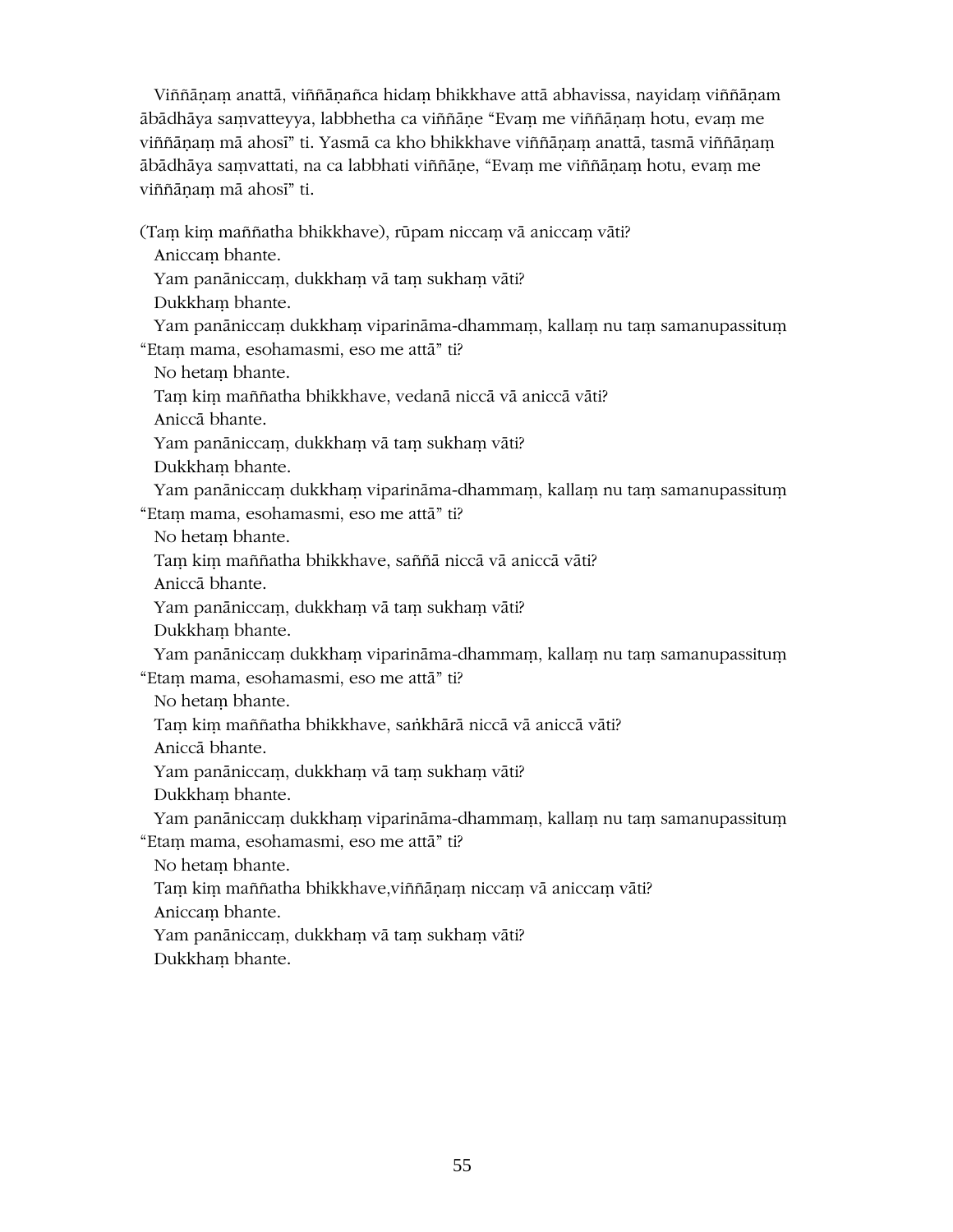"But is it fit to consider that which is impermanent, painful, of a nature to change, as 'This is mine, I am this, this is my self'?"

"It is not, Lord."

"Wherefore, bhikkhus, whatever form there is, past, future, present, internal or external, gross or subtle, inferior or superior, whether it is far or near, all form should, by means of right wisdom, be seen as it really is, thus: 'This is not mine, I am not this, this is not my self.'

"Whatever feeling there is, past, future, present, internal or external, gross or subtle, inferior or superior, whether it is far or near, all feeling should, by means of right wisdom, be seen as it really is, thus: 'This is not mine, I am not this, this is not my self.'

"Whatever perception there is, past, future, present, internal or external, gross or subtle, inferior or superior, whether it is far or near, all feeling should, by means of right wisdom, be seen as it really is, thus: 'This is not mine, I am not this, this is not my self.'

"Whatever mental formations there are, past, future, present, internal or external, gross or subtle, inferior or superior, whether they are far or near, all mental formations should, by means of right wisdom, be seen as they really are, thus: 'This is not mine, I am not this, this is not my self.'

"Whatever consciousness there is, past, future, present, internal or external, gross or subtle, inferior or superior, whether far or near, all consciousness should, by means of right wisdom, be seen as it really is, thus: 'This is not mine, I am not this, this is not my self.'

"Seeing in this way, bhikkhus, the wise noble disciple becomes disenchanted with form, becomes disenchanted with feeling, becomes disenchanted with perception, becomes disenchanted with mental formations, becomes disenchanted with consciousness. Becoming disenchanted, their passions fade away; with the fading of passion the heart is liberated; with liberation there comes the knowledge: 'It is liberated,' and they know: 'Destroyed is birth, the Holy Life has been lived out, done is what had to be done, there is no more coming into any state of being.'"

Thus spoke the Blessed One. Delighted, the group of five bhikkhus rejoiced in what the Lord had said. Moreover, while this discourse was being delivered, the minds of the five bhikkhus were freed from the defilements, through clinging no more.

## **Thus Ends the Discourse on the Characteristic of Not-Self.**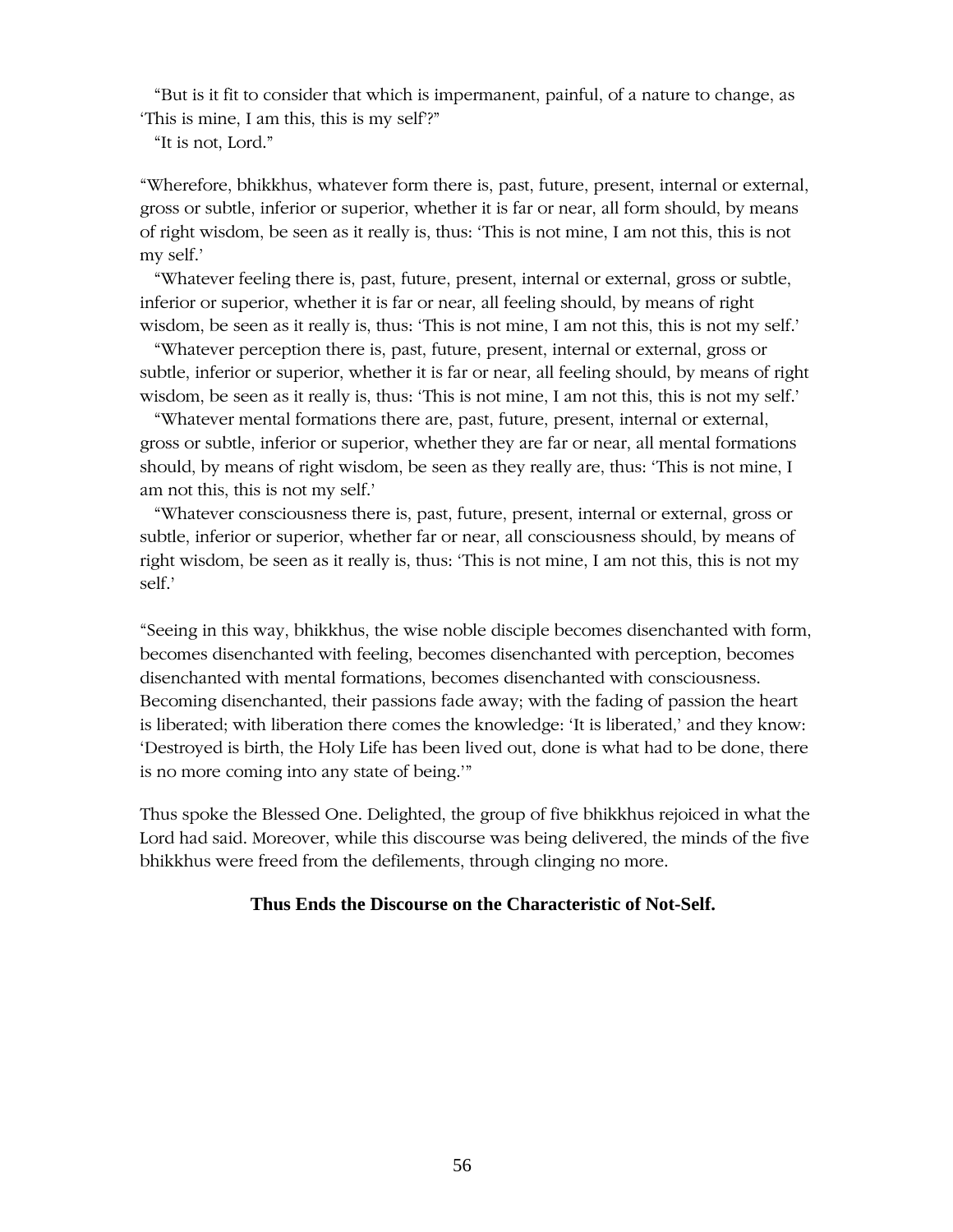Yam panāniccam dukkham viparināma-dhammam, kallam nu tam samanupassitum "Etam mama, esohamasmi, eso me attā" ti?

No hetam bhante.

(Tasmā tiha bhikkhave) yankiñci rūpam atītānāgata-paccuppannam ajjhattam vā bahiddhā vā olārikam vā sukhumam vā hīnam vā panītam vā yandūre santike vā, sabbam rūpam "Netam mama, nesohamasmi, na me so attā" ti evametam yathābhūtam sammappaññāya datthabbam.

Yā kāci vedanā atītānāgata-paccuppannā ajjhattā vā bahiddhā vā olārikā vā sukhumā vā hīnā vā panītā vā yā dūre santike vā, sabbā vedanā "Netam mama, nesohamasmi, na me so attā" ti evametam yathābhūtam sammappaññāya daṭṭhabbaṃ.

Yā kāci saññā atītānāgata-paccuppannā ajjhattā vā bahiddhā vā olārikā vā sukhumā vā hīnā vā panītā vā vā dūre santike vā, sabbā saññā "Netam mama, nesohamasmi, na me so attā" ti evametam yathābhūtam sammappaññāya daṭṭhabbam.

Ye keci sankhārā atītānāgata-paccuppannā ajjhattā vā bahiddhā vā oļārikā vā sukhumā vā hīnā vā panītā vā ye dūre santike vā, sabbe saṅkhārā "Netam mama, nesohamasmi, na me so attā" ti evametam yathābhūtam sammappaññāya datthabbam.

Yankiñci viññānam atītānāgata-paccuppannam ajjhattam vā bahiddhā vā olārikam vā sukhumaṃ vā hīnaṃ vā paṇītaṃ vā yandūre santike vā, sabbaṃ viññāṇaṃ "Netaṃ mama, nesohamasmi, na me so attā" ti evametaṃ yathābhūtaṃ sammappaññāya daṭṭhabbam.

(Evam passam) bhikkhave sutvā ariyasāvako rūpasmim pi nibbindati, vedanāya pi nibbindati, saññāya pi nibbindati, saṅkhāresu pi nibbindati, viññānasmim pi nibbindati, nibbindam virajjati, virāgā vimuccati, vimuttasmim "Vimuttam" iti ñānam hoti, "Khīnā jāti, vusitam brahmacariyam, katam karanīyam, nāparam itthattāyā" ti pajānātī ti.

Idamavoca Bhagavā. Attamanā pañcavaggiyā bhikkhū Bhagavato bhāsitam abhinandum. Imasmiñca pana veyyākaranasmim bhaññamāne pañcavaggiyānam bhikkhūnam anupādāya āsavehi cittāni vimuccimsūti.

## Anattalakkhana Suttam nitthitam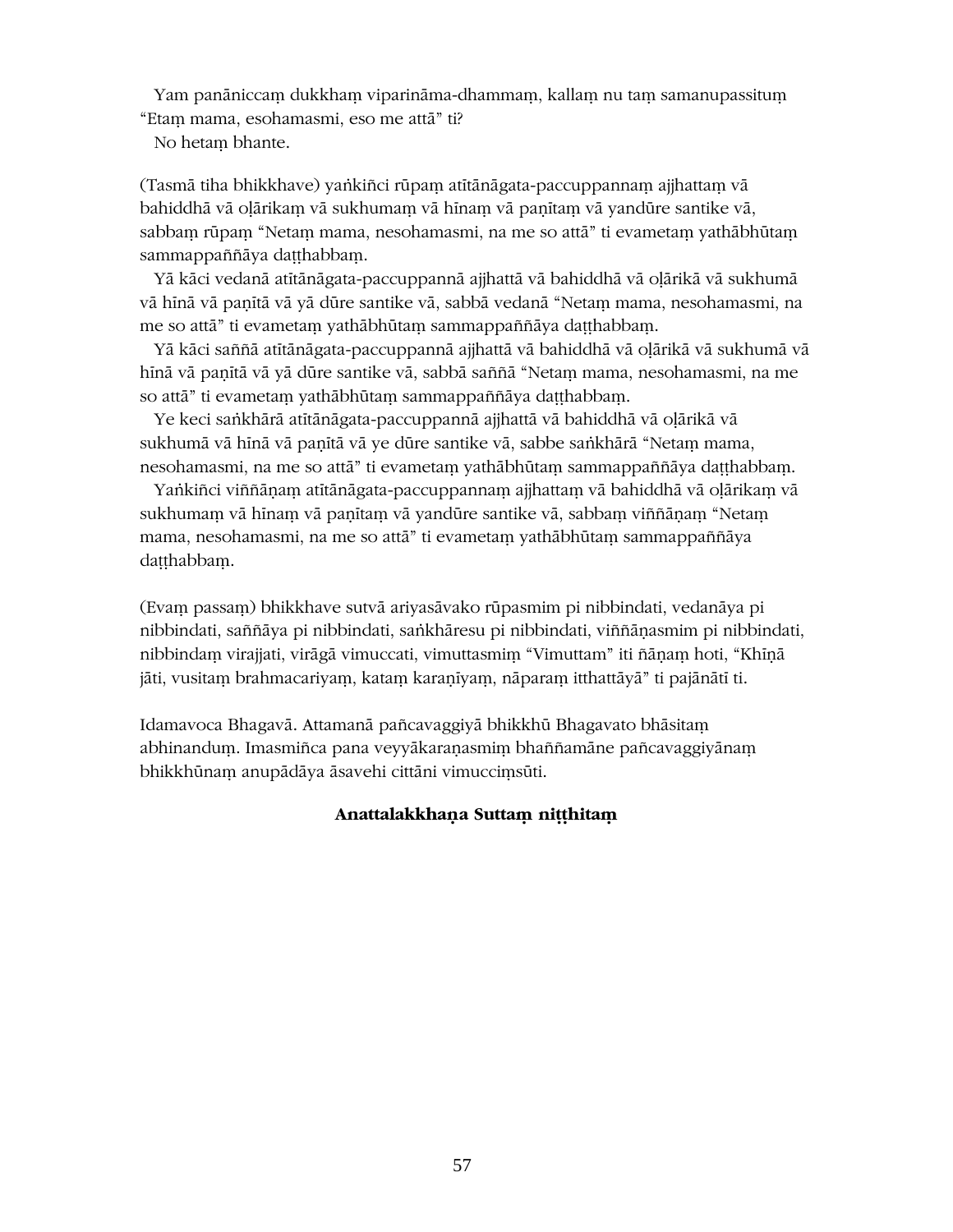## **THE FIRE SERMON**

#### *(Solo Introduction:)*

With his skill in training the trainable, The All-transcendent Buddha, lucid speaker, teacher of the highest knowledge,

He who expounds to the people the Dhamma and Vinaya that is fitting and worthy,

Teaching with this wonderful parable about fire, meditators of the highest skill,

He has liberated those who listen with the liberation that is utterly complete, Through true investigation, with wisdom and attention.

Let us now recite this Sutta which describes the characteristics of dukkha.

Thus have I heard: At one time the Blessed One was staying near Gaya at Gaya Head together with a thousand bhikkhus. There the Blessed One addressed the bhikkhus thus:

"Bhikkhus, everything is burning. And what, bhikkhus, is everything that is burning? "The eye, bhikkhus, is burning, forms are burning, eye consciousness is burning, eye contact is burning, the feeling that arises from eye contact, whether it is pleasant, painful, or neutral, that too is burning. With what is it burning? I declare that it is burning with the fires of passion, hatred, and delusion; it is burning with birth, ageing, and death, with sorrow, lamentation, pain, grief, and despair.

"The ear is burning, sounds are burning, ear consciousness is burning, ear contact is burning, the feeling that arises from ear contact, whether it is pleasant, painful, or neutral, that too is burning. With what is it burning? I declare that it is burning with the fires of passion, hatred, and delusion; it is burning with birth, ageing, and death, with sorrow, lamentation, pain, grief, and despair.

"The nose is burning, odors are burning, nose consciousness is burning, nose contact is burning, the feeling that arises from nose contact, whether it is pleasant, painful, or neutral, that too is burning. With what is it burning? I declare that it is burning with the fires of passion, hatred, and delusion; it is burning with birth, ageing, and death, with sorrow, lamentation, pain, grief, and despair.

"The tongue is burning, tastes are burning, tongue consciousness is burning, tongue contact is burning, the feeling that arises from tongue contact, whether it is pleasant, painful, or neutral, that too is burning. With what is it burning? I declare that it is burning with the fires of passion, hatred, and delusion; it is burning with birth, ageing, and death, with sorrow, lamentation, pain, grief, and despair.

 "The body is burning, tangible objects are burning, body consciousness is burning, body contact is burning, the feeling that arises from body contact, whether it is pleasant, painful, or neutral, that too is burning. With what is it burning? I declare that it is burning with the fires of passion, hatred, and delusion; it is burning with birth, ageing, and death, with sorrow, lamentation, pain, grief, and despair.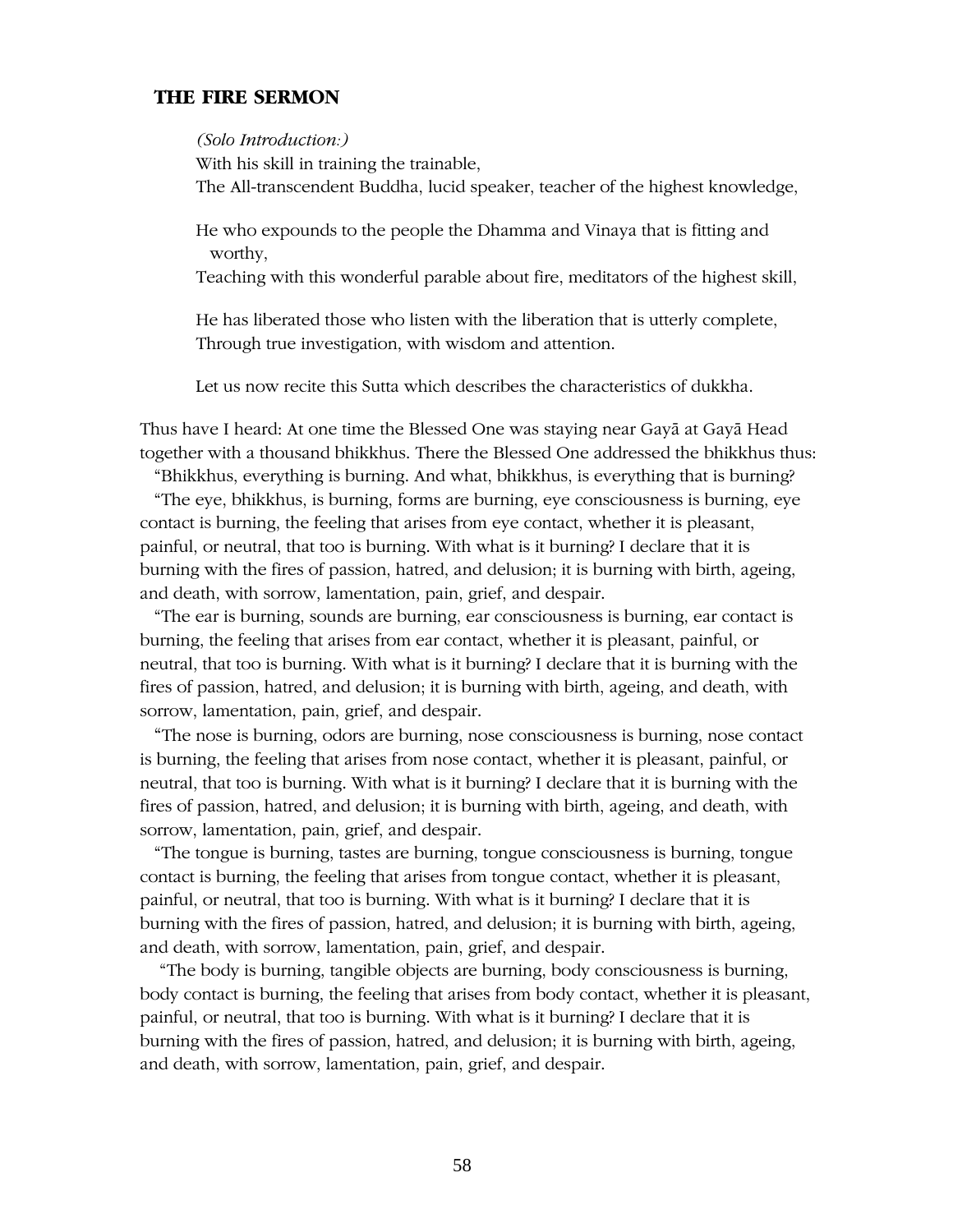## **ÆDITTAPARIYÆYA SUTTA**

*(Solo Introduction:)*

Veneyyadamanopāye sabbaso pāramim gato Amoghavacano Buddho abhiññāyānusāsako

Cinnānurūpato cāpi dhammena vinayam pajam Cinnāggipāricariyānam sambojihārahayoginam

Yamādittapariyāyam desayanto manoharam Te sotāro vimocesi asekkhāya vimuttiyā

Tathevopaparikkhāya viññūnam sotumicchatam Dukkhatālakkhaņopāyam tam suttantam bhaņāma se.

#### (Evam me sutam:)

Ekam samayam Bhagavā Gayāyam viharati Gayāsīse saddhim bhikkhusahassena. Tatra kho Bhagavā bhikkhū āmantesi:

Sabbam bhikkhave ādittam. Kiñca bhikkhave sabbam ādittam?

Cakkhum bhikkhave ādittam, rūpā ādittā, cakkhuviññāņam ādittam, cakkhusamphasso āditto, yampidam cakkhusamphassapaccayā uppajjati vedayitam sukham vā dukkham vā adukkhamasukham vā tam pi ādittam. Kena ādittam? Ādittam rāgagginā dosagginā mohagginā, ādittam jātiyā jarāmaranena sokehi paridevehi dukkhehi domanassehi upāyāsehi ādittanti vadāmi.

Sotam ādittam, saddā ādittā, sotaviññānam ādittam, sotasamphasso āditto, yampidam sotasamphassapaccayā uppajjati vedayitam sukham vā dukkham vā adukkhamasukham vā tam pi ādittam. Kena ādittam? Ādittam rāgagginā dosagginā mohagginā, ādittam jātiyā jarāmaranena sokehi paridevehi dukkhehi domanassehi upāyāsehi ādittanti vadāmi.

Ghānam ādittam, gandhā ādittā, ghānaviññānam ādittam, ghānasamphasso āditto, yampidam ghānasamphassapaccayā uppajjati vedayitam sukham vā dukkham vā adukkhamasukham vā tam pi ādittam. Kena ādittam? Ādittam rāgagginā dosagginā mohagginā, ādittam jātiyā jarāmaraņena sokehi paridevehi dukkhehi domanassehi upāvāsehi ādittanti vadāmi.

Jivhā ādittā, rasā ādittā, jivhāviññānam ādittam, jivhāsamphasso āditto, yampidam jivhāsamphassapaccayā uppajjati vedayitam sukham vā dukkham vā adukkhamasukham vā tam pi ādittam. Kena ādittam? Ādittam rāgagginā dosagginā mohagginā, ādittam jātiyā jarāmaraņena sokehi paridevehi dukkhehi domanassehi upāyāsehi ædittanti vadæmi.

Kāyo āditto, phoṭṭhabbā ādittā, kāyaviññāṇaṃ ādittaṃ, kāyasamphasso āditto, yampidaṃ kāyasamphassapaccayā uppajjati vedayitaṃ sukhaṃ vā dukkhaṃ vā adukkhamasukham vā tam pi ādittam. Kena ādittam? Ādittam rāgagginā dosagginā mohagginā, ādittam jātiyā jarāmaranena sokehi paridevehi dukkhehi domanassehi upāyāsehi ādittanti vadāmi.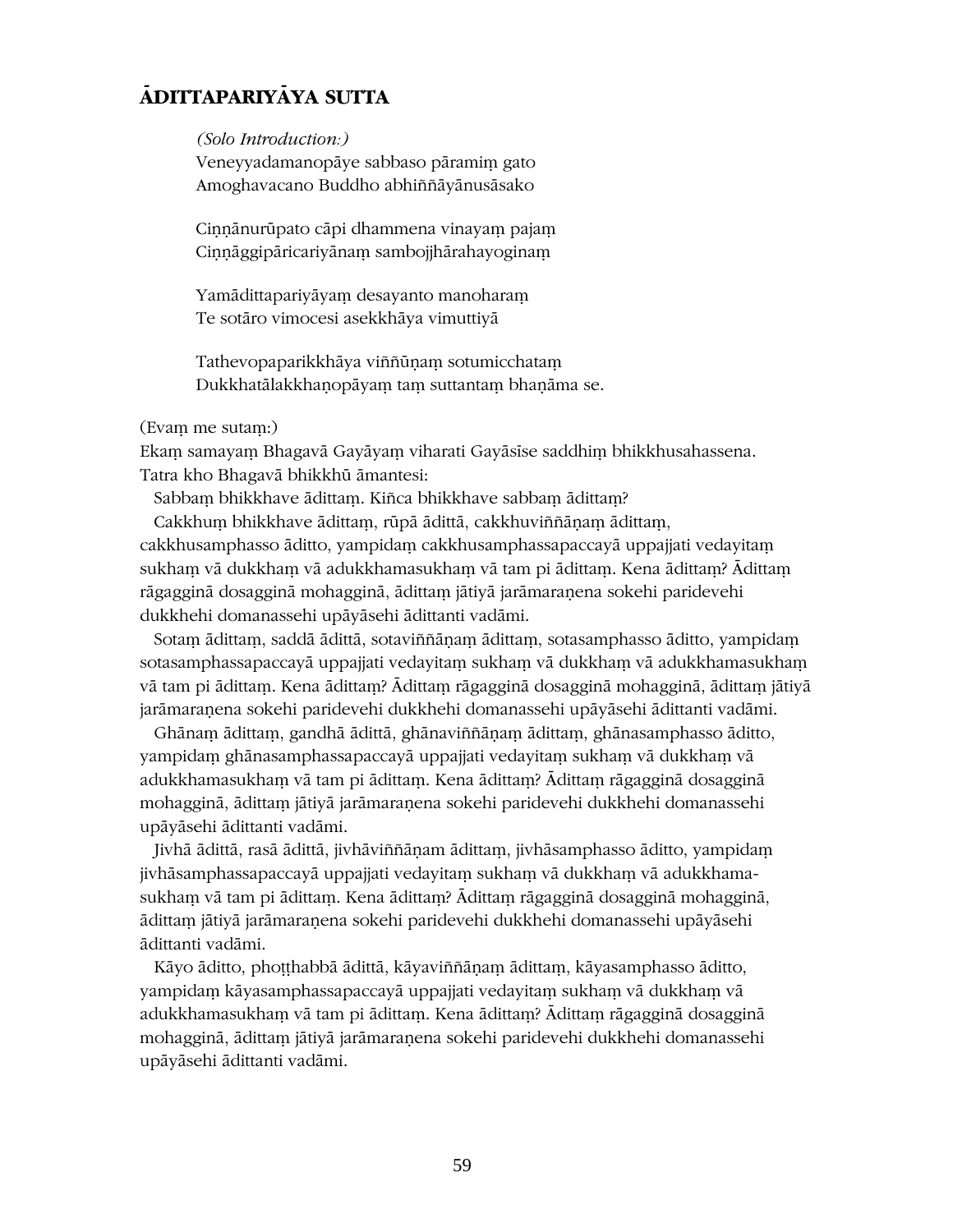"The mind is burning, mental states are burning, mind consciousness is burning, mind contact is burning, the feeling that arises through mind contact, whether it is pleasant, painful, or neutral, that too is burning. With what is it burning? I declare that it is burning with the fires of passion, hatred, and delusion; it is burning with birth, ageing, and death, with sorrow, lamentation, pain, grief, and despair.

"Seeing thus, bhikkhus, the wise noble disciple becomes disenchanted with the eye and disenchanted with forms, disenchanted with eye consciousness, disenchanted with eye contact, and the feeling that arises from eye contact—whether it is pleasant, painful, or neutral—that too they become disenchanted with.

"They become disenchanted with the ear, disenchanted with sounds, disenchanted with ear consciousness, disenchanted with ear contact, and the feeling that arises from ear contact—whether it is pleasant, painful, or neutral—that too they become disenchanted with.

"They become disenchanted with the nose, disenchanted with odors, disenchanted with nose consciousness, disenchanted with nose contact, and the feeling that arises from nose contact—whether it is pleasant, painful, or neutral—that too they become disenchanted with.

"They become disenchanted with the tongue, disenchanted with tastes, disenchanted with tongue consciousness, disenchanted with tongue contact, and the feeling that arises from tongue contact—whether it is pleasant, painful, or neutral—that too they become disenchanted with.

"They become disenchanted with the body, disenchanted with tangible objects, disenchanted with body consciousness, disenchanted with body contact, and the feeling that arises from body contact—whether it is pleasant, painful, or neutral—that too they become disenchanted with.

"They become disenchanted with the mind, disenchanted with mental states, disenchanted with mind consciousness, disenchanted with mind contact, and the feeling that arises from mind contact—whether it is pleasant, painful, or neutral—that too they become disenchanted with.

"Becoming disenchanted, their passions fade away; with the fading of passion the heart is liberated; with liberation there comes the knowledge: 'It is liberated,' and they know: 'Destroyed is birth, the Holy Life has been lived out, done is what had to be done, there is no more coming into any state of being.'"

Thus spoke the Blessed One; delighted, the bhikkhus rejoiced in what the Lord had said. Moreover, while this discourse was being uttered, the minds of those thousand bhikkhus were freed from the defilements, without any further attachment.

#### **Thus Ends the Fire Sermon.**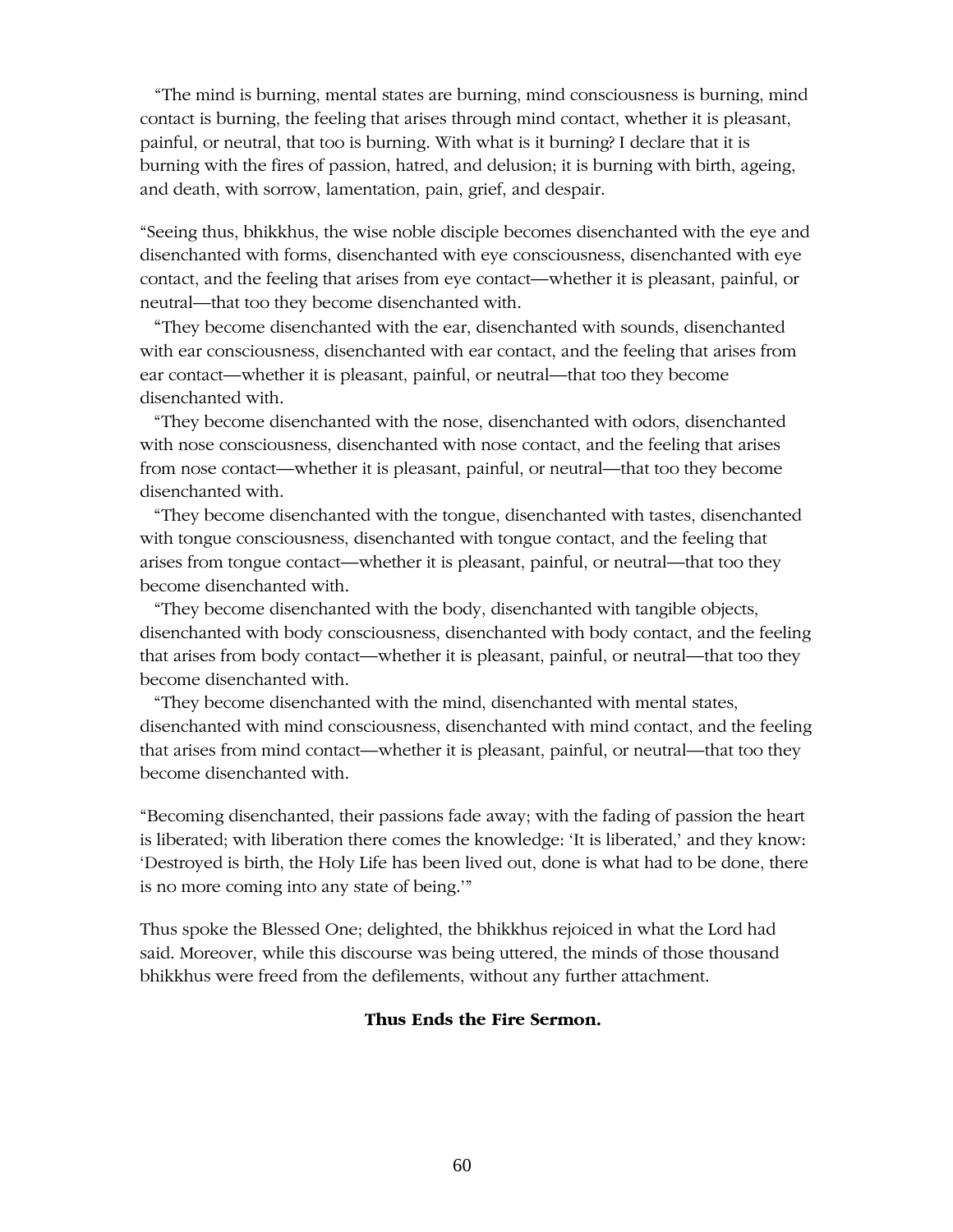Mano āditto, dhammā ādittā, manoviññānam ādittam, manosamphasso āditto, yampidaṃ manosamphassapaccayā uppajjati vedayitaṃ sukhaṃ vā dukkhaṃ vā adukkhamasukham vā tam pi ādittam. Kena ādittam? Ādittam rāgagginā dosagginā mohagginā, ādittam jātiyā jarāmaranena sokehi paridevehi dukkhehi domanassehi upāyāsehi ādittanti vadāmi.

(Evam passam) bhikkhave sutvā ariyasāvako cakkhusmim pi nibbindati, rūpesu pi nibbindati, cakkhuviññāņe pi nibbindati, cakkhusamphassepi nibbindati, yampidam cakkhusamphassapaccayā uppajjati vedayitam sukham vā dukkham vā adukkhamasukham vā tasmim pi nibbindati.

Sotasmim pi nibbindati, saddesu pi nibbindati, sotaviññāņe pi nibbindati, sotasamphassepi nibbindati, yampidam sotasamphassapaccayā uppajjati vedavitam sukham vā dukkham vā adukkhamasukham vā tasmim pi nibbindati.

Ghānasmim pi nibbindati, gandhesu pi nibbindati, ghānaviññāne pi nibbindati, ghānasamphassepi nibbindati, yampidam ghānasamphassapaccayā uppajjati vedayitam sukham vā dukkham vā adukkhamasukham vā tasmim pi nibbindati.

Jivhāya pi nibbindati, rasesu pi nibbindati, jivhāviññāne pi nibbindati, jivhāsamphassepi nibbindati, yampidam jivhāsamphassapaccayā uppajjati vedayitam sukham vā dukkham vā adukkhamasukham vā tasmim pi nibbindati.

Kāyasmim pi nibbindati, phoṭṭhabbesu pi nibbindati, kāyaviññāṇe pi nibbindati, kāyasamphassepi nibbindati, yampidam kāyasamphassapaccayā uppajjati vedayitam sukham vā dukkham vā adukkhamasukham vā tasmim pi nibbindati.

Manasmim pi nibbindati, dhammesu pi nibbindati, manoviññāne pi nibbindati, manosamphasse pi nibbindati, yampidam manosamphassapaccayā uppajjati vedayitam sukham vā dukkham vā adukkhamasukham vā tasmim pi nibbindati.

Nibbindam virajjati, virāgā vimuccati, vimuttasmim 'Vimuttam' iti ñānam hoti, 'Khīnā jāti, vusitam brahmacariyam, katam karanīyam, nāparam itthattāyā' ti pajānātīti.

Idamavoca Bhagavā. Attamanā te bhikkhū Bhagavato bhāsitaṃ abhinanduṃ. Imasmiñca pana veyyākaranasmim bhaññamāne tassa bhikkhusahassassa anupādāya āsavehi cittāni vimuccimsūti.

## **Ædittapariyæya Suttaµ ni¥¥hitaµ**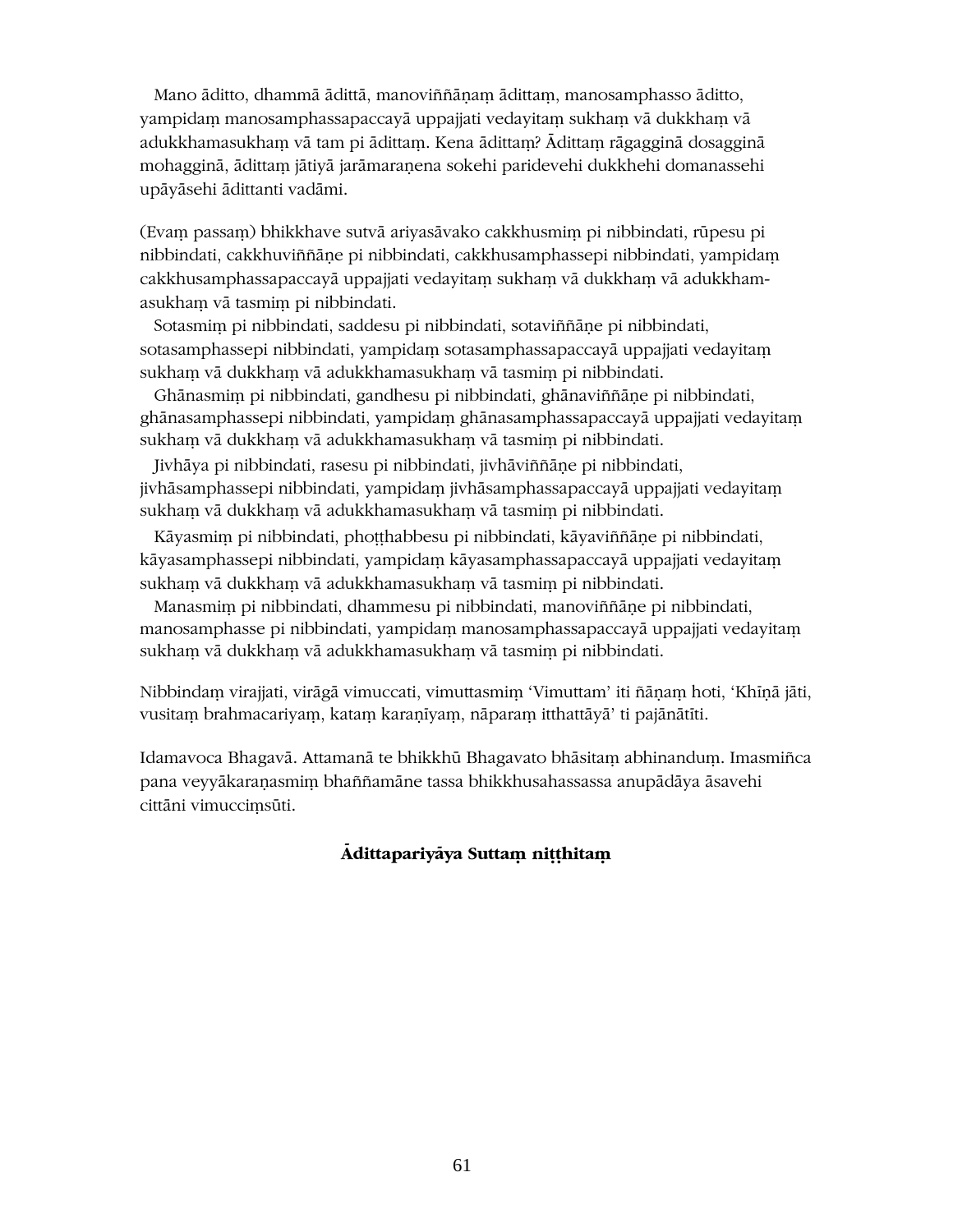## **THE TWENTY-EIGHT BUDDHAS' PROTECTION**

#### *(Solo Introduction:)*

We will now recite the discourse given by the Great Hero (the Buddha) As a protection for virtue-loving human beings

Against harm from all evil-doing, malevolent nonhumans Who are displeased with the Buddha's Teachings.

Homage to all Buddhas, the mighty who have arisen: Tanhankara, the great hero, Medhankara, the renowned, Saranankara, who guarded the world, Dipankara, the light-bearer, Kondañña, liberator of people, Mangala, great leader of people, Sumana, kindly and wise, Revata, increaser of joy, Sobhita, perfected in virtues, Anomadassi, greatest of beings, Paduma, illuminer of the world, Narāda, true charioteer, Padumuttara, most excellent of beings, Sumedha, the unequalled one, Sujāta, summit of the world, Piyadassi, great leader of men, Atthadassi, the compassionate, Dhammadassi, destroyer of darkness, Siddhattha, unequalled in the world, and Tissa, speaker of Truth, Phussa, bestower of blessings, Vipassi, the incomparable, Sikhi, the bliss-bestowing teacher, Vessabhū, giver of happiness, Kakusandha, the caravan leader, Konāgamana, abandoner of ills, Kassapa, perfect in glory, Gotama, chief of the Sakyans.

These and all self-enlightened Buddhas are also peerless ones, All the Buddhas together, all of mighty power, All endowed with the Ten Powers, attained to highest knowledge, All of these are accorded the supreme place of leadership. They roar the lion's roar with confidence among their followers, They observe with the divine eye, unhindered, all the world. The leaders endowed with the eighteen kinds of Buddha-Dhamma, The thirty-two major and eighty minor marks of a great being, Shining with fathom-wide haloes, all these elephant-like sages, All these omniscient Buddhas, conquerors free of corruption, Of mighty brilliance, mighty power, of mighty wisdom, mighty strength, Of mighty compassion and wisdom, bearing bliss to all, Islands, guardians and supports, shelters and caves for all beings, Resorts, kinsmen and comforters, benevolent givers of refuge, These are all the final resting place for the world with its deities.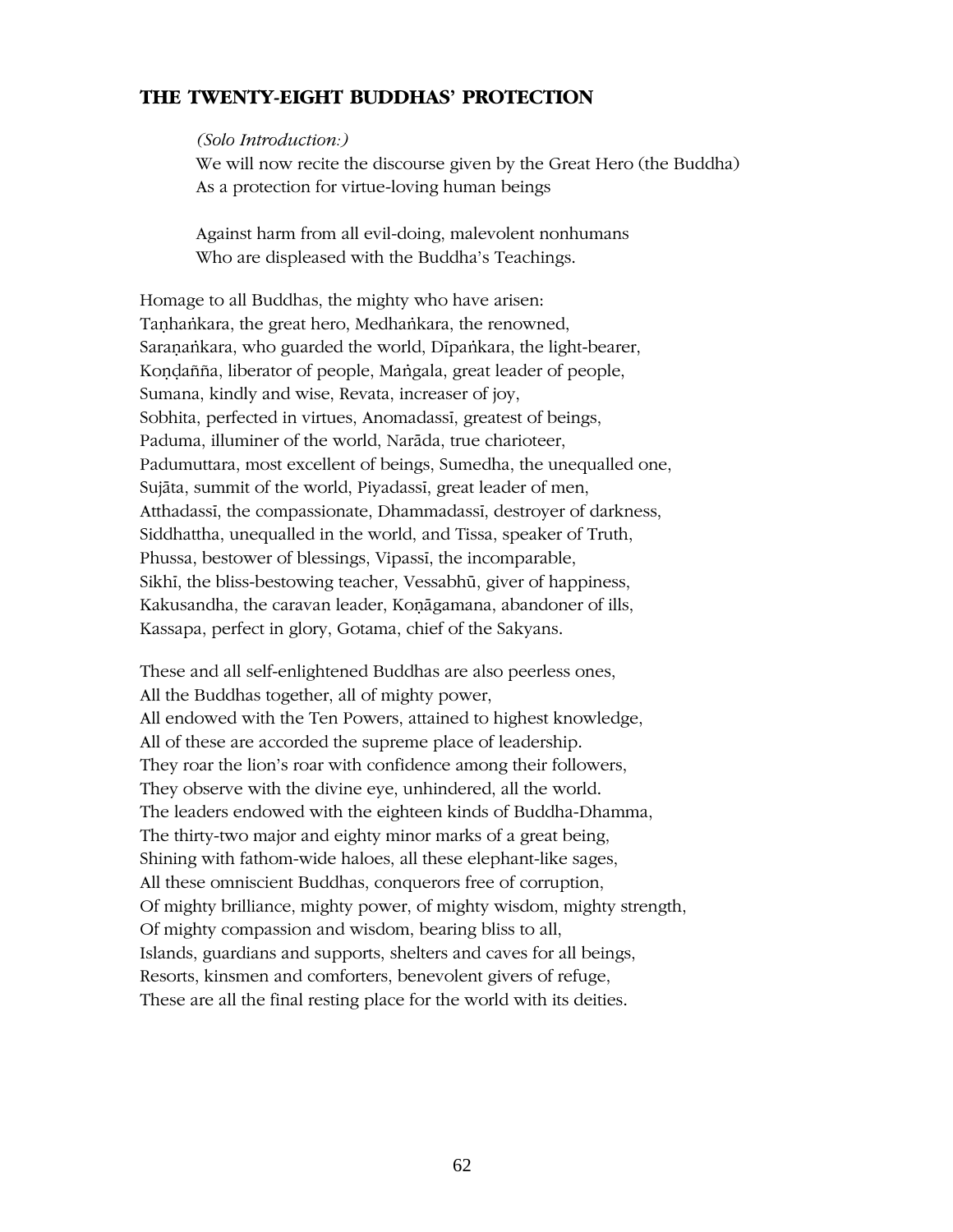## ĀŢĀNĀŢIYA PARITTA

(Solo Introduction:)

Appasannehi nāthassa sāsane sādhusammate Amanussehi candehi sadā kibbisakāribhi

Parisānañca-tassannam-ahimsāya ca guttiyā, Yandesesi mahāvīro parittantam bhaņāma se.

(Namo me sabbabuddhānam), uppannānam Mahesinam, Tanhankaro mahāviro, Medhankaro mahāyaso, Saranankaro lokahito, Dipankaro jutindharo, Koņdañño janapāmokkho, Mangalo purisāsabho, Sumano sumano dhiro, Revato rativaddhano, Sobhito gunasampanno, Anomadassi januttamo, Padumo lokapajjoto, Nārado varasārathī, Padumuttaro sattasāro, Sumedho appaṭipuggalo, Sujāto sabbalokaggo, Piyadassī narāsabho, Atthadassi kāruņiko, Dhammadassi tamonudo, Siddhattho asamo loke, Tisso ca vadatam varo, Phusso ca varado Buddho, Vipassi ca anūpamo, Sikhī sabbahito satthā, Vessabhū sukhadāyako, Kakusandho satthavāho, Konāgamano ranañjaho, Kassapo sirisampanno, Gotamo sakyapungavo.

Ete caññe ca sambuddhā anekasatakotayo Sabbe Buddhā asamasamā, sabbe Buddhā mahiddhikā Sabbe dasabalūpetā vesārajjehupāgatā Sabbe te patijānanti āsabhanthānamuttamam Sīhanādam nadantete parisāsu visāradā Brahmacakkam pavattenti loke appativattiyam Upetā Buddhadhammehi atthārasahi nāyakā Dvattimsa-lakkhanūpetā-sītyānubyañjanādharā Byāmappabhāya suppabhā sabbe te muņikuñjarā Buddhā sabbaññuno ete sabbe khināsavā jinā Mahappabhā mahātejā mahāpaññā mahabbalā Mahākāruņikā dhīrā sabbesānam sukhāvahā Dīpā nāthā patițțhā ca tāņā leņā ca pāņinam Gatī bandhū mahassāsā saranā ca hitesino Sadevakassa lokassa sabbe ete parāyanā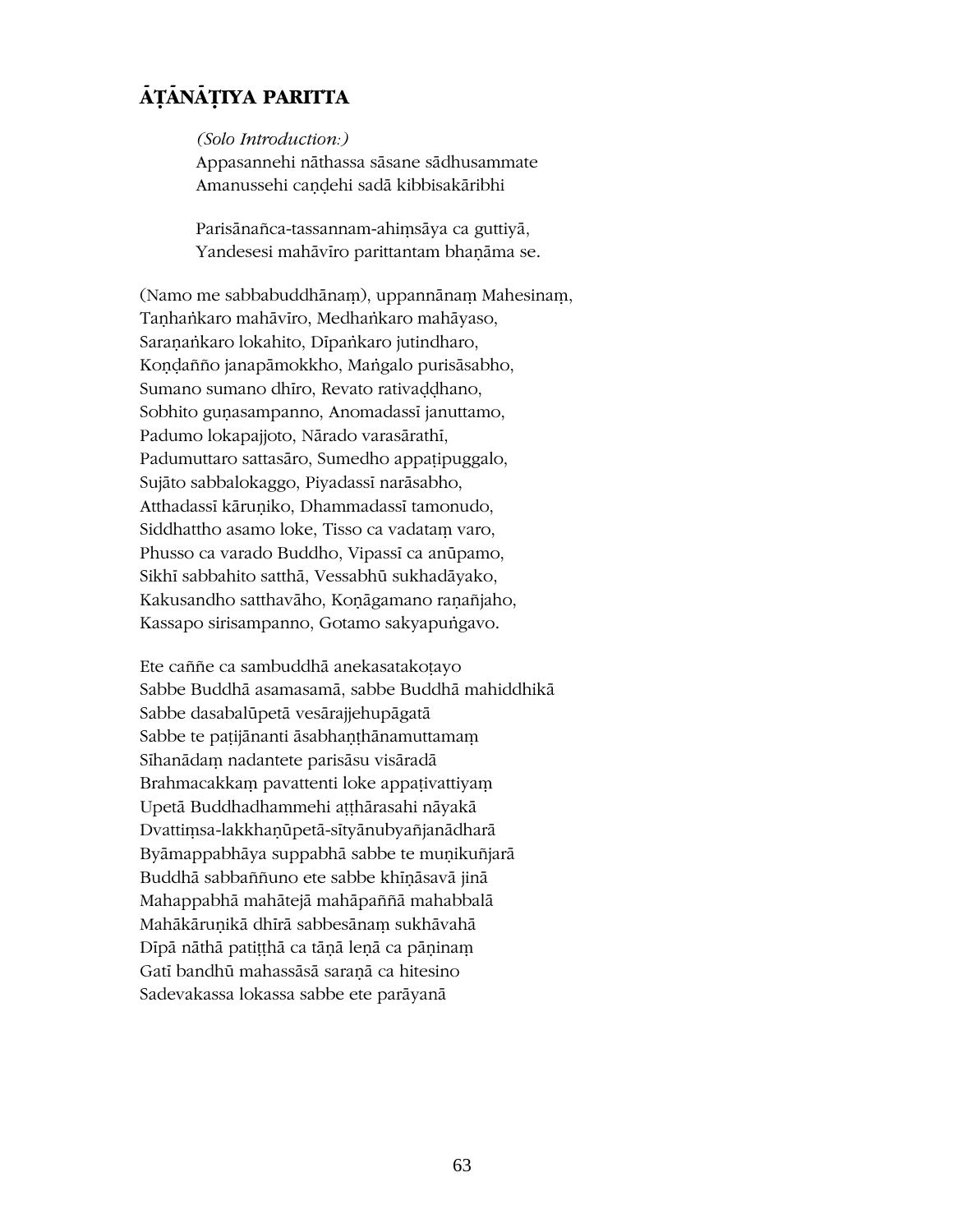With my head at their feet I salute these greatest of humans. With both speech and thought I venerate those Tathāgatas, Whether lying down, seated or standing, or walking anywhere. May they ever guard your happiness, the Buddhas, bringers of peace, And may you, guarded by them, at peace, freed from all fear, Released from all illness, safe from all torments, Having transcended hatred, may you gain cessation.

By the power of their truth, their virtue and love, May they protect and guard you in health and happiness. In the Eastern quarter are beings of great power, May they protect and guard you in health and happiness. In the Southern quarter are deities of great power, May they protect and guard you in health and happiness. In the Western quarter are dragons of great power, May they protect and guard you in health and happiness. In the Northern quarter are spirits of great power, May they protect and guard you in health and happiness. In the East is Dhatarattha, in the South is Virulhaka, In the West is Virūpakkha, Kuvera rules the North. These Four Mighty Kings, far-famed guardians of the world, May they all be your protectors in health and happiness. Sky-dwelling and earth-dwelling gods and dragons of great power, May they all be your protectors in health and happiness.

For me there is no other refuge, the Buddha is my excellent refuge: By this declaration of truth may the blessings of victory be yours. For me there is no other refuge, the Dhamma is my excellent refuge: By this declaration of truth may the blessings of victory be yours. For me there is no other refuge, the Sangha is my excellent refuge: By this declaration of truth may the blessings of victory be yours.

Whatever jewel may be found in the world, however splendid, There is no jewel equal to the Buddha, therefore may you be blessed. Whatever jewel may be found in the world, however splendid, There is no jewel equal to the Dhamma, therefore may you be blessed. Whatever jewel may be found in the world, however splendid, There is no jewel equal to the Sangha, therefore may you be blessed.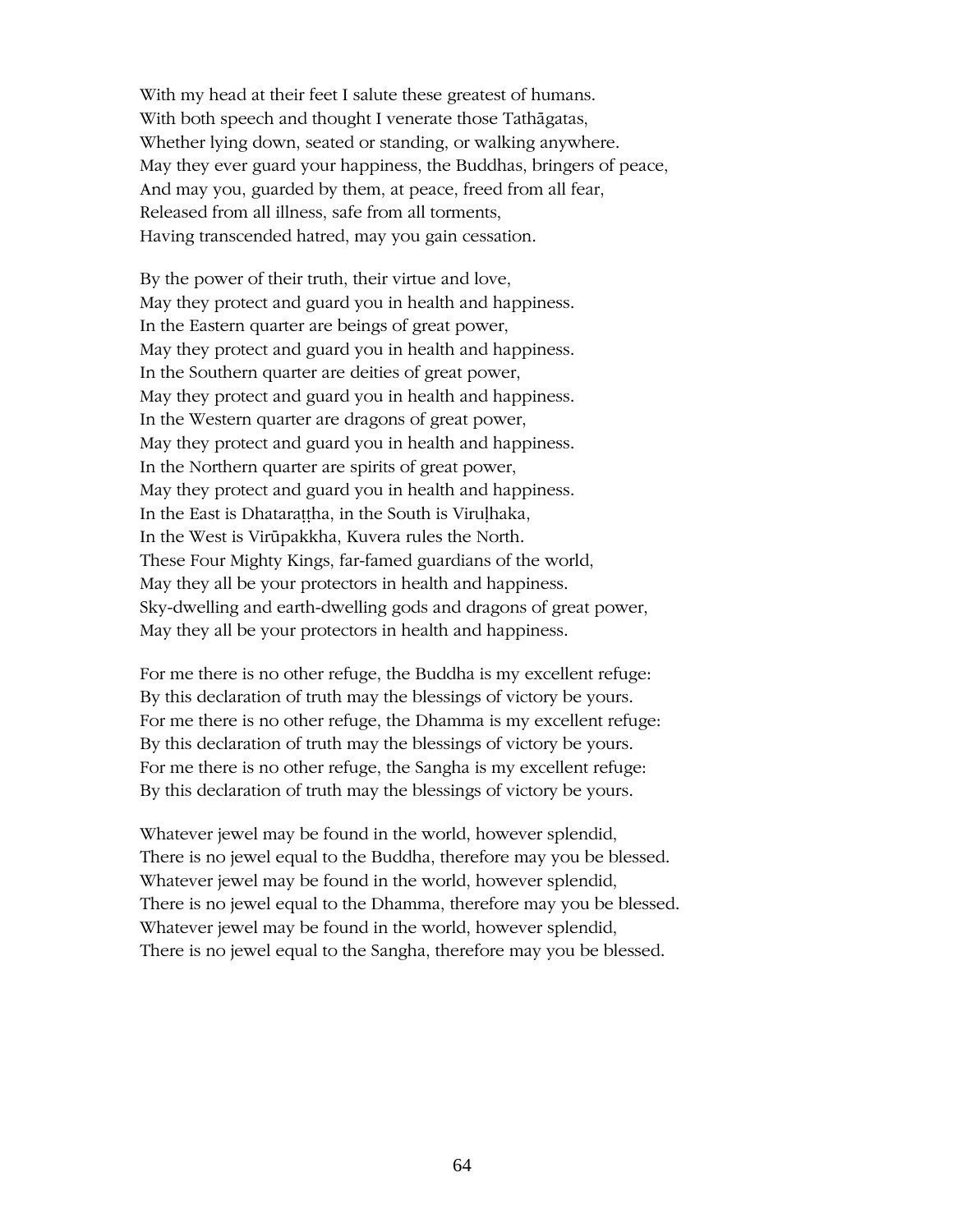Tesāham sirasā pāde vandāmi purisuttame Vacasā manasā ceva vandāmete Tathāgate Sayane āsane thāne gamane cāpi sabbadā Sadā sukhena rakkhantu Buddhā santikarā tuvam Tehi tvam rakkhito santo mutto sabbabhayena ca Sabba-rogavinimutto sabba-santāpavajjito Sabba-veramatikkanto nibbuto ca tuvam bhava

Tesaṃ saccena sīlena khantimettābalena ca Tepi tumhe $^{\rm l}$  anurakkhantu ārogyena sukhena ca Puratthimasmim disābhāge santi bhūtā mahiddhikā Tepi tumhe anurakkhantu ārogyena sukhena ca Dakkhinasmim disābhāge santi devā mahiddhikā Tepi tumhe anurakkhantu ārogyena sukhena ca Pacchimasmim disābhāge santi nāgā mahiddhikā Tepi tumhe anurakkhantu ārogyena sukhena ca Uttarasmim disābhāge santi yakkhā mahiddhikā Tepi tumhe anurakkhantu ārogyena sukhena ca Purimadisam Dhatarattho, dakkhinena Virulhako Pacchimena Virūpakkho, Kuvero uttaram disam Cattāro te mahārājā lokapālā yasassino Tepi tumhe anurakkhantu ārogyena sukhena ca Ākāsaṭṭhā ca bhummaṭṭhā devā nāgā mahiddhikā Tepi tumhe anurakkhantu ārogyena sukhena ca

Natthi me saraṇaṃ aññaṃ Buddho me saraṇaṃ varaṃ Etena saccavajjena hotu te jayamangalam Natthi me saraṇaṃ aññaṃ Dhammo me saraṇaṃ varaṃ Etena saccavajjena hotu te jayamangalam Natthi me saranam aññam Saṅgho me saranam varam Etena saccavajjena hotu te jayamangalam

Yankiñci ratanam loke vijjati vividham puthu Ratanam Buddhasamam natthi tasmā sotthī bhavantu te Yankiñci ratanam loke vijjati vividham puthu Ratanam Dhammasamam natthi tasmā sotthī bhavantu te Yankiñci ratanam loke vijjati vividham puthu Ratanam Sanghasamam natthi tasmā sotthī bhavantu te

 $\overline{a}$ 

<sup>1</sup> *If chanting for oneself, change* tumhe *to* amhe *here and in the lines below.*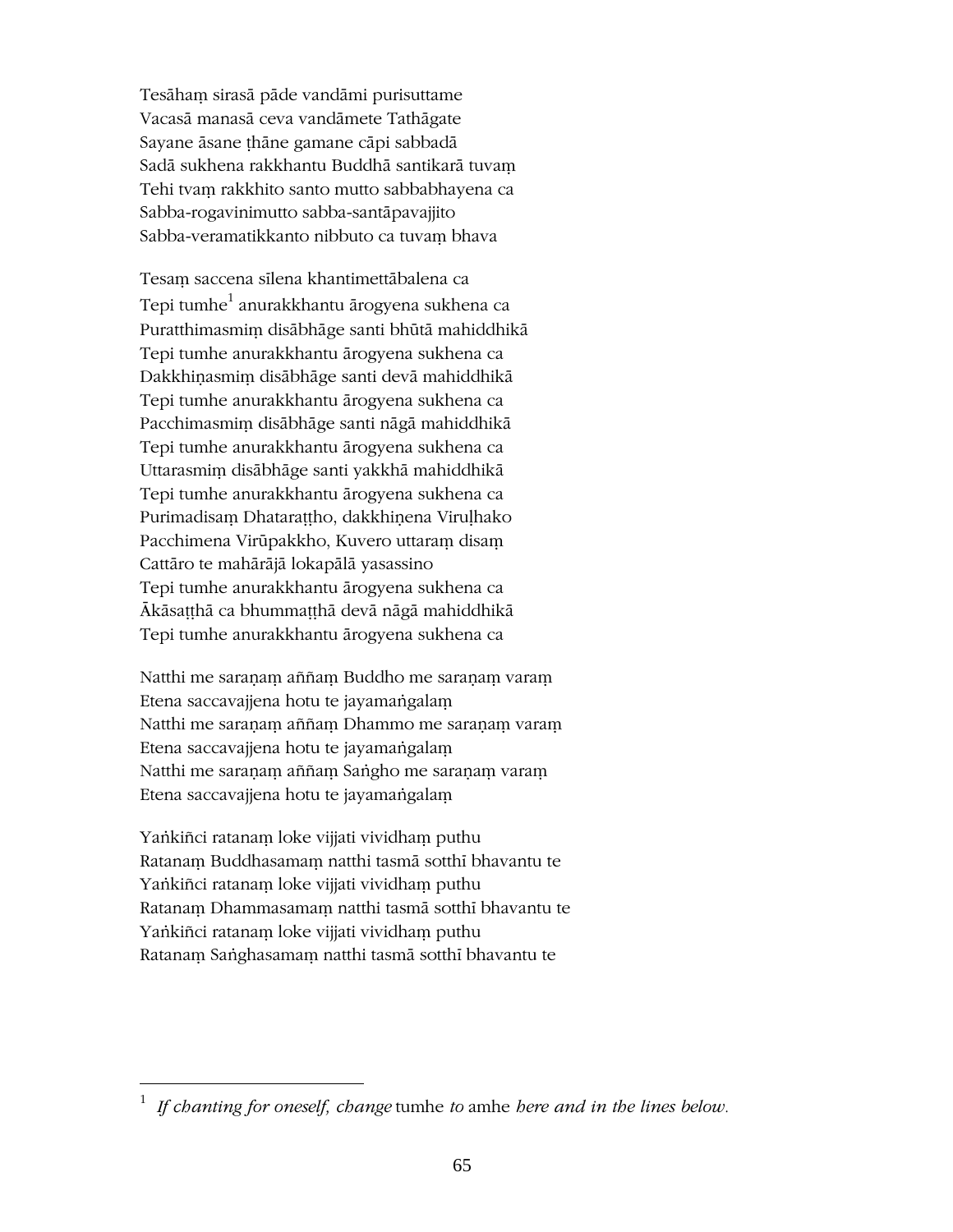If you venerate the Buddha jewel, the supreme, excellent protection, Which benefits gods and humans, then in safety, by the Buddha's power, All dangers will be prevented, your sorrows will pass away. If you venerate the Dhamma jewel, the supreme, excellent protection, Which calms all fevered states, then in safety, by the Dhamma's power, All dangers will be prevented, your fears will pass away. If you venerate the Sangha jewel, the supreme, excellent protection, Worthy of gifts and hospitality, then in safety, by the Sangha's power, All dangers will be prevented, your sicknesses will pass away.

May all calamities be avoided, may all illness pass away, May no dangers threaten you, may you be happy and long-lived, Greeted kindly and welcome everywhere. May four things accrue to you: long life, beauty, bliss, and strength.

## **Thus Ends the Twenty-Eight Buddhas' Protection.**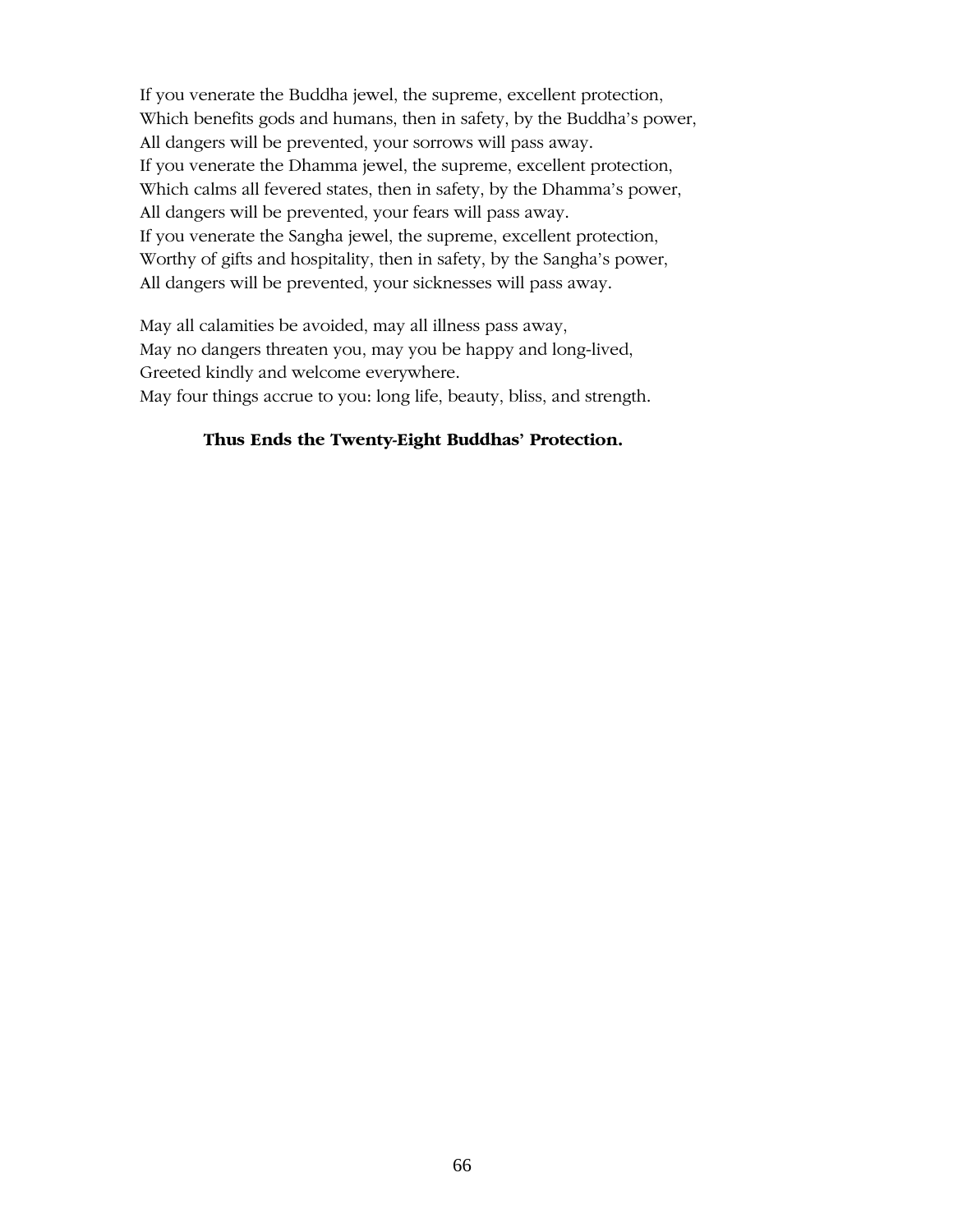Sakkatvā Buddharatanam osatham uttamam varam Hitam devamanussänam Buddhatejena sotthinä Nassantupaddavā sabbe dukkhā vūpasamentu te Sakkatvā Dhammaratanam osatham uttamam varam Pariļāhūpasamanam Dhammatejena sotthinā Nassantupaddavā sabbe bhayā vūpasamentu te Sakkatvā Saṅgharatanaṃ osathaṃ uttamaṃ varaṃ Āhuneyyam pāhuneyyam Sanghatejena sotthinā Nassantupaddavā sabbe rogā vūpasamentu te

Sabbītiyo vivajjantu sabbarogo vinassatu Mā te bhavat-vantarāyo sukhī dīghāyuko bhava Abhivādanasīlissa niccam vuddhāpacāyino Cattāro dhammā vaḍḍhanti āyu vanno sukham balam

## **Æ¥ænæ¥iya Parittaµ ni¥¥hitaµ**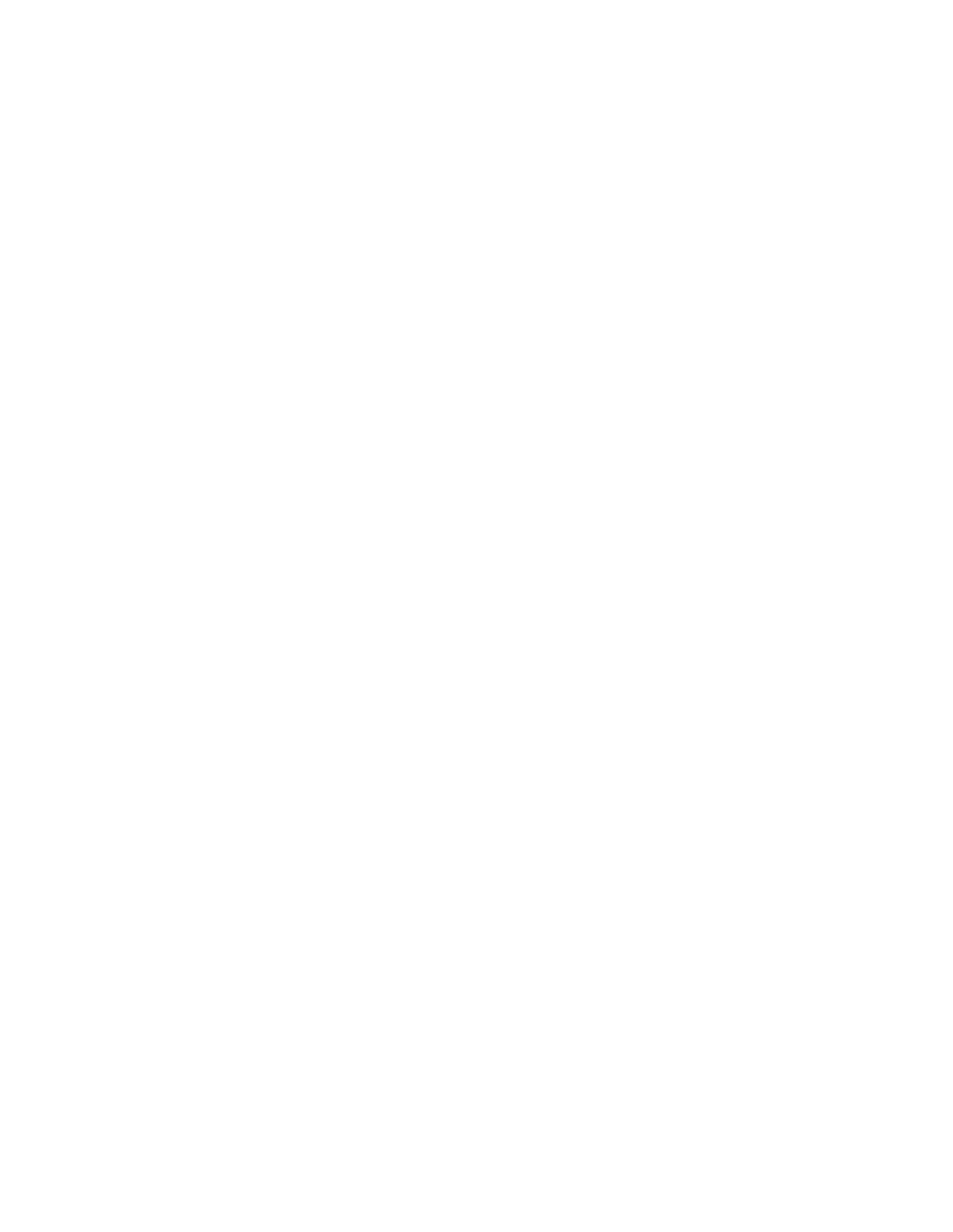# **PART FOUR: FORMAL REQUESTS**

| Requesting a Dhamma Talk                            | 70 |
|-----------------------------------------------------|----|
| Acknowledging the Teaching                          | 70 |
| Requesting Paritta Chanting                         | 71 |
| Requesting the Three Refuges and the Five Precepts  | 72 |
| Requesting the Three Refuges and the Eight Precepts | 74 |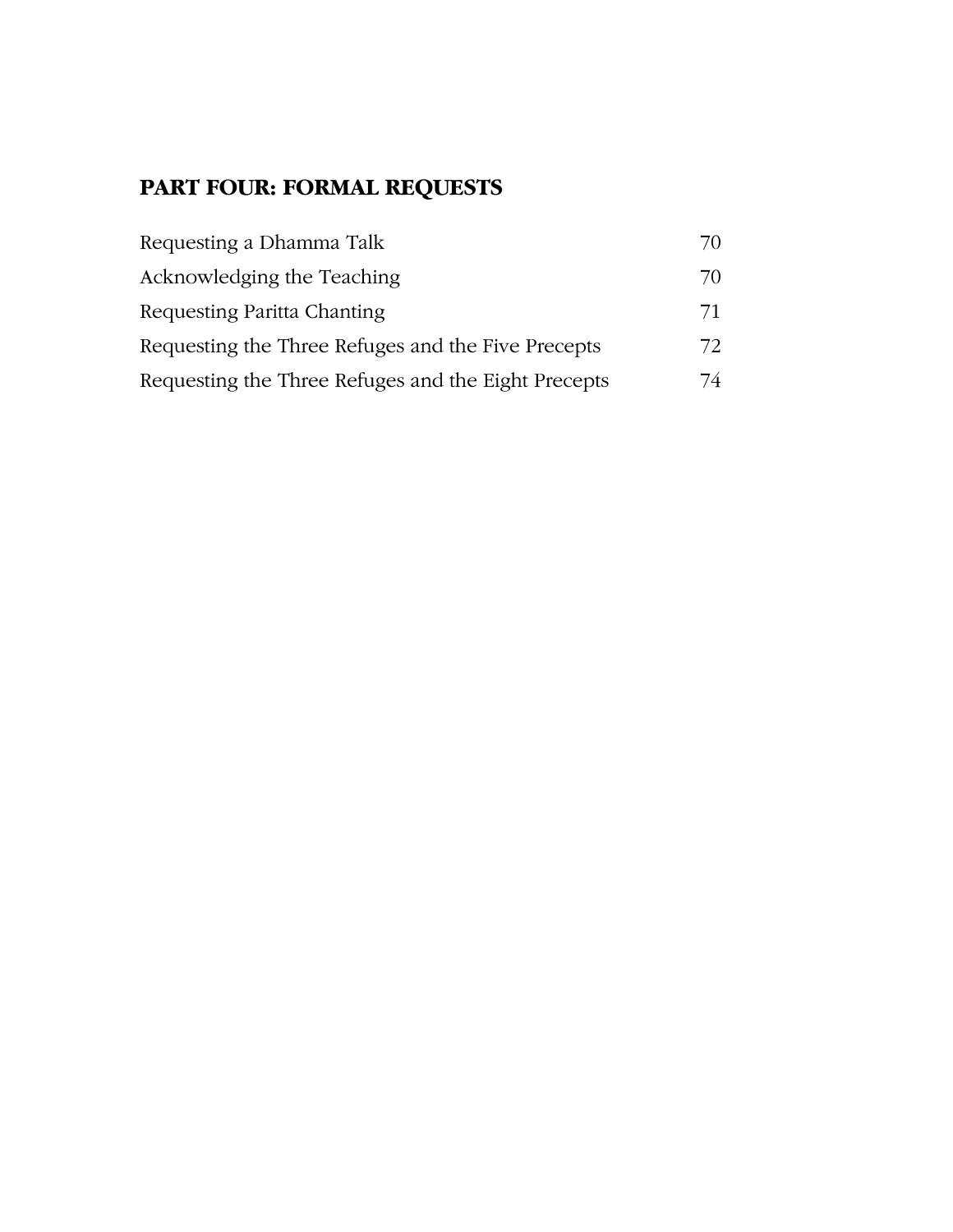## REQUESTING A DHAMMA TALK

(After bowing three times, with hands joined in añjali, recite the following.) Brahmā ca lokādhipatī sahampati Katañjali anadhivaram ayācatha Santidha sattāpparajakkha-jātikā Desetu dhammam anukampimam pajam

(Bow three times again.)

The Brahma god Sahampati, Lord of the world, With palms joined in reverence, requested a favor: "Beings are here with but little dust in their eyes, Pray, teach the Dhamma out of compassion for them."

## **ACKNOWLEDGING THE TEACHING**

| One person: Handa mayam dhammakathāya sādhukāram dadāmase. |  |
|------------------------------------------------------------|--|
| Now let us express our approval of this Dhamma Teaching.   |  |
| Bechereno Sādhu sādhu sādhu saumadāmi                      |  |

Sādhu, sādhu, sādhu, anumodāmi. *Response:* It is well, I appreciate it.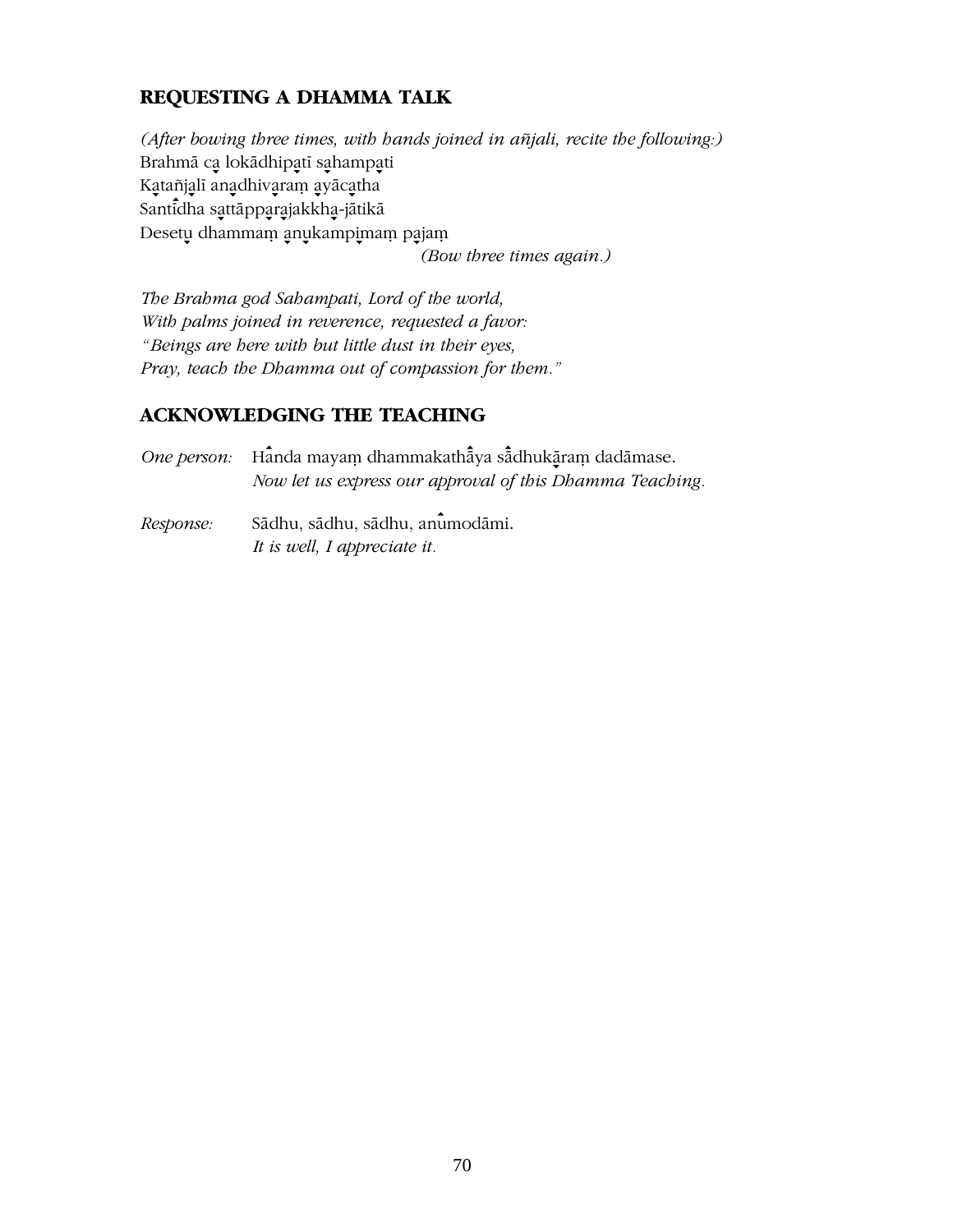## **REQUESTING PARITTA CHANTING**

*(After bowing three times, with hands joined in añjali, recite the following:)* Vipatti-paṭibāhāya sabba-sampatti-siddhiyā Sabbadukkha-vināsaya Parittam brūtha mangalam Vipatti-paṭibāhāya sabba-sampatti-siddhiyā Sabbabhaya-vināsaya Parittam brūtha mangalam Vipatti-paṭibāhāya sabba-sampatti-siddhiyā Sabbaroga-vināsāya Parittam brūtha mangalam

*For warding off misfortune, for the arising of good fortunes, For the dispelling of all dukkha, May you chant a blessing and protection. For warding off misfortune, for the arising of good fortunes, For the dispelling of all fear, May you chant a blessing and protection. For warding off misfortune, for the arising of good fortunes, For the dispelling of all sickness, May you chant a blessing and protection. (Bow three times.)*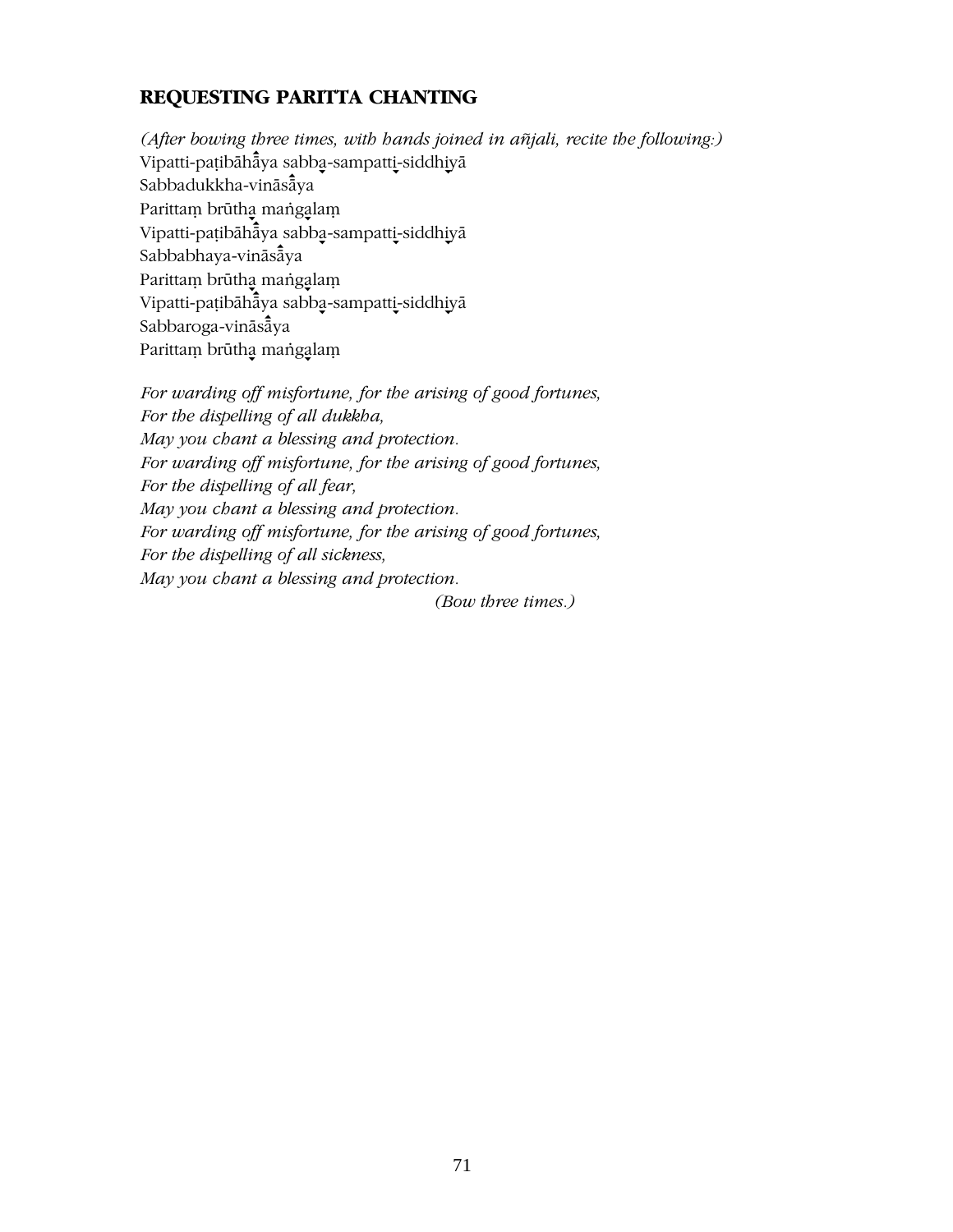## **REQUESTING THE THREE REFUGES AND THE FIVE PRECEPTS**

*(After bowing three times, with hands joined in añjali, recite as a group:)* Mayaṃ $^1$  bhante $^2$  tisaraṇena sa̯ha pañca sil̄lāni yā̯cāma $^3$ Dutiyampi mayam bhante tisaranena saha pañca silāni yācāma Tatiyampi mayaṃ bhante tisaraṇena saha pañca silāni yācāma *We, Venerable Sir, request the Three Refuges and the Five Precepts. For the second time, we, Venerable Sir, request the Three Refuges and the Five Precepts. For the third time, we, Venerable Sir, request the Three Refuges and the Five Precepts.*

## **TAKING THE THREE REFUGES**

*(Repeat, after the leader has chanted three times:)* Namo tassa bhagavato arahato sammāsambuddhassa Namo tassa bhagavato arahato sammāsambuddhassa Namo tassa bhagavato arahato sammās ambuddhassa Homage to the Blessed, Noble, and Perfectly Enlightened One. Homage to the Blessed, Noble, and Perfectly Enlightened One. Homage to the Blessed, Noble, and Perfectly Enlightened One.

Buddham saranam gacchāmi Dhammam saranam gacchāmi Sangham saranam gacchāmi *To the Buddha I go for refuge. To the Dhamma I go for refuge. To the Sangha I go for refuge.*

 $\overline{a}$ 

Dutiyampi Buddham saranam gacchāmi Dutiyampi Dhammam saranam gacchāmi Dutiyampi Sangham saranam gacchāmi *For the second time, to the Buddha I go for refuge. For the second time, to the Dhamma I go for refuge. For the second time, to the Sangha I go for refuge.*

<sup>&</sup>lt;sup>1</sup> When one person is chanting as an individual, Mayam becomes Aham; if one person *is requesting on behalf of a group*, Mayam *is used.* 

<sup>2</sup> *When requesting from a nun,* bhante *becomes* ayye. *When requesting from a lay person,* bhante *becomes* mitta.

<sup>&</sup>lt;sup>3</sup> When one person is chanting as an individual, yācāma becomes yācāmi; *if one person is requesting on behalf of a group, yācāma is used.*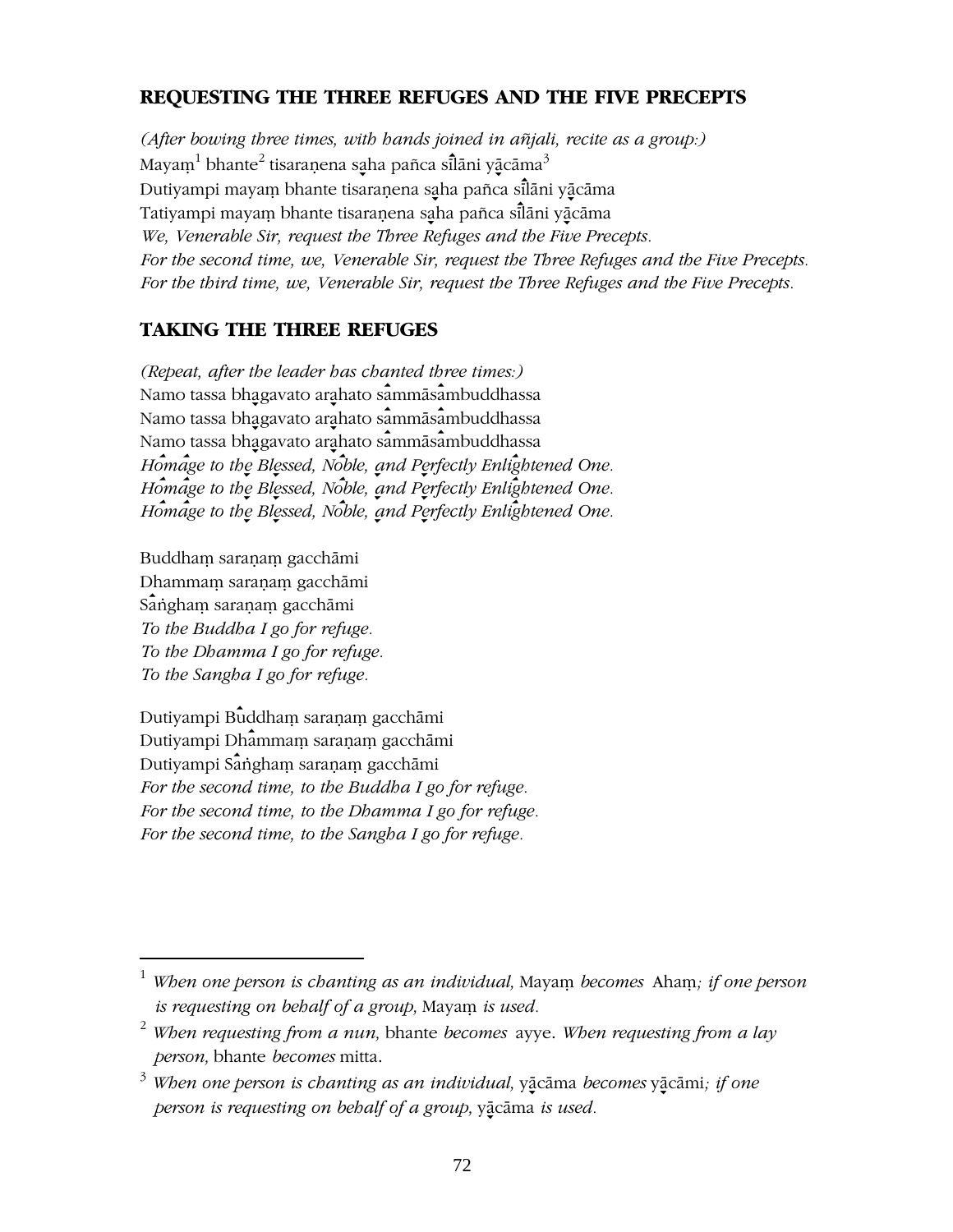Tatiyampi Buddham saranam gacchāmi Tatiyampi Dhammam saranam gacchāmi Tatiyampi Sangham saranam gacchāmi *For the third time, to the Buddha I go for refuge. For the third time, to the Dhamma I go for refuge. For the third time, to the Sangha I go for refuge.*

| Leader:   | Tisarana-gamanam nitthitam<br>This completes the going to the Three Refuges. |
|-----------|------------------------------------------------------------------------------|
| Response: | Ama bhante/ayye/mitta<br>Yes, Venerable Sir/Sister/Friend.                   |

# **THE FIVE PRECEPTS**

*(To undertake the precepts, repeat each precept after the leader.)*

- 1. Pāņātipātā veramaņī sikkhāpadam samādiyāmi. *I undertake the precept to refrain from taking the life of any living creature.*
- 2. Adinnādānā veramaņī sikkhāpadam samādiyāmi. *I undertake the precept to refrain from taking that which is not given*.
- 3. Kāmesu micchācārā veramaņī sikkhāpadam samādiyāmi. *I undertake the precept to refrain from sexual misconduct.*
- 4. Musāvādā veramaņī sikkhāpadam samādiyāmi. *I undertake the precept to refrain from false and harmful speech.*
- 5. Surāmeraya-majja-pamādaṭṭhānā veramaṇī sikkhāpadam samādiyāmi. I undertake the precept to refrain from consuming intoxicating drink and drugs which lead to carelessness.
- *Leader:* Imāni pañca sikkhāpadāni Sīlena sugatim yanti Silena bhogasampadā Silena nibbutim yanti Tasmā silam visodhaye *These are the Five Precepts; virtue is the source of happiness, virtue is the source of true wealth, virtue is the source of peacefulness. Therefore let virtue be purified.*

*Response:* Sædhu, sædhu, sædhu

*(Bow three times.)*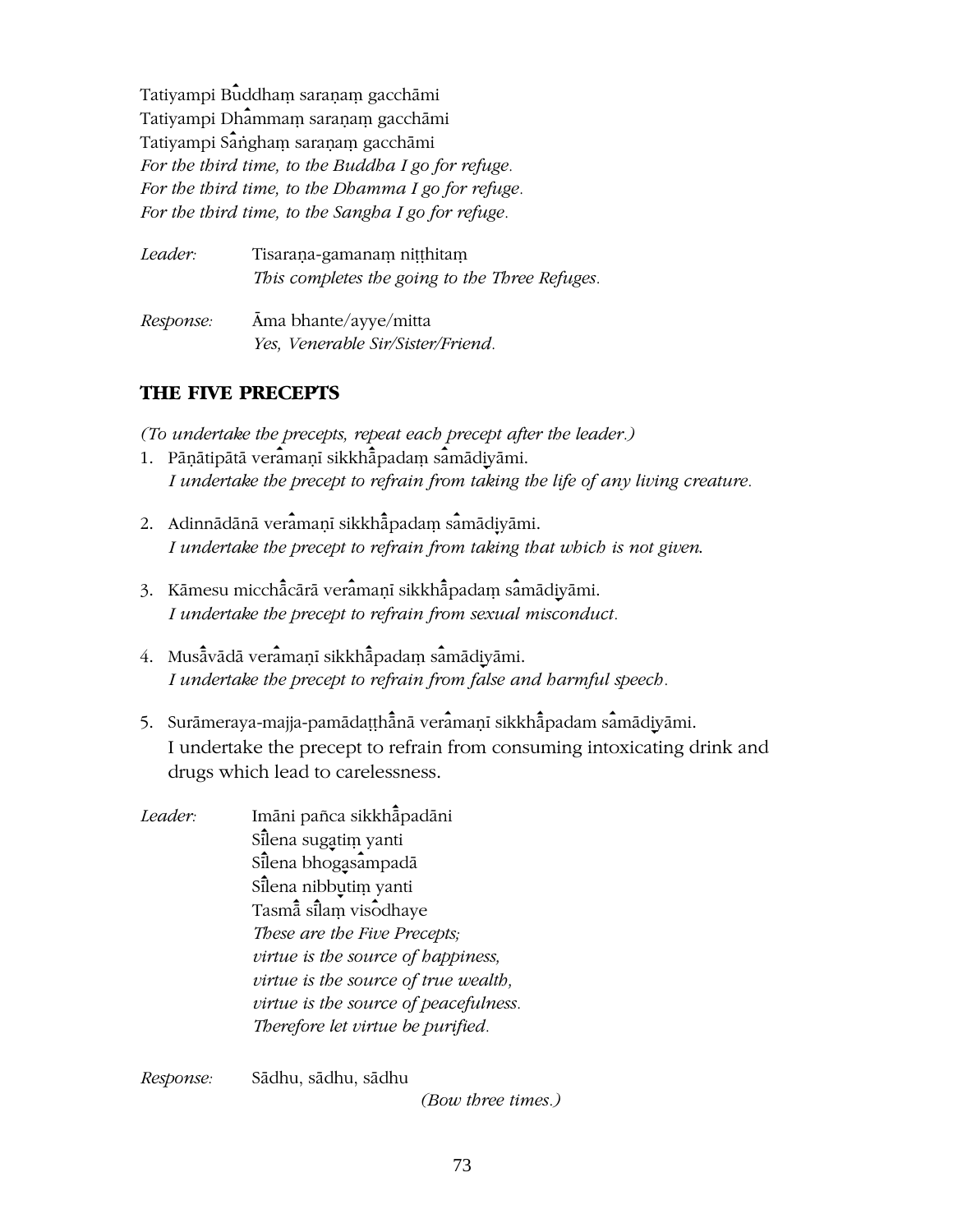# REQUESTING THE THREE REFUGES AND THE EIGHT PRECEPTS

(After bowing three times, with hands joined in añjali, recite as a group:) Mayam<sup>1</sup> bhante<sup>2</sup> tisaranena saha attha silani yacama<sup>3</sup> Dutiyampi mayam bhante tisaranena saha attha silāni yācāma Tatiyampi mayam bhante tisaranena saha aṭṭha silāni yācāma We, Venerable Sir, request the Three Refuges and the Eight Precepts. For the second time, we, Venerable Sir, request the Three Refuges and the Eight Precepts. For the third time, we, Venerable Sir, request the Three Refuges and the Eight Precepts.

## **TAKING THE THREE REFUGES**

(Repeat, after the leader has chanted three times:) Namo tassa bhagavato arahato sammāsambuddhassa Namo tassa bhagavato arahato sammāsambuddhassa Namo tassa bhagavato arahato sammāsambuddhassa Homage to the Blessed, Noble, and Perfectly Enlightened One. Homage to the Blessed, Noble, and Perfectly Enlightened One. Homage to the Blessed, Noble, and Perfectly Enlightened One.

Buddham saranam gacchāmi Dhammam saranam gacchāmi Sangham saranam gacchāmi To the Buddha I go for refuge. To the Dhamma I go for refuge. To the Sangha I go for refuge.

Dutiyampi Buddham saranam gacchāmi Dutiyampi Dhammam saranam gacchāmi Dutiyampi Sangham saranam gacchāmi For the second time, to the Buddha I go for refuge. For the second time, to the Dhamma I go for refuge. For the second time, to the Sangha I go for refuge.

 $1$  When one person is chanting as an individual, Mayam becomes Aham; if one person is requesting on behalf of a group, Mayam is used.

 $\frac{2}{3}$  When requesting from a nun, bhante becomes ayye. When requesting from a lay person, bhante becomes mitta.

 $3$  When one person is chanting as an individual, yācāma becomes yācāmi; if one person is requesting on behalf of a group, yācāma is used.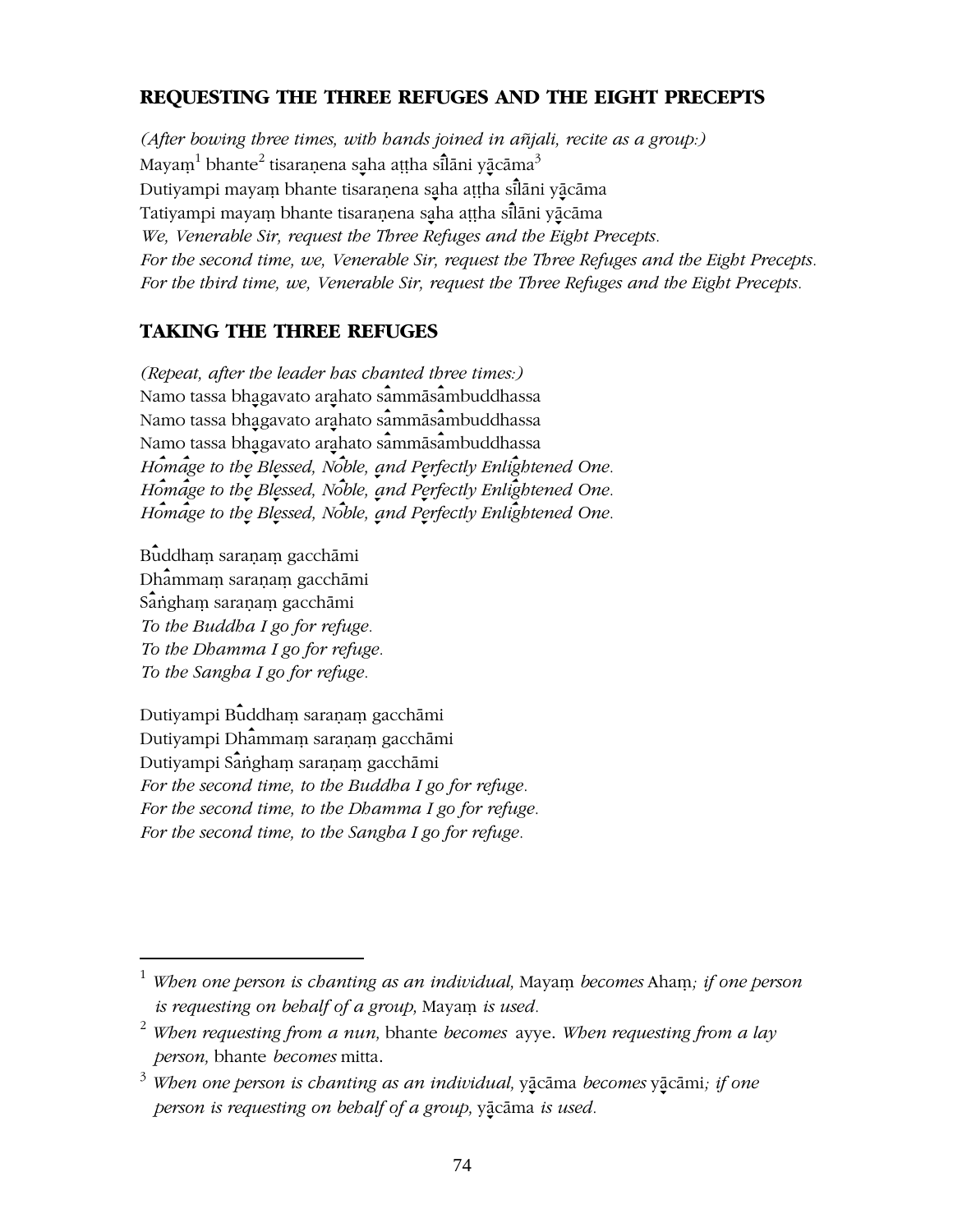Tatiyampi Buddham saranam gacchāmi Tatiyampi Dhammam saraṇaṃ gacchāmi Tatiyampi Sangham saranam gacchāmi *For the third time, to the Buddha I go for refuge. For the third time, to the Dhamma I go for refuge. For the third time, to the Sangha I go for refuge.*

| Leader:   | Tisarana-gamanam nitthitam<br>This completes the going to the Three Refuges. |
|-----------|------------------------------------------------------------------------------|
| Response: | Ama bhante/ayye/mitta<br>Yes, Venerable Sir/Sister/Friend.                   |

# **THE EIGHT PRECEPTS**

*(To undertake the precepts, repeat each precept after the leader.)*

- 1. Pāņātipātā veramaņī sikkhāpadam samādiyāmi. *I undertake the precept to refrain from taking the life of any living creature.*
- 2. Adinnādānā veramaņī sikkhāpadam samādiyāmi. *I undertake the precept to refrain from taking that which is not given.*
- 3. Abrahmacariyā veramaņī sikkhāpadam samādiyāmi. *I undertake the precept to refrain from any kind of sexual activity.*
- 4. Musāvādā veramaņī sikkhāpadam samādiyāmi. *I undertake the precept to refrain from false and harmful speech.*
- 5. Surāmeraya-majja-pamādaṭṭhā̄nā veramaṇī sikkhā̄padaṃ samādiyāmi. *I undertake the precept to refrain from consuming intoxicating drink and drugs which lead to carelessness.*
- 6. Vikālabhojanā veramaņī sikkhāpadam samādiyāmi. *I undertake the precept to refrain from eating at inappropriate times.*
- 7. Nacca-gīta-vādita-visūkadassanā-mālā-gandha-vilepana-dhārana-mandana vibhūsanaṭṭhānā veramaṇī sikkhāpadam samādiyāmi. *I undertake the precept to refrain from entertainment, beautification, and adornment.*
- 8. Uccāsayana-mahāsayanā veramanī sikkhāpadam samādiyāmi. *I undertake the precept to refrain from lying on a high or luxurious sleeping place.*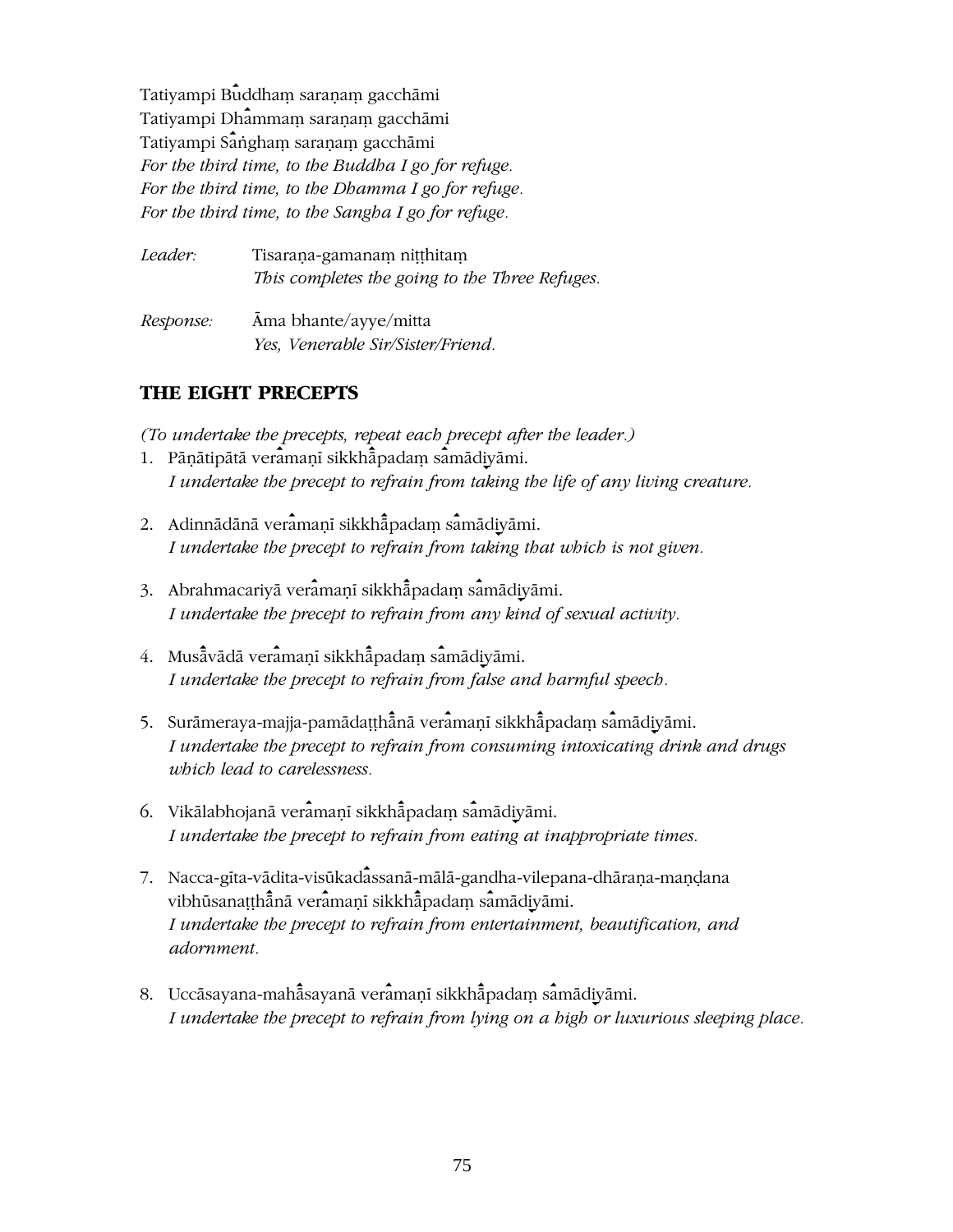| Leader:   | Imāni aṭṭha sikkhāpadāni samādiyāmi                                                                                                                                                                                                                                                                                    |
|-----------|------------------------------------------------------------------------------------------------------------------------------------------------------------------------------------------------------------------------------------------------------------------------------------------------------------------------|
| Response: | Imāni ațțha sikkhāpadāni samādiyāmi<br>Imāni attha sikkhāpadāni samādiyāmi<br>Imāni attha sikkhāpadāni samādiyāmi<br>I undertake these Eight Precepts.<br>I undertake these Eight Precepts.<br>I undertake these Eight Precepts.                                                                                       |
| Leader:   | Imāni aṭṭha sikkhāpadāni<br>Sīlena sugatim yanti<br>Silena bhogasampadā<br>Silena nibbutim yanti<br>Tasmā sīlam visodhaye<br>These are the Eight Precepts;<br>virtue is the source of happiness,<br>virtue is the source of true wealth,<br>virtue is the source of peacefulness.<br>Therefore let virtue be purified. |
| Response: | Sādhu, sādhu, sādhu                                                                                                                                                                                                                                                                                                    |

(Bow three times.)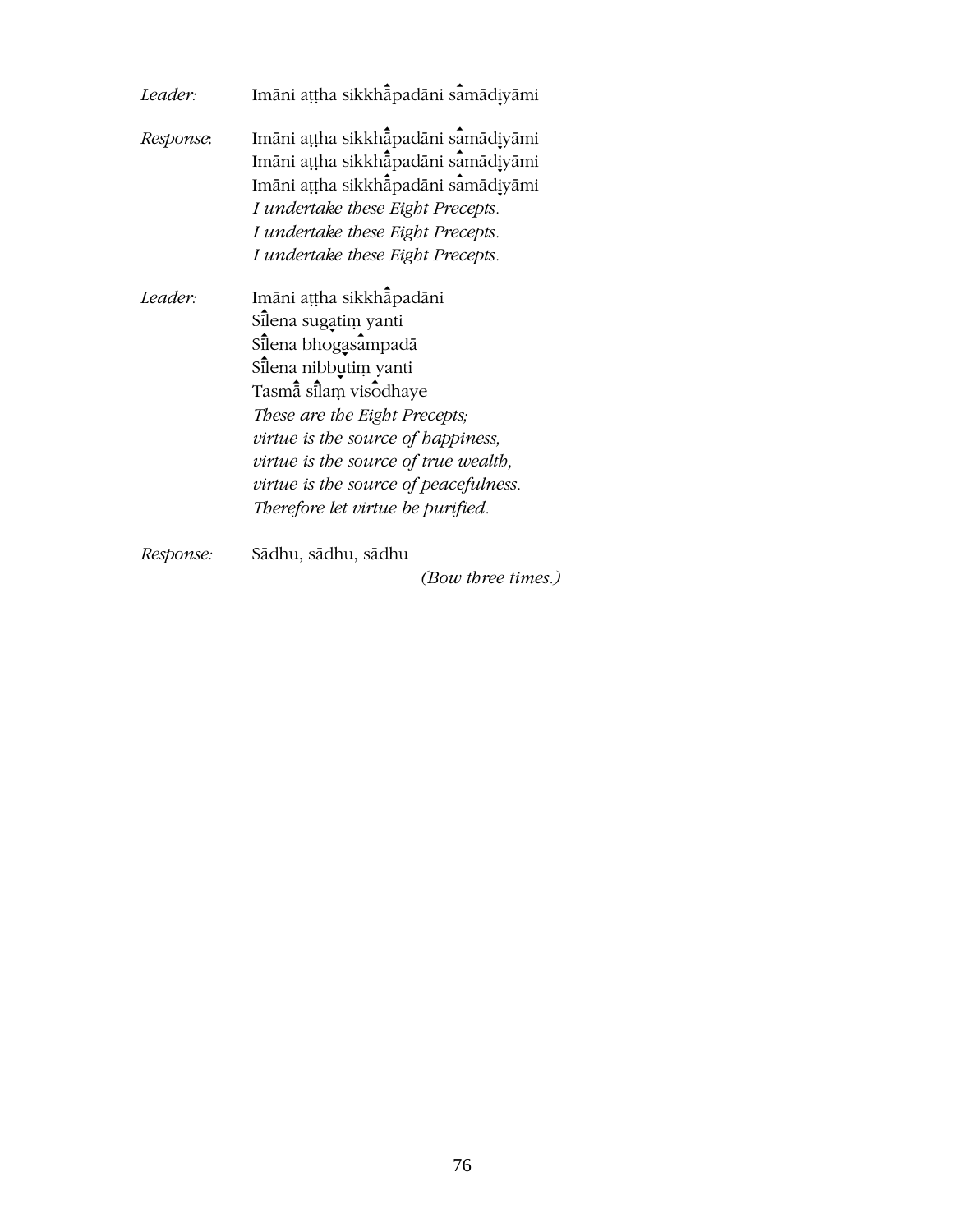# **APPENDIX**

| Pali Phonetics and Pronunciation |     |
|----------------------------------|-----|
| Chanting Technique               | 79  |
| Glossary of Pali Terms           | 80. |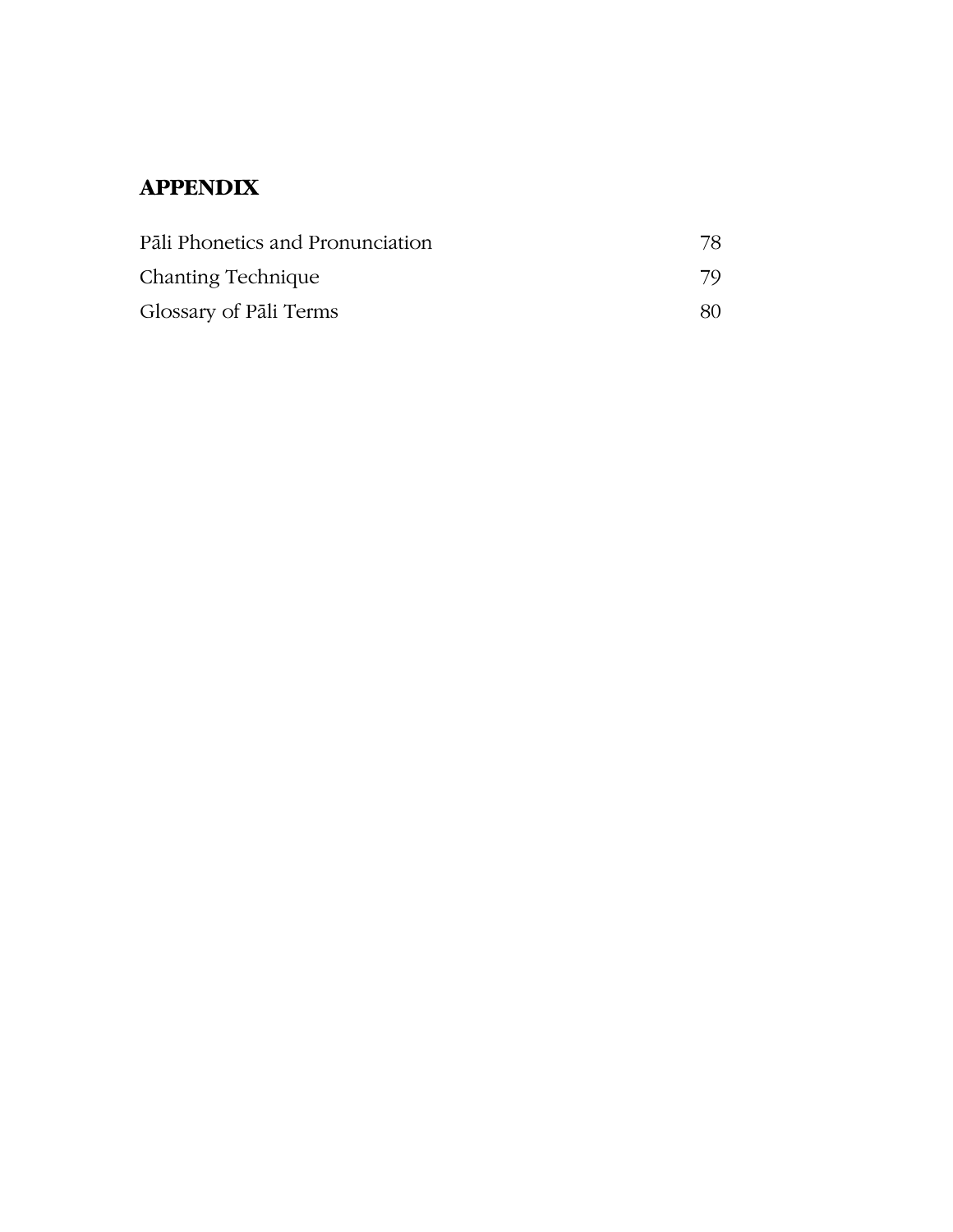# **PALI PHONETICS AND PRONUNCIATION**

Pāli is the original scriptural language of Theravāda Buddhism. It was a spoken language, closely related to Sanskrit, with no written script of its own. As written forms have emerged, they have been in the letterings of other languages (e.g., Sanskrit, Sinhalese, Burmese, Thai, Roman). Thus the Roman lettering used here is pronounced just as one would expect, with the following clarifications.

**Vowels** are of two types:

| <b>Short</b>              | Long                               |
|---------------------------|------------------------------------|
| <b>a</b> as in about      | $\bar{a}$ as in father             |
| $\mathbf i$ as in h $\pi$ | $\mathbf i$ as in mach <i>i</i> ne |
| $\mathbf u$ as in put     | $\bar{\mathbf{u}}$ as in rule      |
|                           | <b>e</b> as in grey                |
|                           | $\Omega$ as in more                |

Exception: **e** and **o** change to short sounds in syllables ending in consonants. They are then pronounced as in "get" and "ox."

**Consonants** are mostly as one would expect, with a few additional rules:

**c** as in an*c*ient (like *ch* but unaspirated)

**n**, **n** as *ng* in sang **ñ** as *ny* in ca*ny*on **v** rather softer than the English *v;* near *w*

# **bh, ch, dh, ðh, gh, jh, kh, ph, th, ¥h**

These two-lettered notations with *h* denote an aspirated, airy sound, distinct from the hard, crisp sound of the single consonant. They should be considered as one unit. However, the other combinations with *h,* i.e., *lh, mh, ñh,* and *vh,* do count as two consonants.

Examples: **th** as *t* in *t* ongue. Never pronounced as in *th*e. **ph** as *p* in *p*alate. Never pronounced as in *ph*oto.

### **ð, ðh, ¹, ¼, ¥, ¥h**

These retroflex consonants have no English equivalents. They are sounded by curling the tip of the tongue back against the palate.

**Full-length syllables** contain long vowels **(æ, ø, þ, e, o)** *or* end with **µ** *or* having ended in a consonant, are followed by a syllable beginning with a consonant (e.g., mag·ga, hon·ti, Bud·dha).

Remember that **bh, dh,** etc. count as single consonants. (*Therefore* am·hā·kam, *but* sa·dham·mam, *not* sad·ham·mam.)

**Half-length syllables** end in short vowels.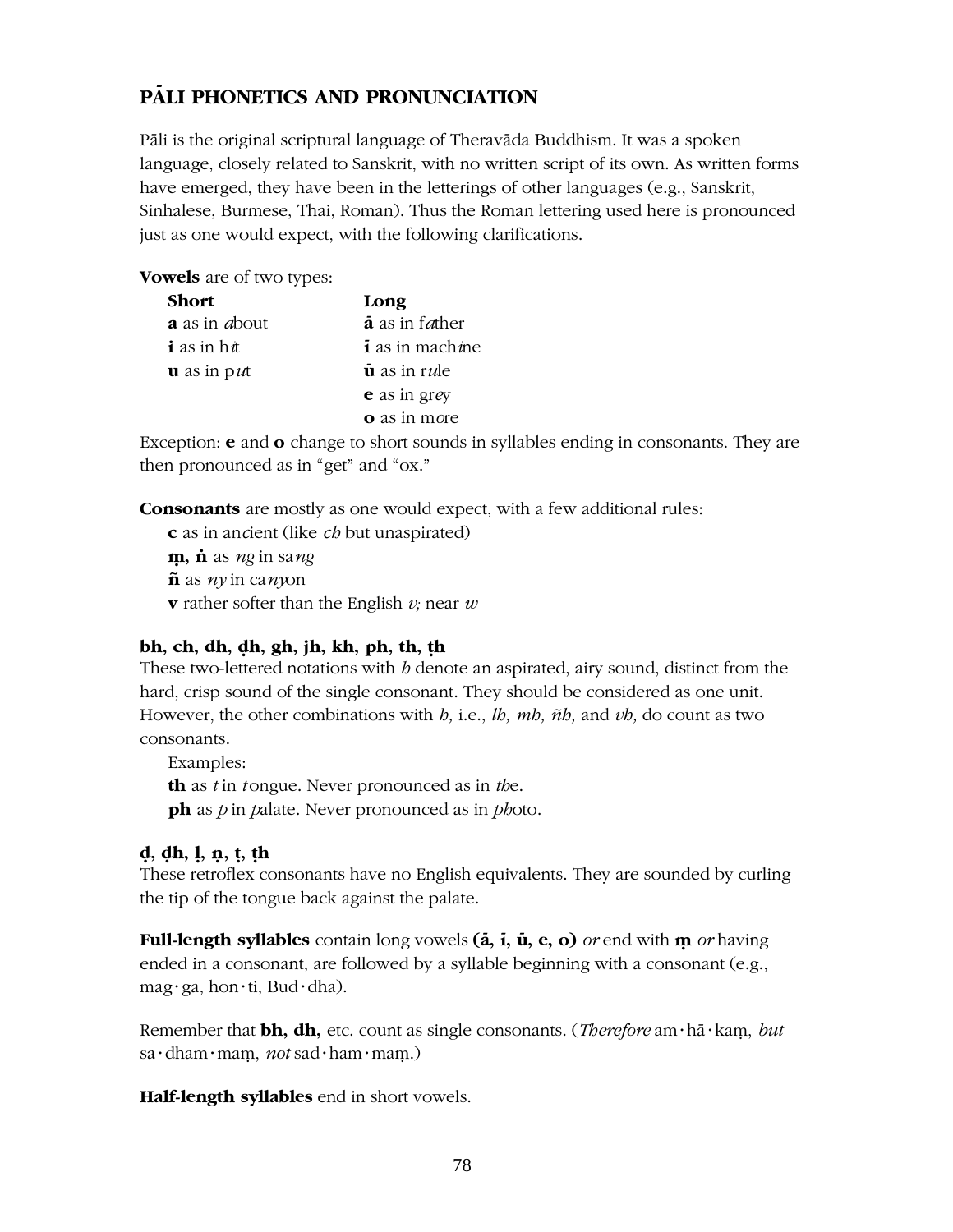# **CHANTING TECHNIQUE**

If you find it difficult to understand the practice of chanting (or even if you find it easy), the general rule of thumb is to listen carefully to what the leader and the group are chanting and to follow, keeping the same pitch, tempo, and speed. All voices should blend together as one.

#### **Punctuation and Tonal Marks**

(Round Brackets) indicate words chanted only by the leader; words in [square brackets] are chanted only by the responder.

The triangular tonal marks indicate changes in pitch. Longer marks also indicate a lengthening of the syllable.

| high tone     | noble   |
|---------------|---------|
| low tone      | blessed |
| long low tone | homage  |
| long mid tone | these   |

### **Añjali**

Chanting, and making formal requests, is done with the hands in añjali. This is a gesture of respect, made by placing the palms together directly in front of the chest, with the fingers aligned and pointing upwards.

### **A Note on Hyphenation in the Text**

As an aid to understanding, some of the longer Pāli words in the text have been hyphenated into the words from which they are compounded. This does not affect the pronunciation in any way.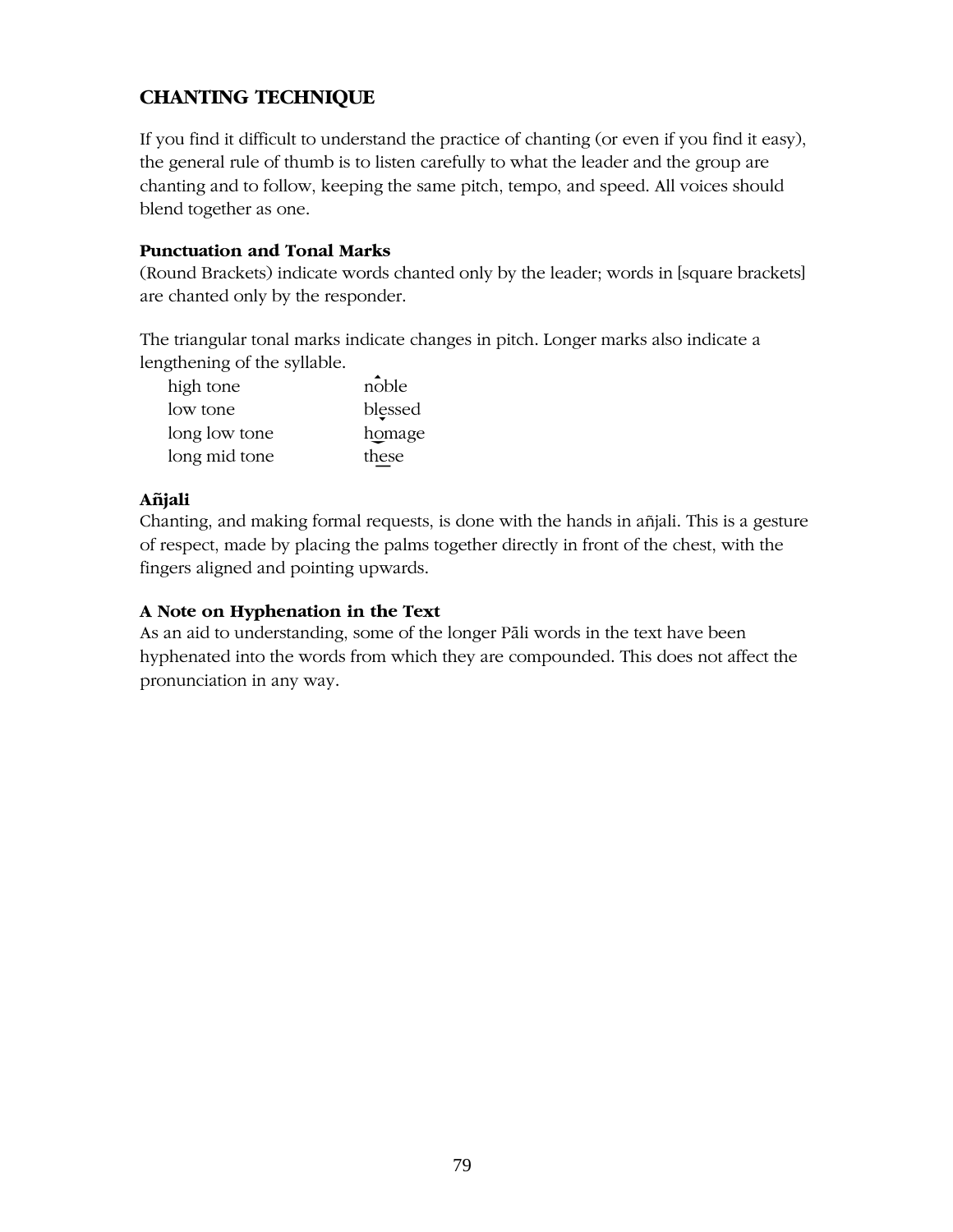# **GLOSSARY OF PALI TERMS**

#### **anattæ**

Literally, "not-self," i.e. impersonal, without individual essence; neither a person nor belonging to a person. One of the three characteristics of conditioned phenomena.

#### **anicca**

Transient, impermanent, unstable, having the nature to arise and pass away. One of the three characteristics of conditioned phenomena.

#### **arahaµ/arahant**

Literally, "worthy one." A term applied to all enlightened beings. As an epithet of the Buddha alone, "Lord" is used.

#### **ariyapuggalæ**

"Noble beings." There are eight kinds: those who are working on or have achieved the four different stages of realization.

#### **bhagavæ**

Bountiful, with good fortune. When used as an epithet of the Buddha, "the Fortunate One," "the Blessed One."

#### **bhikkhu**

A Buddhist monk who lives as an alms mendicant, abiding by 227 training precepts that define a life of renunciation and simplicity.

#### **brahmæ**

Celestial being; a god in one of the higher spiritual realms.

#### **Buddha**

The Understanding One, the One Who Is Awake, who knows things as they are; a potential in every human being. The historical Buddha, Siddhatta Gotama, lived and taught between 563 and 483 B.C.

#### **deva**

A celestial being. Less refined than a brahmæ, as a deva is still in a sensual realm, albeit a very refined one.

#### **Dhamma** (Sanskrit: Dharma.)

The Teaching of the Buddha as contained in the scriptures; not dogmatic in character, but more like a raft or vehicle to convey the disciple to deliverance. Also, the Truth towards which that Teaching points; that which is beyond words, concepts, or intellectual understanding.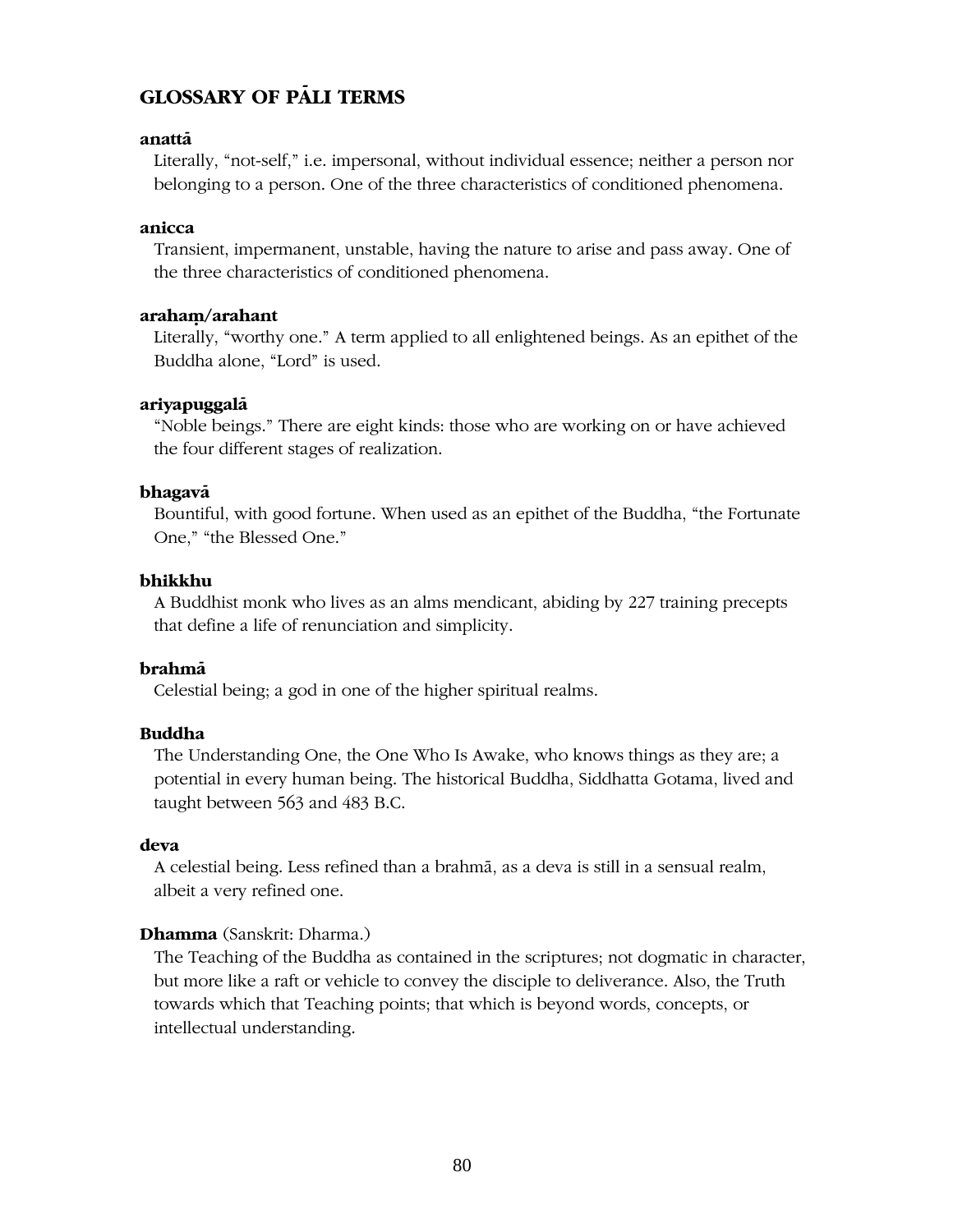#### **dukkha**

Literally, "hard to bear." Dis-ease, restlessness of mind, anguish, conflict, unsatisfactoriness, discontent, suffering. One of the three characteristics of conditioned phenomena.

#### **kamma** (Sanskrit: karma.)

Cause; actions created or recreated by habitual impulse, intention, volition, natural energies.

#### **Mæra**

Personification of evil forces. During the Buddha's struggle for enlightenment, Mæra manifested frightening and enticing forms to try to turn him back from his goal.

#### Nibbāna (Sanskrit: Nirvāna.)

Literally, "cooled." The state of liberation from all suffering and defilements, the goal of the Buddhist Path.

#### **Paccekabuddha**

Solitary Buddha. Someone enlightened by his or her own efforts, without relying on a teacher, but who does not have a following of disciples, which the Buddha had.

#### **pañcupædænakkhandhæ**

The five aggregates, physical and mental, that is: *rūpa, vedanā, saññā, saṅkhārā*, *viññāna*. Attachment to any of these as "This is mine," "I am this," or "This is my self" is *upædæna*—clinging or grasping.

#### **paritta**

Verses chanted particularly for blessing and protection.

#### **puñña**

The accumulation of good fortune, blessings, or well-being resulting from the practice of Dhamma.

#### rūpa

Form or matter. The physical elements that make up the body, i.e. earth, water, fire, and air (solidity, cohesion, temperature, and vibration).

#### **Sa³gha**

The community of those who practice the Buddha's Way. More specifically, those who have formally committed themselves to the lifestyle of mendicant monks and nuns. The "four pairs, the eight kinds of noble beings" are those who are on the path to or who have realized the fruition of the four stages of enlightenment: stream entry, once return, nonreturn, and arahantship.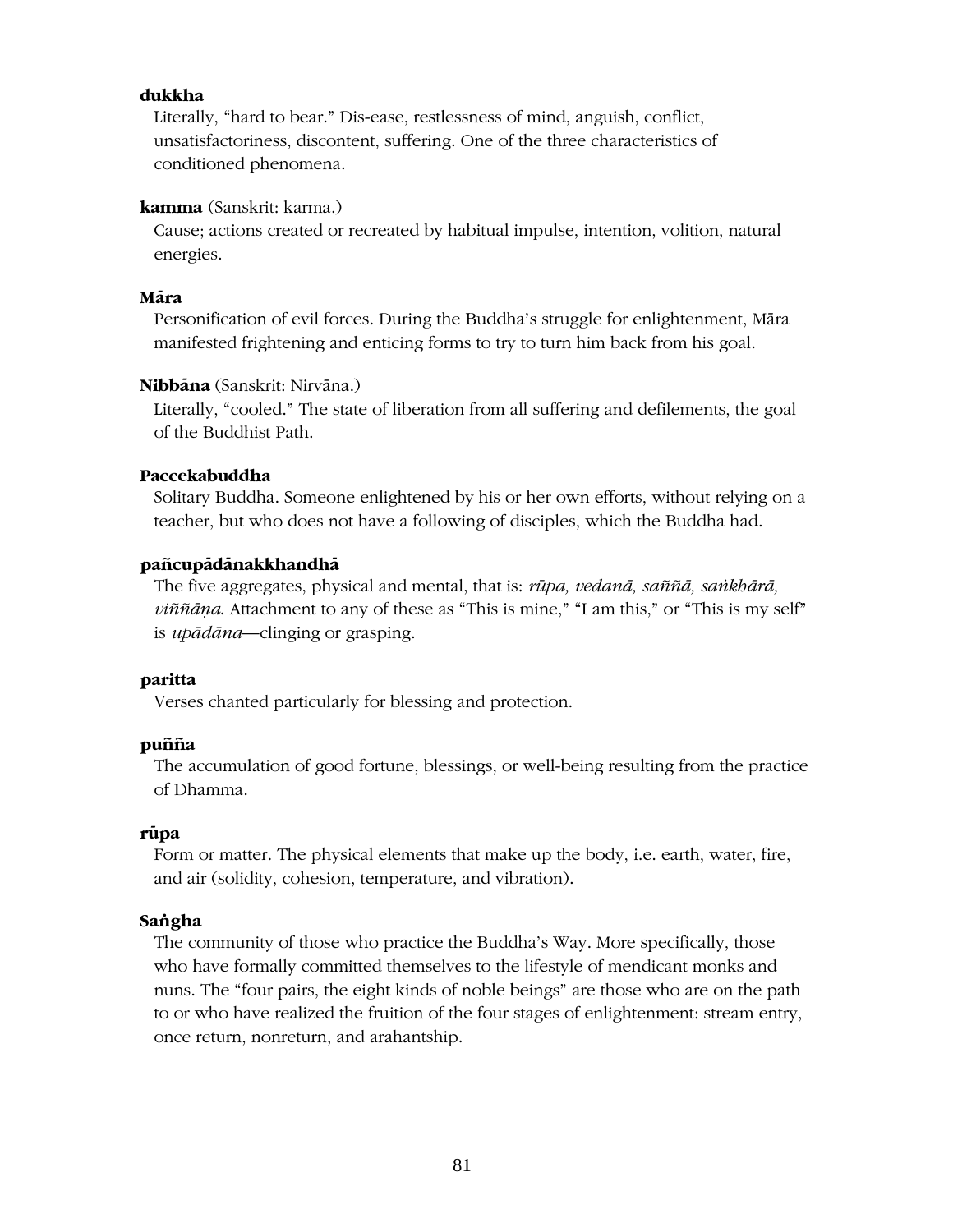#### sa*n*khārā

Mental formations. All mental states apart from feeling and perception that color one's thoughts and make them either good, bad, or neutral.

#### **saññæ**

Perception, the mental function of recognition.

#### **Tathægata**

"Thus gone" or "thus come." One who has gone beyond suffering and mortality; one who experiences things as they are, without delusion. The epithet that the Buddha applied to himself.

#### **threefold bliss**

Mundane bliss, celestial bliss, and Nibbānic bliss.

#### **vedanæ**

Feeling; physical and mental feelings, either pleasant, unpleasant, or neutral.

#### **viññæ¼a**

Sense consciousness; the mental process that sees, hears, smells, tastes, touches, and thinks.